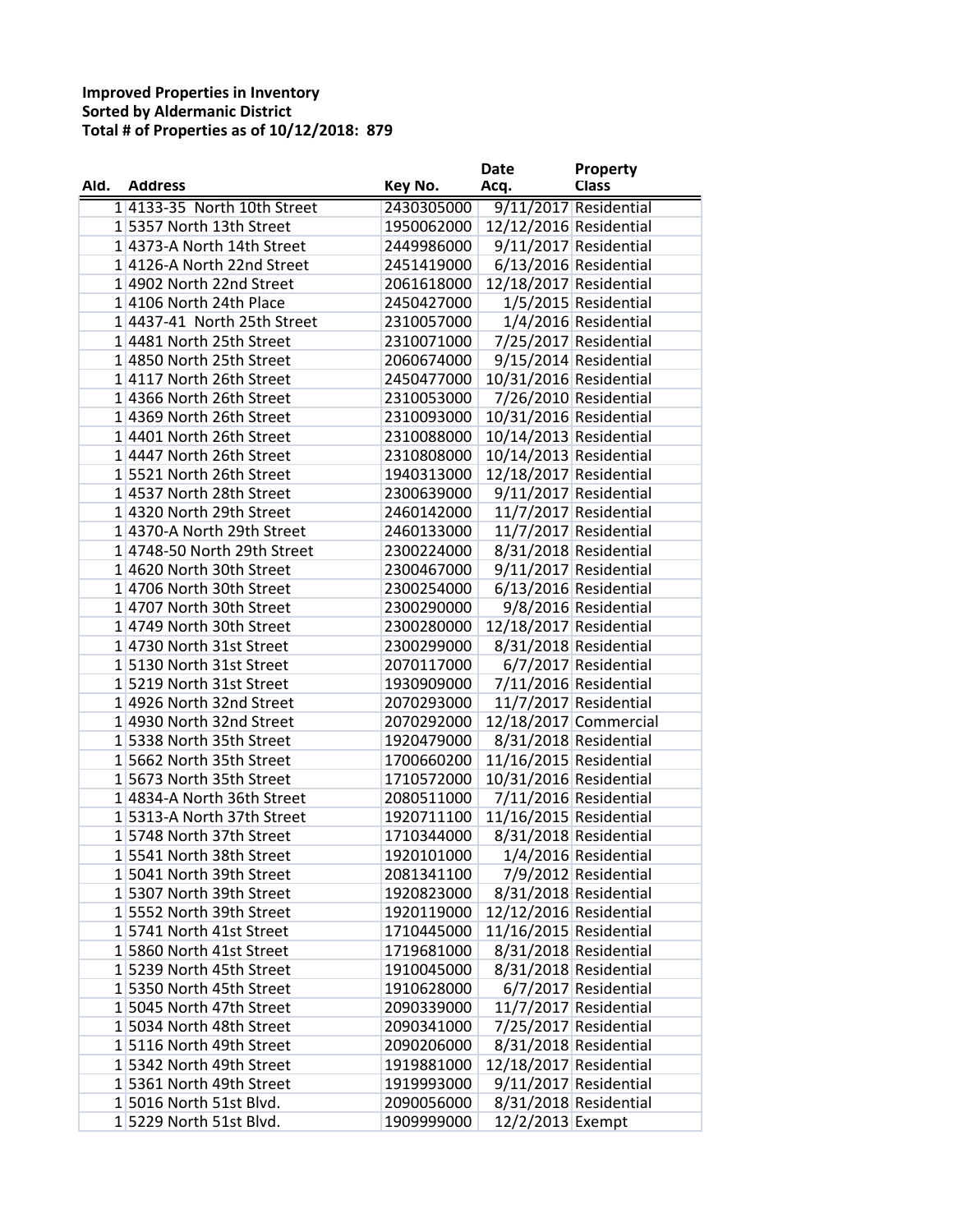| 14841 North 53rd Street         | 2100537000 |                        | 8/16/2013 Residential  |
|---------------------------------|------------|------------------------|------------------------|
| 1 2116-A West Atkinson Avenue   | 2451119000 |                        | 1/4/2016 Residential   |
| 1 2729 West Atkinson Avenue     | 2300061000 |                        | 8/16/2013 Commercial   |
| 1 2928 West Atkinson Avenue     | 2300117000 |                        | 1/4/2016 Commercial    |
| 1 1400 West Congress Street     | 2320201000 |                        | 8/31/2018 Residential  |
| 1 3604 West Custer Avenue       | 1920536000 |                        | $6/13/2016$ Apartments |
| 13226 West Fairmount Avenue     | 2070197000 |                        | 7/11/2016 Residential  |
| 1 4375 North Green Bay Avenue   | 2320406100 |                        | 8/31/2018 Apartments   |
| 1 5475 North Hopkins Street     | 1921342000 |                        | 8/31/2018 Residential  |
| 1 2237 West Olive Street        | 2452138000 |                        | 8/31/2018 Residential  |
| 1 2307 West Olive Street        | 2452133000 | 12/12/2016 Residential |                        |
| 1 4655 North Parkway Avenue     | 2320640000 |                        | 8/31/2018 Residential  |
| 1 4744 North Parkway Avenue     | 2320503000 |                        | 9/8/2016 Residential   |
| 1 3828 West Sheridan Avenue     | 1920110000 |                        | 8/31/2018 Residential  |
| 12718 West Stark Street         | 2070720000 |                        | 9/8/2016 Residential   |
| 1 4232 North Teutonia Avenue    | 2452156100 |                        | 7/28/2008 Commercial   |
| 1 4278 North Teutonia Avenue    | 2452164000 |                        | 12/17/2012 Commercial  |
| 1 5769 North Teutonia Avenue    | 1700409000 |                        | 11/7/2017 Residential  |
| 1 6600 North Teutonia Avenue    | 1360022100 |                        | $6/29/2011$ Commercial |
| 1 6618 North Teutonia Avenue    | 1360021000 |                        | $6/29/2011$ Commercial |
| 13310 West Villard Avenue       | 1920403100 | 12/31/1967 Exempt      |                        |
| 1 3608 West Villard Avenue      | 1920312000 |                        | 6/8/2015 Commercial    |
| 13721 West Villard Avenue       | 2080017000 |                        | 10/8/2012 Residential  |
| 1 4400 West Villard Avenue      | 1910028000 |                        | 9/11/2017 Residential  |
| 2 4141 North 60th Street        | 2509986000 |                        | 6/7/2017 Residential   |
| 2 5302 North 60th Street        | 1909785000 |                        | 8/31/2018 Residential  |
| 2 5321 North 62nd Street        | 1890178000 |                        | 7/26/2010 Residential  |
| 2 5268 North 63rd Street        | 1890169110 |                        | 6/7/2017 Residential   |
| 24314 North 65th Street         | 2261109000 |                        | 11/7/2017 Residential  |
| 2 5049 North 69th Street        | 2120232000 |                        | 1/4/2016 Residential   |
| 2 5915 North 69th Street        | 1750643000 | 10/31/2016 Residential |                        |
| 24502 North 73rd Street         | 2250089000 |                        | 7/25/2017 Residential  |
| 2 5731-33 North 90th Street     | 1770026000 |                        | 6/2/2014 Residential   |
| 28300 West Bender Avenue        | 1530042000 |                        | 8/31/2018 Residential  |
| 2 7222 West Fond du Lac Avenue  | 2120286110 |                        | 4/13/1983 Commercial   |
| 2 7318 West Fond du Lac Avenue  | 2120292111 |                        | 9/26/1986 Commercial   |
| 28654-A West Medford Avenue     | 1770613000 |                        | 8/31/2018 Residential  |
| 2 6604 West Silver Spring Drive | 1740818110 | 12/18/2017 Residential |                        |
| 3 2344-46 North Humboldt Blvd.  | 3200908000 |                        | 8/31/2018 Residential  |
| 4 1129 North 13th Street        | 3900544000 |                        | 7/25/2017 Residential  |
| 4 1236-38 North 14th Street     | 3630502000 |                        | 7/20/2009 Residential  |
| 4 924-26 North 16th Street      | 3900257000 |                        | $11/7/2017$ Apartments |
| 4 1330-32 North 23rd Street     | 3641339100 |                        | 7/13/2015 Residential  |
| 4 1124 North 24th Place         | 3890783000 |                        | 1/5/2015 Residential   |
| 4 1123-25 North 24th Street     | 3890784000 |                        | $6/13/2016$ Apartments |
| 4 1221-23 North 24th Street     | 3641472000 |                        | 8/16/2013 Residential  |
| 4 1104-10 North 26th Street     | 3890842000 |                        | 11/7/2017 Apartments   |
| 4 1118-20 North 26th Street     | 3890841000 |                        | 7/25/2017 Residential  |
| 4 509 North 28th Street         | 4010956100 |                        | 8/31/2018 Residential  |
| 4 540-42 North 28th Street      | 4010997000 | 10/31/2016 Residential |                        |
| 4 500-02 North 29th Street      | 4010960000 |                        | 7/25/2017 Commercial   |
| 4 1231-33 North 32nd Street     | 3651445000 | 12/17/2012 Apartments  |                        |
| 4 964-66 North 35th Street      | 3880650000 |                        | 12/2/2013 Commercial   |
| 4 1201-07 West Juneau Avenue    | 3910248100 |                        | 6/8/2015 Residential   |
| 4 2336 West Juneau Avenue       | 3641536000 |                        | 1/4/2016 Apartments    |
|                                 |            |                        |                        |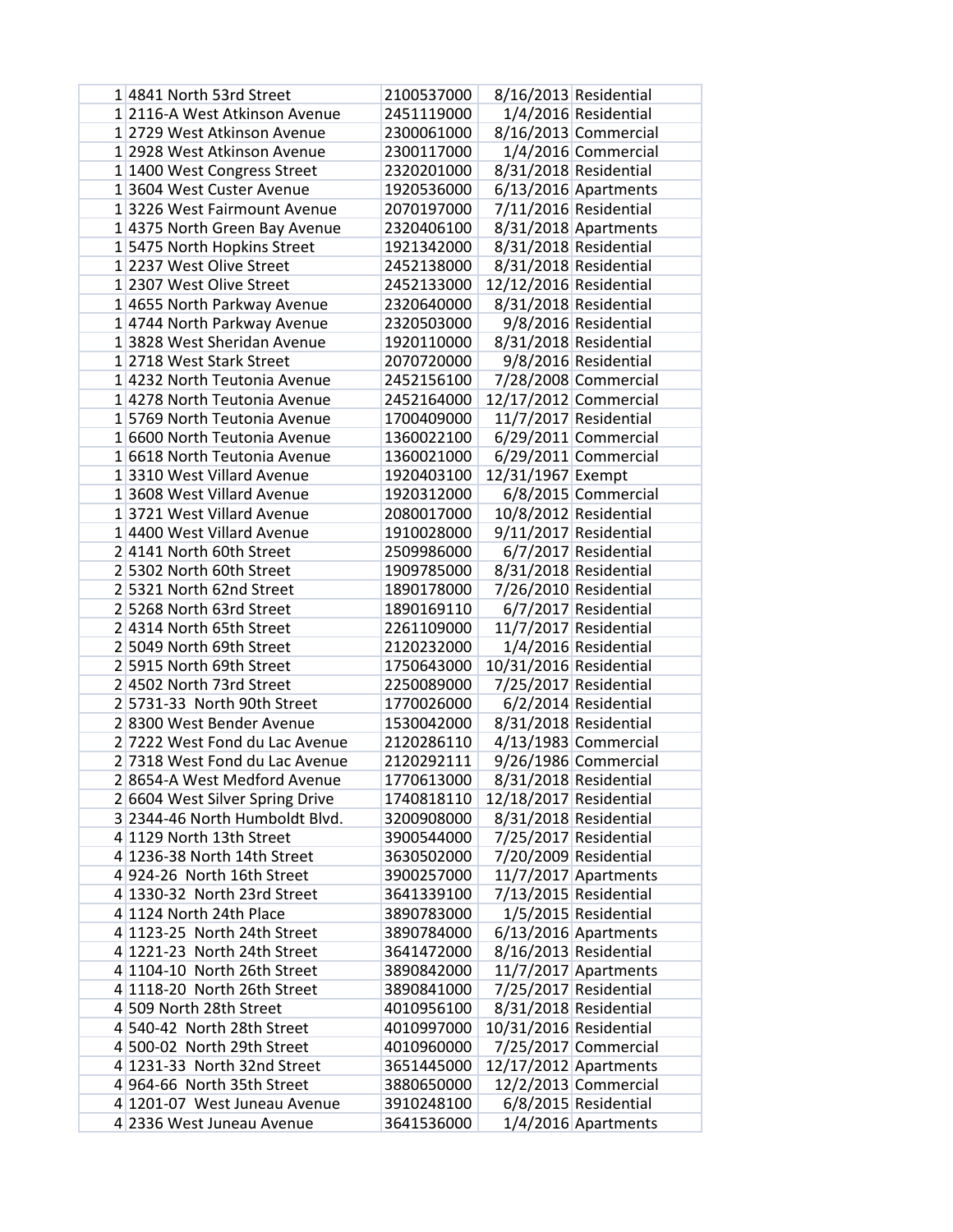| 4 3024-26 West Juneau Avenue                          | 3651479000 |                        | 1/5/2015 Apartments   |
|-------------------------------------------------------|------------|------------------------|-----------------------|
| 4 131 East Kilbourn Avenue                            | 3922402000 |                        | 7/25/2005 Commercial  |
| 4 2813 West Kilbourn Avenue                           | 3880811000 | 10/31/2016 Residential |                       |
| 4 2939 West Kilbourn Avenue                           | 3880034100 |                        | 1/4/2016 Commercial   |
| 4 3005 West Kilbourn Avenue                           | 3880033000 |                        | 9/14/2015 Residential |
| 4 1234 West McKinley Avenue                           | 3630337110 |                        | 1/30/2012 Residential |
| 4 1315 West McKinley Avenue                           | 3630372100 |                        | 7/9/2012 Residential  |
| 4 3307-09 West McKinley Blvd.                         | 3651392000 |                        | 1/4/2016 Residential  |
| 4 3215 West Michigan Street                           | 4010601000 |                        | 7/11/2016 Residential |
| 43225-27 West St. Paul Avenue                         | 4010006000 |                        | 8/31/2018 Residential |
| 4 2833 West State Street                              | 3881808000 | 12/12/2016 Residential |                       |
| 4 2001 West Vliet Street                              | 3641201111 |                        | 7/11/2016 Commercial  |
| 4 2713-17 West Vliet Street                           | 3650003100 |                        | 1/5/2015 Commercial   |
| 4 122 East Wells Street                               | 3922343200 |                        | 7/25/2005 Commercial  |
| 5 3953 North 76th Street                              | 2630416110 |                        | 11/14/2011 Commercial |
| 5 4473-A North 76th Street                            | 2240699000 | 9/8/2016 Special       |                       |
| 5 3943 North 77th Street                              | 2630440000 |                        | 8/31/2018 Residential |
| 5 4902 North 88th Street                              | 2140200000 |                        | 8/31/2018 Residential |
| 5 5436 North 103rd Street                             | 1840283000 |                        | 8/31/2018 Residential |
| 6 2936-38 North 1st Street                            | 3130548000 |                        | 1/4/2016 Residential  |
| 6 3051-53 North 1st Street                            | 3131642000 |                        | 10/8/2012 Residential |
| 6 3128 North 1st Street                               | 2820510000 |                        | 9/8/2016 Residential  |
| 6 3230 North 1st Street                               | 2821815100 |                        | 8/31/2018 Residential |
| 6 3321 North 1st Street                               | 2820345000 | 12/12/2016 Residential |                       |
| 6 3746 North 2nd Lane                                 | 2730405110 |                        | 8/31/2018 Residential |
| 6 2430 North 2nd Street                               | 3220810000 |                        | 7/11/2016 Residential |
| 6 2762-64 North 2nd Street                            | 3131226000 |                        | 11/7/2017 Residential |
| 6 2973-75 North 2nd Street                            | 3130504100 |                        | 7/14/2014 Residential |
| 63117 North 2nd Street                                | 2821505000 |                        | 9/8/2016 Residential  |
| 6 3243 North 2nd Street                               | 2821541000 |                        | 1/5/2015 Residential  |
| 6 3297-99 North 2nd Street                            | 2821564100 |                        | 12/2/2013 Apartments  |
| 6 3406A North 2nd Street                              | 2820005100 |                        | 7/14/2014 Residential |
| 6 3432 North 2nd Street                               | 2822122000 |                        | 9/8/2016 Residential  |
| 6 3222 North 3rd Street                               | 2821534000 |                        |                       |
|                                                       |            |                        | 7/11/2016 Residential |
| 6 3354 North 3rd Street                               | 2821305000 | 12/18/2017 Residential |                       |
| 6 3358-60 North 3rd Street<br>6 3460 North 3rd Street | 2821306100 | 10/14/2013 Residential |                       |
|                                                       | 2822313000 | 12/17/2012 Residential |                       |
| 6 3538 North 3rd Street                               | 2730640000 |                        | 1/5/2015 Residential  |
| 6 2345-47 North 4th Street                            | 3221193000 |                        | 6/13/2016 Residential |
| 6 2361-63 North 4th Street                            | 3221190100 |                        | 7/11/2016 Residential |
| 6 2619 North 4th Street                               | 3220950000 | 10/31/2016 Residential |                       |
| 6 2646 North 4th Street                               | 3220929111 |                        | 7/11/2016 Residential |
| 6 2729 North 4th Street                               | 3130051100 |                        | 7/11/2016 Residential |
| 6 2950-52 North 4th Street                            | 3132003000 |                        | 1/4/2016 Residential  |
| 6 3345-47 North 4th Street                            | 2820461000 |                        | 8/31/2018 Residential |
| 63348-50 North 4th Street                             | 2821316000 |                        | 9/11/2017 Residential |
| 6 3427 North 4th Street                               | 2822217000 |                        | 6/13/2016 Residential |
| 6 3521 North 4th Street                               | 2731328000 | 10/31/2016 Residential |                       |
| 6 2322 North 5th Street                               | 3221203000 |                        | 9/8/2016 Residential  |
| 6 2360-62 North 5th Street                            | 3221212100 |                        | 9/8/2016 Residential  |
| 6 2449 North 5th Street                               | 3221160000 |                        | 1/4/2016 Residential  |
| 6 2464-66 North 5th Street                            | 3221148000 |                        | 9/8/2016 Residential  |
| 6 2534-36 North 5th Street                            | 3221041110 |                        | 7/13/2015 Residential |
| 6 2565-67 North 5th Street                            | 3220997110 | 11/16/2015 Residential |                       |
| 6 2633 North 5th Street                               | 3220982000 |                        | 9/8/2016 Residential  |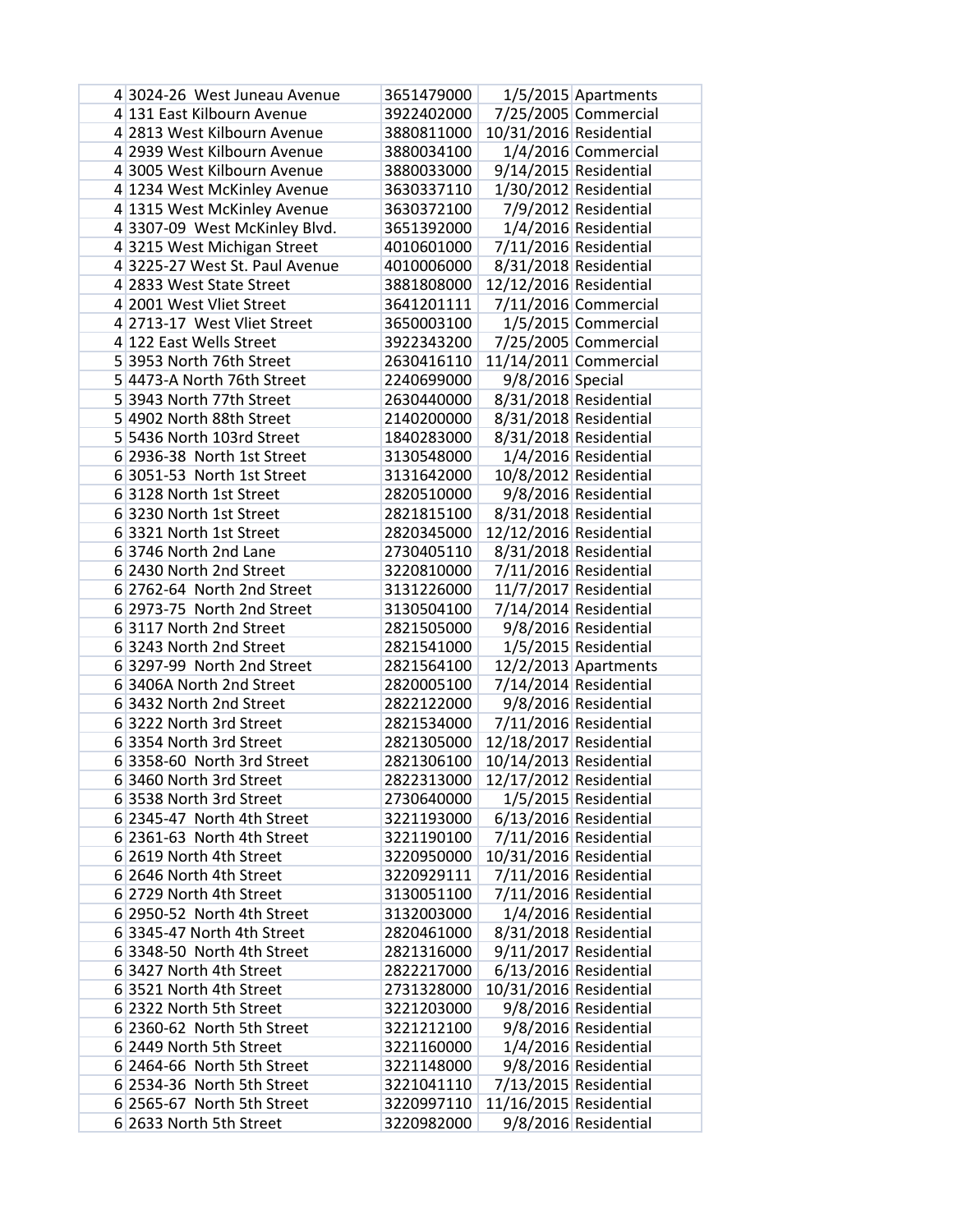| 6 2867 North 5th Street                                | 3130131000 |                        | 9/8/2016 Residential  |
|--------------------------------------------------------|------------|------------------------|-----------------------|
| 6 3864 North 5th Street                                | 2731581000 |                        | 8/31/2018 Residential |
| 6 2351 North 6th Street                                | 3230668111 |                        | 1/4/2016 Residential  |
| 6 2365-67 North 6th Street                             | 3230671000 | 11/16/2015 Residential |                       |
| 6 2421A North 6th Street                               | 3230587100 |                        | 6/13/2016 Residential |
| 6 2425-A North 6th Street                              | 3230584100 |                        | 8/31/2018 Residential |
| 6 2759-61 North 6th Street                             | 3123001000 |                        | 6/2/2014 Residential  |
| 6 2763 North 6th Street                                | 3120925000 |                        | 8/16/2013 Residential |
| 6 2839 North 6th Street                                | 3120913000 |                        | 9/21/2015 Residential |
| 6 2912-14 North 6th Street                             | 3121717000 | 10/14/2013 Residential |                       |
| 6 2921-23 North 6th Street                             | 3121673000 |                        | 7/25/2017 Residential |
| 6 2938 North 6th Street                                | 3121710100 |                        | 9/8/2016 Residential  |
| 6 2946 North 6th Street                                | 3121708000 |                        | 7/13/2015 Residential |
| 6 2950 North 6th Street                                | 3121707000 | 10/14/2013 Residential |                       |
| 6 3041-43 North 6th Street                             | 3121532000 |                        | 6/29/2011 Residential |
| 6 3109-11 North 6th Street                             | 2831085000 |                        | 8/31/2018 Residential |
| 6 4042 North 6th Street                                | 2430722000 | 12/18/2017 Residential |                       |
| 6 2208-10 North 7th Street                             | 3520602000 |                        | 9/8/2016 Residential  |
| 6 2338-40 North 7th Street                             | 3230647000 |                        | 9/8/2016 Residential  |
| 6 2660-62 North 7th Street                             | 3230441000 | 11/16/2015 Residential |                       |
| 6 2948 North 7th Street                                | 3121692000 |                        | 6/7/2017 Residential  |
| 6 3046 North 7th Street                                | 3121554000 |                        | 7/25/2017 Residential |
| 6 3730 North 7th Street                                | 2720324000 |                        | 1/22/2018 Residential |
| 6 3733 North 7th Street                                | 2720335000 |                        | 12/18/2017 Commercial |
| 6 4022 North 7th Street                                | 2430748000 |                        | 8/31/2018 Residential |
| 6 3343 North 8th Street                                | 2831272000 |                        | 1/4/2016 Residential  |
| 6 3633 North 8th Street                                | 2722204000 |                        | 7/25/2017 Residential |
| 6 3020-22 North 9th Street                             | 3121313000 |                        | 8/16/2013 Residential |
| 63242-44 North 9th Street                              | 2830025000 |                        | 9/11/2017 Residential |
| 63333 North 9th Street                                 | 2830365000 |                        | 8/31/2018 Residential |
| 6 3028 North 10th Lane                                 | 3120126000 | 11/16/2015 Residential |                       |
| 6 3058 North 10th Lane                                 | 3120131110 |                        | 6/2/2014 Residential  |
| 6 3031 North 10th Street                               | 3120332000 |                        | 7/14/2014 Residential |
| 6 3041 North 10th Street                               | 3120330000 |                        | 9/8/2016 Residential  |
| 6 3043 North 10th Street                               | 3120329000 |                        | 1/5/2015 Residential  |
| 6 3047 North 10th Street                               | 3120328000 |                        | 6/13/2016 Residential |
| 6 3054 North 10th Street                               | 3120305100 |                        | 6/13/2016 Residential |
| 6 3061 North 10th Street                               | 3120325000 | 10/31/2016 Residential |                       |
| 6 3122-24 North 10th Street                            | 2830698110 |                        | 9/11/2017 Residential |
| 6 3127 North 10th Street                               | 2830639000 |                        | 6/8/2015 Residential  |
| 6 3131 North 10th Street                               | 2830638000 |                        | 8/31/2018 Residential |
| 6 3143-45 North 10th Street                            | 2830635000 |                        | 7/25/2017 Residential |
| 63286 North 10th Street                                | 2830406000 |                        | 12/2/2013 Residential |
| 63328 North 10th Street                                | 2830350000 |                        | 1/4/2016 Residential  |
| 6 3332 North 10th Street                               | 2830349000 | 7/13/2015 Exempt       |                       |
| 6 3566 North 10th Street                               | 2720807000 |                        | 7/14/2014 Residential |
| 63751 North 10th Street                                | 2720503000 |                        | 9/14/2015 Residential |
| 6 2961 North 11th Lane                                 | 3120180100 |                        | 9/11/2017 Residential |
| 6 3053 North 11th Lane                                 | 3120427000 |                        | 8/31/2018 Residential |
| 6 3040 North 11th Street<br>63115 North 11th Street    | 3122320100 |                        | 11/7/2017 Residential |
|                                                        | 2830580000 | 10/31/2016 Residential |                       |
| 63252 North 11th Street                                | 2830424000 |                        | 9/8/2016 Residential  |
| 63260 North 11th Street<br>6 3269-83 North 11th Street | 2830426000 |                        | 7/11/2016 Residential |
| 6 3287-95 North 11th Street                            | 2830438110 | 8/31/2018 Exempt       |                       |
|                                                        | 2830438120 | 8/31/2018 Exempt       |                       |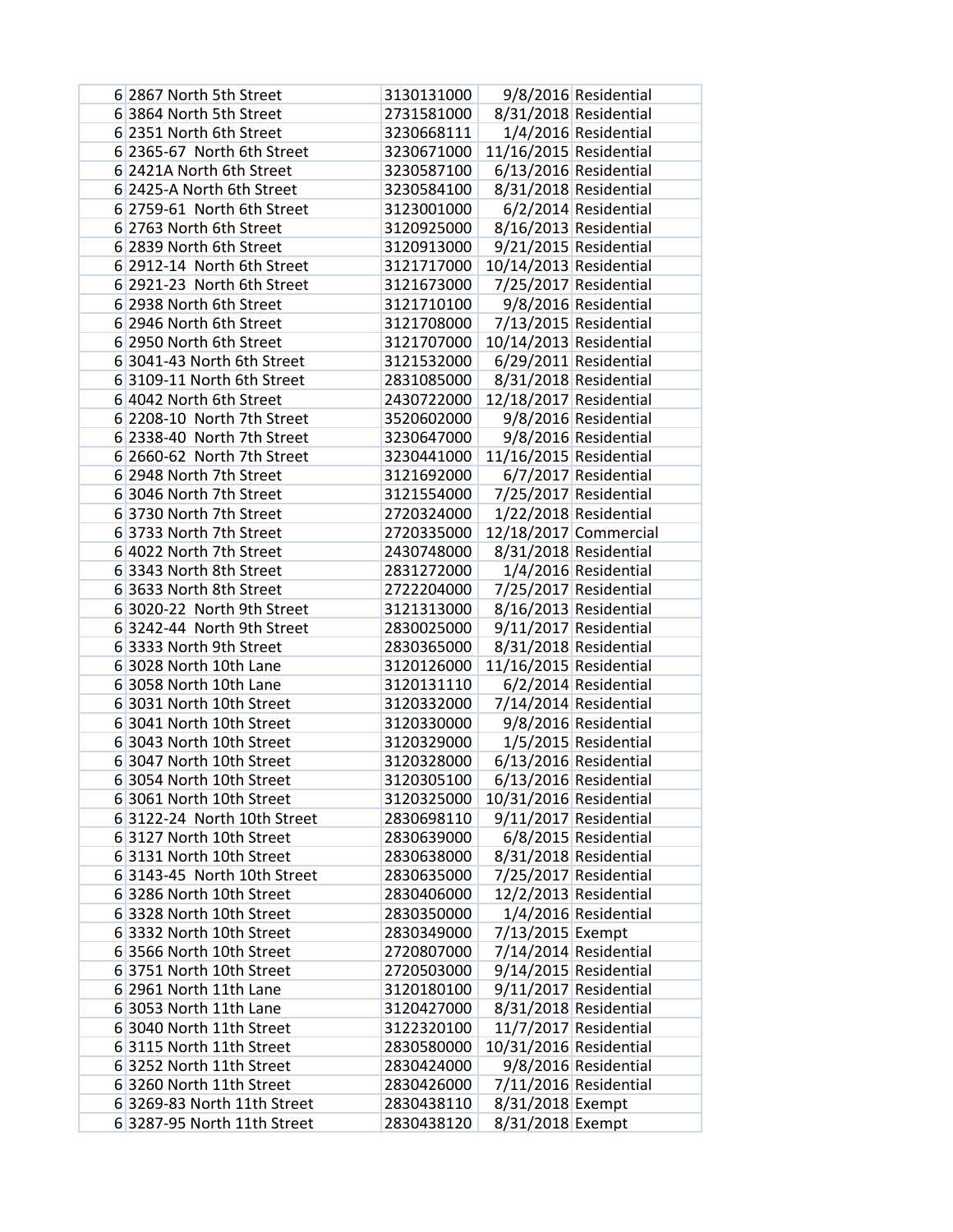| 6 3299 North 11th Street                             | 2830437000               |                        | 12/17/2012 Commercial                          |
|------------------------------------------------------|--------------------------|------------------------|------------------------------------------------|
| 6 3332 North 11th Street                             | 2830287000               | 12/18/2017 Residential |                                                |
| 6 3400-02 North 11th Street                          | 2830280100               |                        | 8/31/2018 Residential                          |
| 6 3438 North 11th Street                             | 2830271000               |                        | 6/8/2015 Residential                           |
| 6 3552 North 11th Street                             | 2722820000               | 12/18/2017 Residential |                                                |
| 6 2948-50 North 12th Street                          | 3122520000               |                        | 7/13/2015 Residential                          |
| 6 2963-65 North 12th Street                          | 3122501000               | 12/18/2017 Residential |                                                |
| 6 2975-79 North 12th Street                          | 3129954000               |                        | 7/20/2009 Commercial                           |
| 6 3018 North 12th Street                             | 3123325100               | 12/18/2017 Residential |                                                |
| 6 3036-38 North 12th Street                          | 3123329100               |                        | 9/8/2016 Residential                           |
| 6 3139 North 12th Street                             | 2830509100               |                        | 8/31/2018 Residential                          |
| 63270 North 12th Street                              | 2830456000               | 10/14/2013 Residential |                                                |
| 6 3312 North 12th Street                             | 2830229000               |                        | 12/2/2013 Residential                          |
| 6 3321-23 North 12th Street                          | 2830177200               | 12/18/2017 Residential |                                                |
| 6 3329-31 North 12th Street                          | 2830179000               |                        | 7/11/2016 Residential                          |
| 6 3342 North 12th Street                             | 2830222000               | 12/17/2012 Residential |                                                |
| 6 3359 North 12th Street                             | 2830186000               |                        | 6/2/2014 Residential                           |
| 6 3409 North 12th Street                             | 2830189100               |                        | 9/8/2016 Residential                           |
| 6 3418 North 12th Street                             | 2830214000               |                        | 9/14/2015 Residential                          |
| 6 3445 North 12th Street                             | 2830197000               | 12/17/2012 Residential |                                                |
| 6 3605 North 12th Street                             | 2722747000               |                        | 8/31/2018 Residential                          |
| 6 3649 North 12th Street                             | 2722739000               |                        | 6/13/2016 Residential                          |
| 6 2927 North 13th Street                             | 3111038000               |                        | 8/31/2018 Residential                          |
| 6 3163 North 13th Street                             | 2840505000               |                        | 12/2/2013 Residential                          |
| 63270 North 13th Street                              | 2830483100               | 12/12/2016 Residential |                                                |
| 6 3321-23 North 13th Street                          | 2840101000               | 10/31/2016 Residential |                                                |
| 6 3415 North 13th Street                             | 2842136111               | 12/18/2017 Residential |                                                |
| 6 3721-23 North 13th Street                          | 2710718000               |                        | 6/8/2015 Residential                           |
| 6 2949 North 14th Street                             | 3111015000               |                        | 9/15/2014 Residential                          |
| 6 2971-73 North 14th Street                          | 3110104000               |                        | 8/16/2013 Residential                          |
| 6 2974 North 14th Street                             | 3112334000               |                        | 1/5/2015 Residential                           |
| 6 3037 North 14th Street                             | 3113036000               |                        | 11/7/2017 Residential                          |
| 6 3075-77 North 14th Street                          | 3110301000               |                        | 12/17/2012 Commercial                          |
| 6 3171 North 14th Street                             | 2841029000               |                        | 7/25/2017 Residential                          |
| 6 3229 North 14th Street                             | 2841018000               |                        | 1/4/2016 Residential                           |
| 6 3283-85 North 14th Street                          | 2842203000               |                        | 8/31/2018 Residential                          |
| 6 3455-57 North 14th Street                          | 2842087000               |                        | 6/8/2015 Residential                           |
| 6 3565 North 14th Street<br>6 3619 North 14th Street | 2710766000               |                        | 8/31/2018 Residential                          |
|                                                      | 2710796000               |                        | 9/11/2017 Residential<br>6/8/2015 Residential  |
| 63127 North 15th Street<br>63139 North 15th Street   | 2840315000<br>2840312100 |                        |                                                |
| 63183 North 15th Street                              | 2840301000               |                        | 9/11/2017 Residential<br>7/11/2016 Residential |
| 63186 North 15th Street                              | 2840759000               |                        | 6/7/2017 Residential                           |
| 6 3254-56 North 15th Street                          | 2842214000               |                        | 9/11/2017 Residential                          |
| 6 3411 North 15th Street                             | 2842057000               | 10/31/2016 Residential |                                                |
| 6 3452 North 15th Street                             | 2842121000               |                        | 10/8/2012 Residential                          |
| 63523 North 15th Street                              | 2710890000               | 12/18/2017 Residential |                                                |
| 6 3536-38 North 15th Street                          | 2710779000               |                        | 8/31/2018 Residential                          |
| 6 3713 North 15th Street                             | 2710845000               |                        | 7/13/2015 Residential                          |
| 6 3736 North 15th Street                             | 2710833000               |                        | 7/25/2017 Residential                          |
| 6 3154 North 16th Street                             | 2840335000               |                        | 8/31/2018 Residential                          |
| 6 2914 North 17th Street                             | 3111387000               |                        | 7/11/2016 Residential                          |
| 6 3273 North 17th Street                             | 2840019000               |                        | $9/14/2015$ Apartments                         |
| 6 3317 North 17th Street                             | 2840007000               |                        | 7/26/2010 Residential                          |
| 6 3327-29 North 17th Street                          | 2840005000               | 12/18/2017 Residential |                                                |
|                                                      |                          |                        |                                                |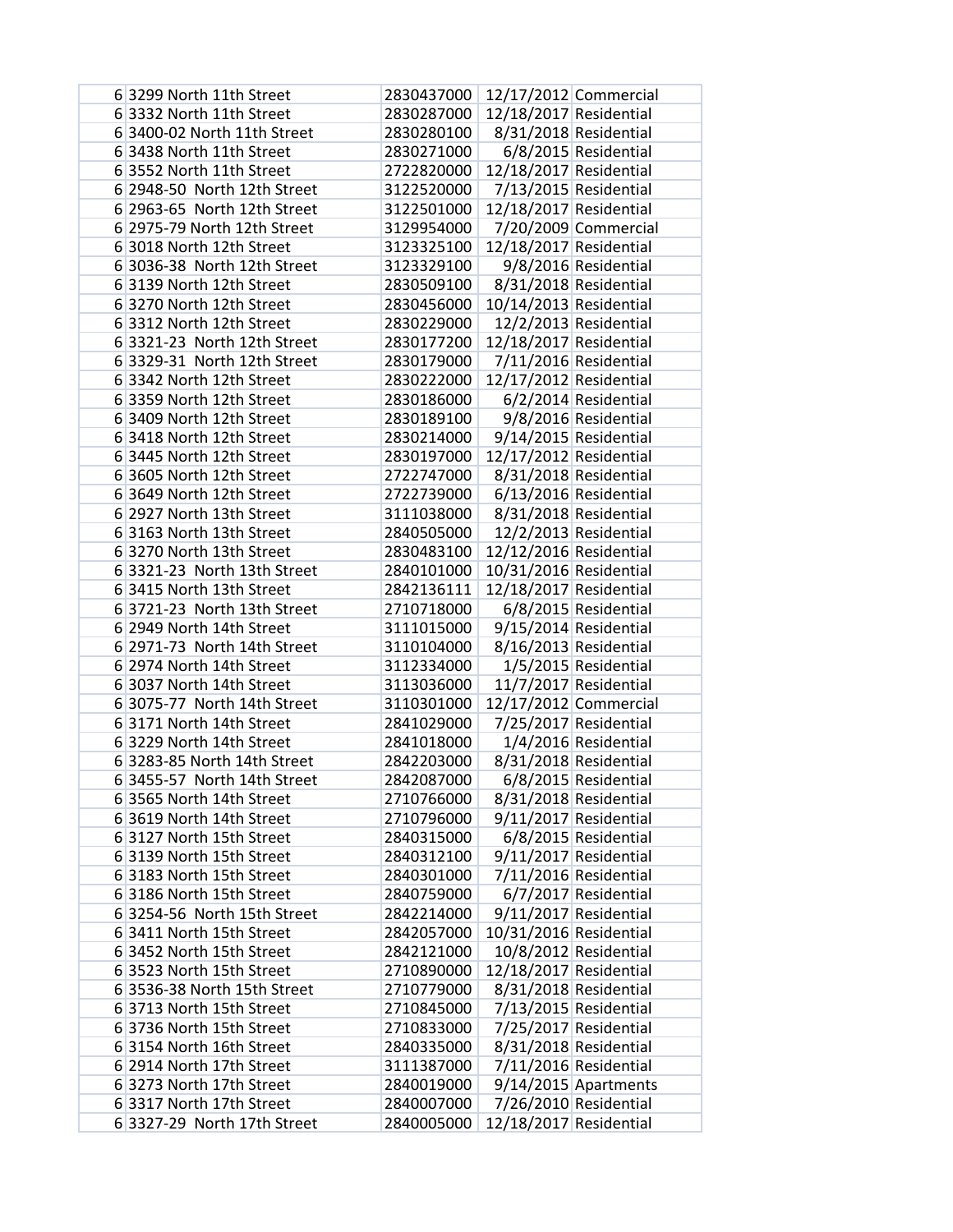| 6 3336 North 17th Street       | 2842037000 |                        | 9/14/2015 Residential  |
|--------------------------------|------------|------------------------|------------------------|
| 6 3407 North 17th Street       | 2841703000 |                        | 7/25/2017 Residential  |
| 63424 North 17th Street        | 2841310000 |                        | 9/8/2016 Residential   |
| 6 2958 North 18th Street       | 3111338000 |                        | 6/8/2015 Residential   |
| 6 3420-22 North 18th Street    | 2841209000 | 12/18/2017 Residential |                        |
| 6 3880 North 18th Street       | 2710432000 |                        | 7/9/2012 Apartments    |
| 6 2926 North 19th Street       | 3111307000 |                        | 1/4/2016 Residential   |
| 6 2945 North 19th Street       | 3111279100 |                        | 8/31/2018 Residential  |
| 6 2954 North 19th Street       | 3111300000 |                        | 9/15/2014 Residential  |
| 6 3536 North 19th Street       | 2711415000 |                        | 9/11/2017 Residential  |
| 6 3574 North 19th Street       | 2711518000 |                        | 1/4/2016 Residential   |
| 6 3607-09 North 19th Street    | 2710530000 |                        | 7/14/2014 Residential  |
| 6 3613 North 19th Street       | 2710529000 |                        | 12/2/2013 Residential  |
| 6 3877 North 19th Street       | 2712592000 |                        | 9/15/2014 Residential  |
| 6 3205-07 North 20th Street    | 2850129000 | 12/18/2017 Residential |                        |
| 6 3277-79 North 20th Street    | 2850112000 |                        | 9/11/2017 Residential  |
| 6 3389 North 20th Street       | 2852126100 | 10/31/2016 Residential |                        |
| 63200 North 21st Street        | 2850131000 | 12/17/2012 Residential |                        |
| 63252 North 21st Street        | 2850143000 |                        | 12/2/2013 Residential  |
| 6 3327 North 21st Street       | 2852168000 |                        | 10/8/2012 Residential  |
| 6 3434 North 22nd Street       | 2850496000 |                        | 7/11/2016 Residential  |
| 6 3527 North 22nd Street       | 2701315000 |                        | 8/31/2018 Residential  |
| 6 3843 North 22nd Street       | 2701864000 |                        | 1/4/2016 Residential   |
| 6 3948 North 22nd Street       | 2701820000 |                        | 9/11/2017 Residential  |
| 6 3314-16 North 23rd Street    | 2850010000 |                        | 9/11/2017 Residential  |
| 63758 North 23rd Street        | 2701533000 | 10/14/2013 Residential |                        |
| 6 3821 North 23rd Street       | 2701915000 |                        | 8/31/2018 Residential  |
| 6 3838 North 23rd Street       | 2701885000 | 12/18/2017 Residential |                        |
| 6 3533 North 24th Place        | 2701135000 |                        | 8/31/2018 Residential  |
| 6 3609 North 24th Place        | 2701128000 |                        | 6/8/2015 Residential   |
| 6 3342 North 24th Street       | 2851361000 | 12/17/2012 Residential |                        |
| 6 3362 North 24th Street       | 2851357100 |                        | 9/8/2016 Residential   |
| 6 3747 North 24th Street       | 2701505000 |                        | 1/4/2016 Residential   |
| 6 3761 North 24th Street       | 2701501000 |                        | 9/11/2017 Residential  |
| 6 3602 North 25th Street       | 2701156100 |                        | 8/16/2013 Residential  |
| 6 3639 North 25th Street       | 2701168000 |                        | 6/8/2015 Residential   |
| 6 3264 North Achilles Street   | 2820724000 |                        | 6/2/2014 Residential   |
| 6 636 West Atkinson Avenue     | 2729994100 |                        | 9/8/2016 Residential   |
| 6 1228-32 West Atkinson Avenue | 2722419000 |                        | 8/16/2013 Commercial   |
| 6 1246 West Atkinson Avenue    | 2722421000 |                        | $9/15/2014$ Commercial |
| 6 1412 West Atkinson Avenue    | 2712439000 |                        | 7/28/2008 Commercial   |
| 6 1422-24 West Atkinson Avenue | 2712441000 |                        | 12/2/2013 Commercial   |
| 6 224 West Auer Avenue         | 2821522100 |                        | 9/15/2014 Residential  |
| 6 2408 North Buffum Street     | 3211351111 |                        | 11/7/2017 Residential  |
| 6 2749 North Buffum Street     | 3140769100 |                        | 9/14/2015 Residential  |
| 6 2772 North Buffum Street     | 3140761000 | 10/14/2013 Residential |                        |
| 6 2951 North Buffum Street     | 3141049000 | 12/18/2017 Residential |                        |
| 6 3014A North Buffum Street    | 3140646000 |                        | 9/8/2016 Residential   |
| 6 3041-43 North Buffum Street  | 3141181000 | 12/12/2016 Residential |                        |
| 6 3067 North Buffum Street     | 3141174200 |                        | 7/11/2016 Residential  |
| 6 3224 North Buffum Street     | 2811412000 |                        | 12/2/2013 Residential  |
| 6 3230-32 North Buffum Street  | 2811410000 |                        | 8/31/2018 Residential  |
| 6 128 East Burleigh Street     | 2820611000 |                        | 12/17/2012 Commercial  |
| 6 223-25 East Burleigh Street  | 3131608000 | 12/18/2017 Residential |                        |
| 6 225-31 West Burleigh Street  | 3130218000 |                        | 10/31/2016 Commercial  |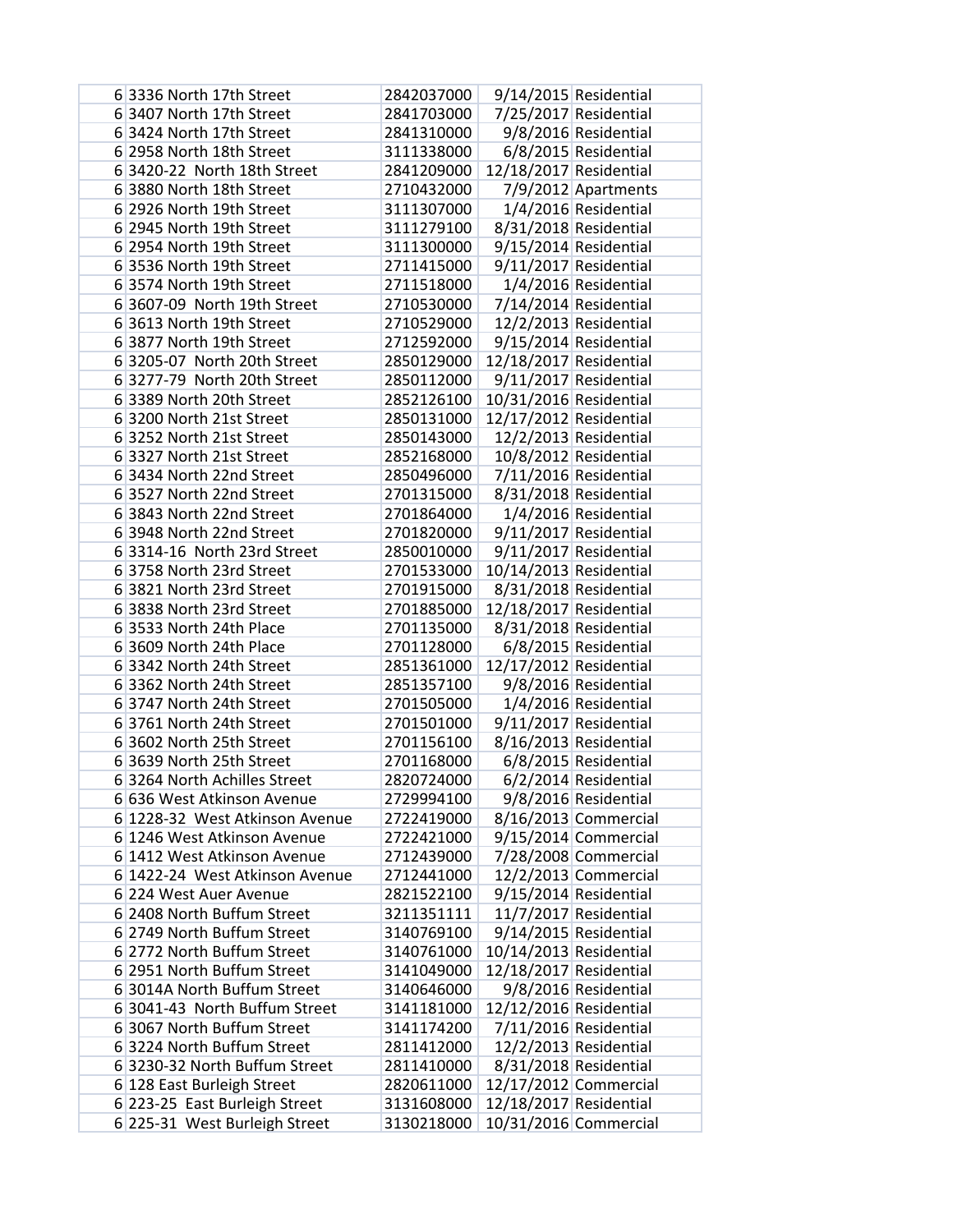| 6 434-36 West Burleigh Street         | 2821710000 | 10/14/2013 Residential |                       |
|---------------------------------------|------------|------------------------|-----------------------|
| 6 616-18 West Burleigh Street         | 2831088000 | 11/14/2011 Residential |                       |
| 6 1410 West Burleigh Street           | 2841046100 |                        | 1/5/2015 Residential  |
| 6 1424-26 West Burleigh Street        | 2841049000 |                        | 8/16/2013 Residential |
| 6 1971-77 West Capitol Drive          | 2712503000 |                        | 6/7/2017 Commercial   |
| 6 2239 West Capitol Drive             | 2700311000 |                        | 6/2/2014 Commercial   |
| 6319-21 East Center Street            | 3211701000 |                        | 7/28/2008 Commercial  |
| 6 433 West Chambers Street            | 3132117000 |                        | 7/13/2015 Residential |
| 6 633 West Chambers Street            | 3121699000 |                        | 8/31/2018 Residential |
| 6 1102-04 West Chambers Street        | 3120104000 |                        | 6/8/2015 Residential  |
| 6 1120 West Chambers Street           | 3120101100 |                        | 6/7/2017 Residential  |
| 6 1125 West Chambers Street           | 3120178000 | 12/12/2016 Residential |                       |
| 6 1442 West Chambers Street           | 3112305000 |                        | 3/1/2010 Residential  |
| 6 501 West Clarke Street              | 3220995000 | 12/17/2012 Residential |                       |
| 6 629-31 West Clarke Street           | 3230526000 |                        | 1/4/2016 Residential  |
| 6 1314 West Columbia Street           | 3113009000 |                        | 11/7/2017 Residential |
| 6 1513-A West Columbia Street         | 3113028000 |                        | 9/8/2016 Residential  |
| 6 520-22 West Concordia Avenue        | 2830939100 |                        | 9/8/2016 Residential  |
| 6 1337 West Cottage Place             | 3112415000 |                        | 6/2/2014 Residential  |
| 6 1121 West Finn Place                | 2722814000 |                        | 7/25/2017 Residential |
| 6 1319 West Groeling Avenue           | 3111043000 |                        | 8/31/2018 Residential |
| 6 1335 West Groeling Avenue           | 3111047100 |                        | 11/7/2017 Residential |
| 6 2521-25 North Holton Street         | 3211535000 |                        | 7/25/2017 Commercial  |
| 6 2917-23 North Holton Street         | 3140999100 | 9/8/2016 Special       |                       |
| 6 2935 North Holton Street            | 3141004000 |                        | 8/31/2018 Residential |
| 6 1560 West Hopkins Street            | 3112213100 |                        | 9/8/2016 Residential  |
| 6 1572 West Hopkins Street            | 3112201100 |                        | 7/25/2017 Residential |
| 6 2340 West Hopkins Street            | 2851363100 |                        | 7/25/2017 Commercial  |
| 6 2344-46 West Hopkins Street         | 2851362000 |                        | 12/18/2017 Apartments |
| 6 2414-16 West Hopkins Street         | 2851826000 |                        | 1/4/2016 Commercial   |
| 6 2428-30 West Hopkins Street         | 2851829100 | 7/13/2015 Exempt       |                       |
| 6 2432-34 West Hopkins Street         | 2851830000 |                        | 6/8/2015 Commercial   |
| 6 2460-62 West Hopkins Street         | 2851220000 |                        | 10/14/2013 Commercial |
| 6 2377 North Hubbard Street           | 3220229100 | 7/25/2017 Exempt       |                       |
| 6 2630-32 North Hubbard Street        | 3220445000 |                        | 1/4/2016 Residential  |
| 6 2249 North Humboldt Avenue          | 3540501100 |                        | 6/8/2015 Commercial   |
| 63146 North Julia Street              | 2822422100 | 12/18/2017 Residential |                       |
| 63215 North Julia Street              | 2821705000 |                        | 8/16/2013 Residential |
| 6 236 West Keefe Avenue               | 2730648100 |                        | 8/31/2018 Residential |
| 6 237 West Keefe Avenue               | 2822315100 |                        | 1/5/2015 Residential  |
| 6 301 West Keefe Avenue               | 2820426000 |                        | 7/28/2008 Commercial  |
| 6 1108-10 West Keefe Avenue           | 2830123000 |                        | 11/7/2017 Residential |
| 6 1109 West Keefe Avenue              | 2830200000 |                        | 7/25/2017 Residential |
| 6 1116 West Keefe Avenue              | 2830125000 | 11/16/2015 Residential |                       |
| 6 1801 West Keefe Avenue              | 2840215000 |                        | 12/17/2012 Commercial |
| 6 2132 West Keefe Avenue              | 2701336000 |                        | 1/4/2016 Residential  |
| 6 2430 West Keefe Avenue              | 2851658000 |                        | 1/4/2016 Residential  |
| 6 2451 West Keefe Avenue              | 2851226000 |                        | 9/8/2016 Residential  |
| 6 2454-56 West Keefe Avenue           | 2701140000 |                        | 6/2/2014 Residential  |
| 6 400 East Locust Street              | 3140992000 |                        | 6/8/2015 Commercial   |
| 6 2368-70 North M. L. King, Jr. Drive | 3220759000 |                        | 1/30/2012 Commercial  |
| 6 2453-57 North M. L. King, Jr. Drive | 3221371000 |                        | 1/30/2012 Commercial  |
| 6 2543-47 North M. L. King, Jr. Drive | 3221059000 |                        | 9/11/2017 Commercial  |
| 6 2673-79 North M. L. King, Jr. Drive | 3220901000 |                        | 7/26/2010 Commercial  |
| 6 2977-79 North M. L. King, Jr. Drive | 3132101000 |                        | 11/16/2015 Commercial |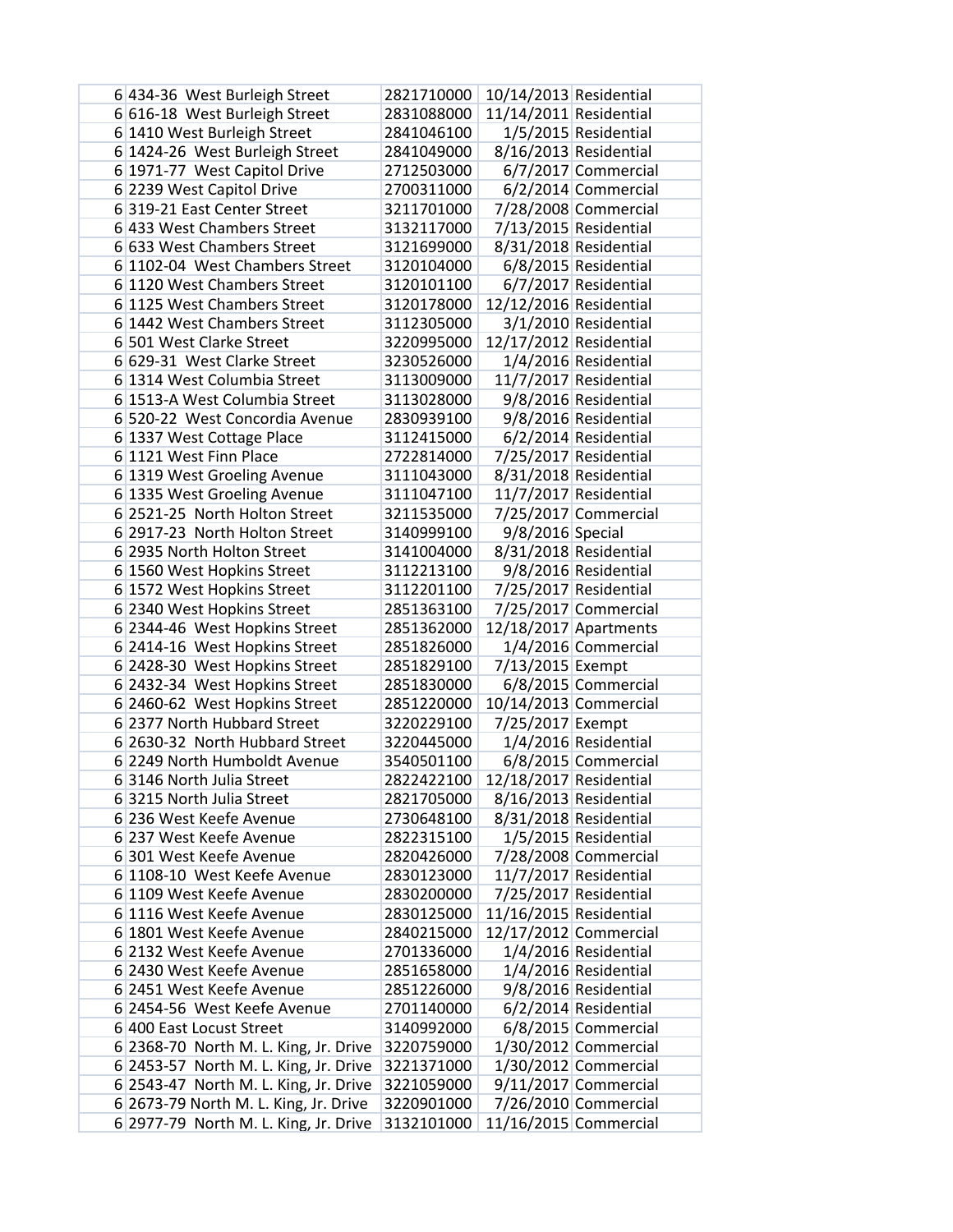| 6 3116 North M. L. King, Jr. Drive | 2821504110 | 7/9/2012 Exempt        |                        |
|------------------------------------|------------|------------------------|------------------------|
| 6 3550 North M. L. King, Jr. Drive | 2722006000 |                        | 9/8/2016 Residential   |
| 6322-40 West Meinecke Avenue       | 3221103100 |                        | 6/8/2015 Apartments    |
| 6 2912-14 North Mother Simpson     | 3129972100 |                        | 10/8/2012 Residential  |
| 6 2941 North Mother Simpson Way    | 3120705000 |                        | 7/11/2016 Residential  |
| 6 818-20 West Nash Street          | 2720565100 |                        | 11/7/2017 Residential  |
| 6 1927 West Nash Street            | 2711324000 |                        | 12/2/2013 Residential  |
| 6 2979 North Palmer Street         | 3130535000 |                        | 8/31/2018 Commercial   |
| 6 3051 North Palmer Street         | 3131635100 |                        | 7/11/2016 Residential  |
| 6 3160 North Palmer Street         | 2822732000 |                        | 12/2/2013 Residential  |
| 6 3260-62 North Palmer Street      | 2822511000 |                        | 1/4/2016 Residential   |
| 63321 North Palmer Street          | 2820714100 |                        | 8/31/2018 Residential  |
| 6 3737 North Port Washington       | 2720303000 | 11/16/2015 Residential |                        |
| 6 3765-69 North Port Washington    | 2720401000 |                        | 6/13/2016 Commercial   |
| 6 3885 North Port Washington       | 2722585000 |                        | $9/14/2015$ Commercial |
| 6 2556-58 North Richards Street    | 3211584000 |                        | 9/8/2016 Residential   |
| 6 2935 North Richards Street       | 3131722000 |                        | 8/31/2018 Residential  |
| 6 3351 North Richards Street       | 2820910000 |                        | 1/30/2012 Residential  |
| 6 119 East Ring Street             | 2821833000 | 12/17/2012 Residential |                        |
| 6 1532 West Ring Street            | 2841407000 |                        | 8/16/2013 Residential  |
| 6 1533-35 West Ring Street         | 2841801000 |                        | 9/8/2016 Residential   |
| 6 2943-45 North Teutonia Avenue    | 3110112000 |                        | $6/13/2016$ Commercial |
| 6 3554-56 North Teutonia Avenue    | 2711617000 |                        | 6/29/2011 Residential  |
| 6 3700-02 North Teutonia Avenue    | 2711327000 |                        | 1/4/2016 Commercial    |
| 6 3825 North Teutonia Avenue       | 2701722000 |                        | 8/16/2013 Commercial   |
| 6 3879-81 North Teutonia Avenue    | 2701743100 |                        | 11/11/2014 Commercial  |
| 6 1920 West Vienna Avenue          | 2712611000 |                        | 9/11/2017 Residential  |
| 7 3101-03 North 20th Street        | 2850214000 | 12/18/2017 Residential |                        |
| 7 3105 North 20th Street           | 2850212000 |                        | 7/26/2010 Residential  |
| 7 2900-02 North 21st Street        | 3101411000 |                        | 7/13/2015 Residential  |
| 7 3018 North 21st Street           | 3100115000 |                        | 1/4/2016 Residential   |
| 7 3047 North 21st Street           | 3100831000 |                        | 9/11/2017 Residential  |
| 7 3057-59 North 21st Street        | 3100828000 |                        | 8/31/2018 Residential  |
| 7 3063 North 21st Street           | 3100827000 |                        | 1/4/2016 Residential   |
| 7 3066 North 21st Street           | 3100818000 |                        | 6/7/2017 Residential   |
| 7 2970 North 22nd Street           | 3100339000 |                        | 7/13/2015 Residential  |
| 7 3000 North 22nd Street           | 3100131000 |                        | 11/7/2017 Commercial   |
| 7 3039 North 22nd Street           | 3100141100 | 10/31/2016 Residential |                        |
| 73075 North 22nd Street            | 3100845000 | 12/12/2016 Residential |                        |
| 7 2920 North 23rd Street           | 3101018000 |                        | 8/31/2018 Residential  |
| 7 2948 North 23rd Street           | 3100319000 |                        | 9/8/2016 Residential   |
| 7 2958 North 23rd Street           | 3100322000 |                        | 6/13/2016 Residential  |
| 7 3014 North 23rd Street           | 3100154000 |                        | 9/8/2016 Residential   |
| 73020 North 23rd Street            | 3100156000 |                        | 8/31/2018 Residential  |
| 7 3038 North 23rd Street           | 3100160100 |                        | 6/13/2016 Residential  |
| 73224 North 23rd Street            | 2851074000 | 12/18/2017 Residential |                        |
| 7 3237-39 North 23rd Street        | 2851020000 | 12/18/2017 Residential |                        |
| 7 3221 North 24th Place            | 2850732000 |                        | 7/14/2014 Residential  |
| 7 3236 North 24th Place            | 2850722000 | 10/31/2016 Residential |                        |
| 7 3282-84 North 24th Place         | 2850316000 |                        | 7/11/2016 Residential  |
| 7 3363 North 24th Place            | 2851105000 |                        | 8/31/2018 Residential  |
| 7 3911 North 24th Place            | 2700838000 |                        | 8/31/2018 Residential  |
| 73015 North 24th Street            | 3100517000 |                        | 9/14/2015 Residential  |
| 7 3018 North 24th Street           | 3100175000 |                        | 7/26/2010 Residential  |
| 7 3131-33 North 24th Street        | 2850930100 | 12/12/2016 Residential |                        |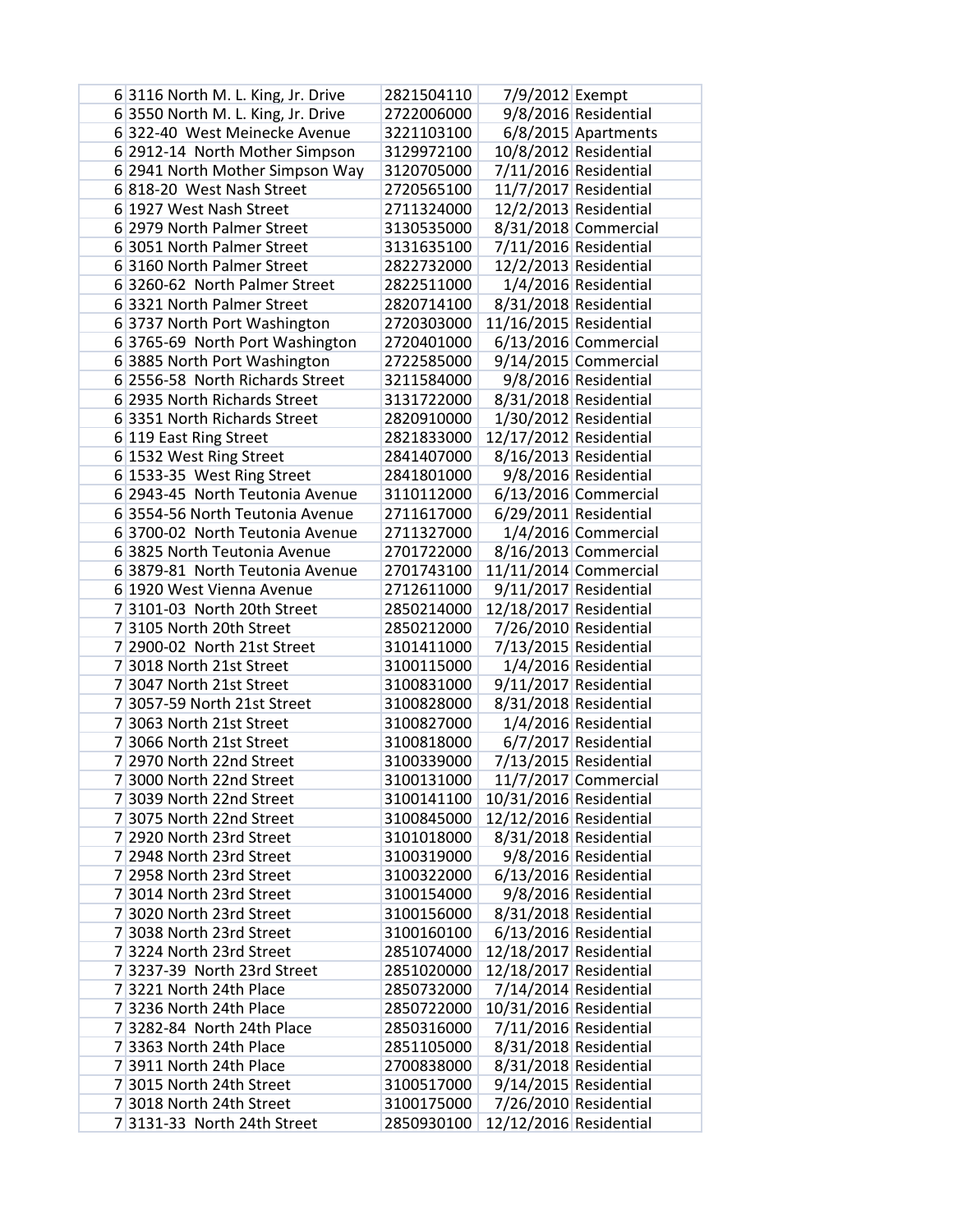| 73161 North 24th Street                             | 2850937000               | 10/31/2016 Residential |                       |
|-----------------------------------------------------|--------------------------|------------------------|-----------------------|
| 7 2915 North 25th Street                            | 3109980000               |                        | 8/31/2018 Residential |
| 7 2955 North 25th Street                            | 3102313000               |                        | 6/13/2016 Residential |
| 7 3068 North 25th Street                            | 3100576000               |                        | 7/9/2012 Residential  |
| 73245 North 25th Street                             | 2850750000               |                        | 10/8/2012 Residential |
| 73261 North 25th Street                             | 2850608000               |                        | 12/2/2013 Residential |
| 73280 North 25th Street                             | 2850334000               | 12/12/2016 Residential |                       |
| 7 3283-85 North 25th Street                         | 2850603000               | 11/11/2014 Residential |                       |
| 7 2933 North 26th Street                            | 3102115000               |                        | 6/13/2016 Residential |
| 7 3017-19 North 26th Street                         | 3102212000               | 12/17/2012 Residential |                       |
| 7 3060 North 26th Street                            | 3101712000               |                        | 8/16/2013 Residential |
| 7 3139-41 North 26th Street                         | 2850822000               |                        | 7/25/2017 Residential |
| 7 3256 North 26th Street                            | 2850610000               | 11/16/2015 Residential |                       |
| 7 3347 North 26th Street                            | 2851438000               |                        | 1/30/2012 Residential |
| 7 3619 North 26th Street                            | 2700129000               |                        | 7/26/2010 Residential |
| 73743 North 26th Street                             | 2700205000               |                        | 8/31/2018 Residential |
| 7 2924 North 27th Street                            | 3102120000               |                        | 9/8/2016 Residential  |
| 7 2927 North 27th Street                            | 3090266000               |                        | 9/8/2016 Residential  |
| 7 2936A North 27th Street                           | 3102123100               |                        | 9/8/2016 Residential  |
| 7 2937 North 27th Street                            | 3090263000               |                        | 1/30/2012 Residential |
| 7 2958 North 27th Street                            | 3102303000               |                        | 6/8/2015 Residential  |
| 7 3009 North 27th Street                            | 3090114000               | 12/17/2012 Residential |                       |
| 7 3020 North 27th Street                            | 3102202000               |                        | 6/2/2014 Residential  |
| 7 3064-74 North 27th Street                         | 3101702000               |                        | 12/2/2013 Commercial  |
| 7 3259 North 27th Street                            | 2860276000               |                        | 6/13/2016 Residential |
| 7 3744-46 North 27th Street                         | 2700222000               |                        | 8/31/2018 Residential |
| 7 2927-29 North 28th Street                         | 3090230000               |                        | 12/2/2013 Residential |
| 7 3033 North 28th Street                            | 3090150000               | 12/12/2016 Residential |                       |
| 7 3053 North 28th Street                            | 3090145100               |                        | 6/7/2017 Residential  |
| 7 3065 North 28th Street                            | 3090142000               |                        | 8/31/2018 Residential |
| 7 3136-38 North 28th Street                         | 2860214000               | 10/31/2016 Residential |                       |
| 73225 North 28th Street                             | 2860937000               |                        | 9/11/2017 Residential |
| 7 2900-02 North 29th Street                         | 3090235000               | 10/31/2016 Residential |                       |
| 7 2920-22 North 29th Street                         | 3090240000               |                        | 7/14/2014 Residential |
| 7 2933-35 North 29th Street                         | 3090210000               |                        | 7/13/2015 Residential |
| 7 2973-75 North 29th Street                         | 3090200000               | 11/16/2015 Residential |                       |
| 7 3008A North 29th Street                           | 3090161000               | 12/12/2016 Residential |                       |
| 7 3133 North 29th Street                            | 2861115000               | 10/14/2013 Residential |                       |
| 7 3169 North 29th Street                            | 2861107000               |                        | 1/5/2015 Residential  |
| 73203 North 29th Street                             | 2861063000               |                        | 1/5/2015 Residential  |
| 73205 North 29th Street                             | 2861062000               |                        | 10/8/2012 Residential |
| 73237 North 29th Street                             | 2861055100               |                        | 12/2/2013 Residential |
| 7 3268 North 29th Street                            | 2861082000               |                        | 7/14/2014 Residential |
| 73322 North 29th Street                             | 2861006000               |                        | 9/8/2016 Residential  |
| 7 2928-30 North 30th Street                         | 3090660000               |                        | 9/8/2016 Residential  |
| 73161 North 31st Street                             | 2860109100               | 9/11/2017 Special      |                       |
| 73204 North 33rd Street<br>7 3119 North 34th Street | 2860637000<br>2860441000 |                        | 7/26/2010 Residential |
| 7 4767 North 34th Street                            | 2300374000               |                        | 6/2/2014 Residential  |
| 7 3039-41 North 35th Street                         | 3080012000               | 12/12/2016 Residential | 6/2/2014 Residential  |
| 7 3043-45 North 35th Street                         | 3080011000               |                        | 7/11/2016 Commercial  |
| 7 3051 North 35th Street                            | 3080010000               | 9/8/2016 Special       |                       |
| 73135 North 35th Street                             | 2870411000               |                        | 11/7/2017 Residential |
| 7 3138-40 North 35th Street                         | 2860454000               | 12/18/2017 Residential |                       |
| 73200 North 35th Street                             | 2860414000               |                        | 1/4/2016 Residential  |
|                                                     |                          |                        |                       |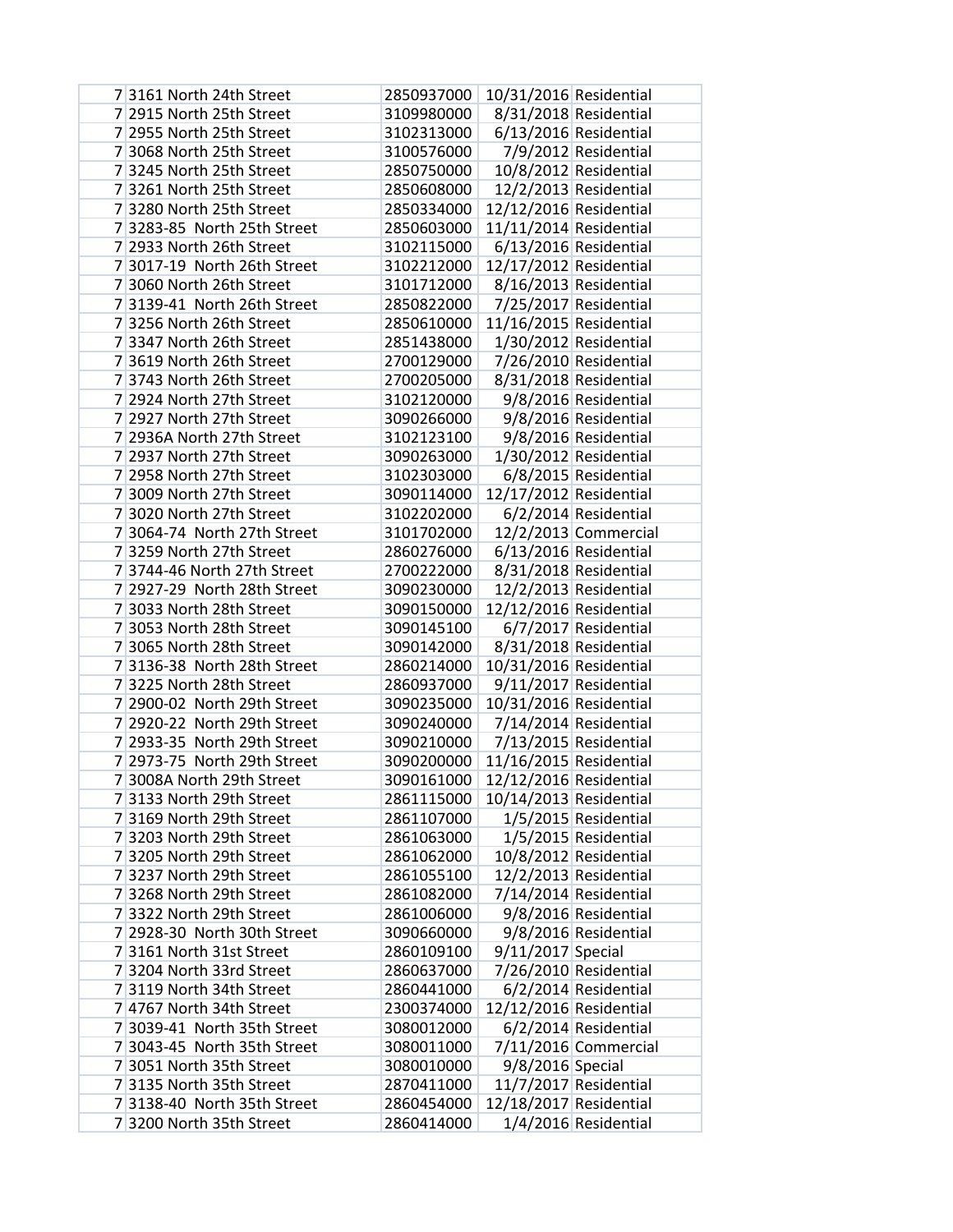| 7 3243 North 36th Street          | 2871110000 | 11/16/2015 Residential |                       |
|-----------------------------------|------------|------------------------|-----------------------|
| 7 4703 North 36th Street          | 2291167000 |                        | 6/13/2016 Residential |
| 7 4749 North 36th Street          | 2291179000 | 10/31/2016 Residential |                       |
| 7 3856 North 37th Street          | 2681271000 |                        | 8/31/2018 Residential |
| 7 4332 North 38th Street          | 2479951000 |                        | 8/31/2018 Residential |
| 7 3061-63 North 39th Street       | 3080604000 |                        | 7/13/2015 Residential |
| 7 4535 North 39th Street          | 2291509000 |                        | 7/11/2016 Residential |
| 7 4613 North 39th Street          | 2290912000 |                        | 9/14/2015 Residential |
| 73154 North 40th Street           | 2870804000 |                        | 6/8/2015 Residential  |
| 73201 North 40th Street           | 2870029200 | 9/8/2016 Special       |                       |
| 73204 North 40th Street           | 2871355000 |                        | 8/31/2018 Residential |
| 7 3312-14 North 41st Street       | 2870008000 |                        | 7/25/2017 Residential |
| 7 4530 North 41st Street          | 2299872000 |                        | 8/31/2018 Residential |
| 7 3133 North 42nd Street          | 2870539000 | 10/31/2016 Residential |                       |
| 7 3935 North 42nd Street          | 2680201000 | 8/16/2013 Exempt       |                       |
| 7 4677 North 42nd Street          | 2290780000 | 12/18/2017 Residential |                       |
| 7 2876-78 North 47th Street       | 3071144000 |                        | 8/31/2018 Residential |
| 7 2929-31 North 47th Street       | 3070010000 | 12/18/2017 Residential |                       |
| 7 2903-05 North 48th Street       | 3070454000 |                        | 8/31/2018 Residential |
| 7 4314 North 48th Street          | 2480018000 |                        | 11/7/2017 Residential |
| 73158 North 49th Street           | 2880941000 |                        | 9/11/2017 Residential |
| 7 4687 North 49th Street          | 2280293100 |                        | 8/31/2018 Residential |
| 7 4563 North 50th Street          | 2280416000 | 12/12/2016 Residential |                       |
| 7 4934 North 58th Street          | 2100136000 |                        | 9/8/2016 Residential  |
| 7 2422 West Auer Avenue           | 2850713000 |                        | 9/8/2016 Residential  |
| 7 2529-31 West Auer Avenue        | 2850834100 |                        | 7/13/2015 Residential |
| 7 2607-09 West Auer Avenue        | 2850798000 |                        | 9/8/2016 Residential  |
| 7 2613 West Auer Avenue           | 2850799000 |                        | 8/16/2013 Residential |
| 7 2708 West Auer Avenue           | 2860266000 | 11/16/2015 Residential |                       |
| 73223 West Auer Avenue            | 2860643000 |                        | 9/8/2016 Residential  |
| 7 3313 West Auer Avenue           | 2860657000 |                        | 7/25/2017 Residential |
| 7 3405 West Auer Avenue           | 2860427000 | 10/31/2016 Residential |                       |
| 7 4218 West Auer Avenue           | 2870151000 | 12/12/2016 Residential |                       |
| 7 4221 West Bonny Place           | 2870140000 |                        | 1/4/2016 Residential  |
| 7 2408 West Burleigh Street       | 2850924000 |                        | 10/8/2012 Residential |
| 7 2454-56 West Burleigh Street    | 2850888100 | 9/8/2016 Special       |                       |
| 7 2472-74 West Burleigh Street    | 2850884100 | 11/16/2015 Residential |                       |
| 7 2500-02 West Burleigh Street    | 2850853000 |                        | 8/31/2018 Residential |
| 7 2510-12 West Burleigh Street    | 2850851000 |                        | 6/8/2015 Residential  |
| 7 4500-06 West Burleigh Street    | 2880103000 |                        | 11/7/2017 Commercial  |
| 7 4704-06 West Center Street      | 3071021000 |                        | 6/8/2015 Commercial   |
| 7 5008-14 West Center Street      | 3070214000 |                        | 12/18/2017 Apartments |
| 7 2455-57 West Chambers Street    | 3100581100 |                        | 7/25/2017 Residential |
| 73934 West Fond du Lac Avenue     | 2871531111 | 12/12/2016 Exempt      |                       |
| 7 4830 West Fond du Lac Avenue    | 2670480000 |                        | 7/11/2016 Commercial  |
| 7 4943-47 West Fond du Lac Avenue | 2670205000 |                        | 7/25/2017 Commercial  |
| 73509-A West Hampton Avenue       | 2291102100 |                        | 8/31/2018 Residential |
| 7 3617 West Hampton Avenue        | 2291148000 | 10/31/2016 Residential |                       |
| 7 3801-03 West Hampton Avenue     | 2290625200 |                        | 7/20/2009 Commercial  |
| 7 4424 North Hopkins Street       | 2309987000 | 12/18/2017 Residential |                       |
| 7 4463 North Hopkins Street       | 2290527000 |                        | 8/31/2018 Apartments  |
| 7 4622 North Hopkins Street       | 2291202100 |                        | 9/15/2014 Residential |
| 7 4703-05 North Hopkins Street    | 2290618100 | 9/8/2016 Special       |                       |
| 7 2317-19 West Hopkins Street     | 2851011000 |                        | 9/11/2017 Residential |
| 7 2431 West Hopkins Street        | 2851402100 |                        | 9/15/2014 Commercial  |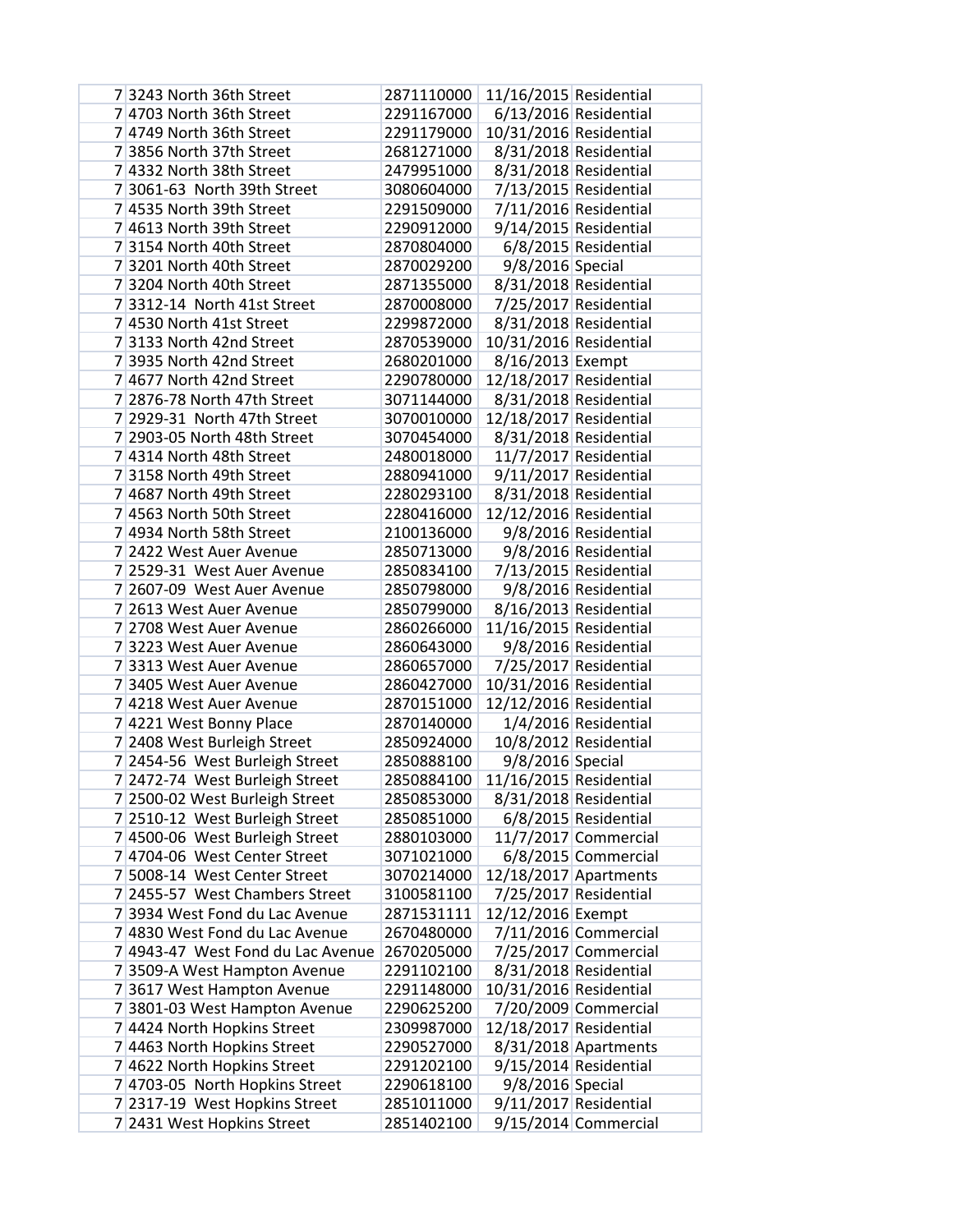| 7 2501 West Hopkins Street       | 2851711000 |                        | 6/2/2014 Commercial    |
|----------------------------------|------------|------------------------|------------------------|
| 7 2926 West Locust Street        | 3090667100 |                        | 1/5/2015 Residential   |
| 7 4619 West Medford Avenue       | 2670738000 |                        | 12/2/2013 Residential  |
| 7 2714 West Melvina Street       | 2690278000 |                        | 8/31/2018 Residential  |
| 7 3200-10 North Sherman Blvd.    | 2870146000 |                        | 7/26/2010 Residential  |
| 8 1327-29 South 20th Street      | 4342108000 | 12/12/2016 Residential |                        |
| 8 1538 South 23rd Street         | 4590153000 |                        | 8/31/2018 Residential  |
| 8 726 South 25th Street          | 4340815000 |                        | 8/31/2018 Residential  |
| 8 1125A South 25th Street        | 4340329000 |                        | 6/7/2017 Residential   |
| 8 1568-70 South 25th Street      | 4591344000 |                        | 8/31/2018 Residential  |
| 8 1577 South 25th Street         | 4591389000 |                        | 12/18/2017 Commercial  |
| 8 1539 South 30th Street         | 4581218000 |                        | 11/7/2017 Residential  |
| 8 2034-38 West Greenfield Avenue | 4342115000 |                        | 7/26/2010 Commercial   |
| 8 2614B West Mitchell Street     | 4591514000 |                        | 8/31/2018 Residential  |
| 8 2233 South Muskego Avenue      | 4703820000 |                        | 8/31/2018 Residential  |
| 8 2237-39 West Scott Street      | 4340439000 |                        | 8/16/2013 Residential  |
| 9 6560 North 53rd Street         | 1391512000 | 12/12/2016 Residential |                        |
| 9 6408-10 North 56th Street      | 1399797130 |                        | 8/31/2018 Residential  |
| 9 5834-36 North 63rd Street      | 1740372000 |                        | 9/11/2017 Residential  |
| 9 7350 North 76th Street         | 1069989111 |                        | 11/7/2016 Commercial   |
| 98854-B North 95th Street        | 0340340000 |                        | 9/8/2016 Condominiums  |
| 98272 West Daphne Street         | 1430609000 |                        | 11/7/2017 Residential  |
| 9 5132 West Mill Road            | 1399709100 |                        | 12/17/2012 Commercial  |
| 9 8082 North Pingree Avenue      | 0730062000 | 11/16/2015 Residential |                        |
| 98871-H North Swan Road          | 0340554000 |                        | 11/7/2017 Condominiums |
| 10 1028-30 North 46th Street     | 3860687000 |                        | 8/31/2018 Residential  |
| 10 2759 North 52nd Street        | 3061357000 | 12/17/2012 Residential |                        |
| 10 2574 North 53rd Street        | 3290499000 | 12/18/2017 Residential |                        |
| 10 2674 North 53rd Street        | 3290417200 | 9/8/2016 Special       |                        |
| 10 2841 North 53rd Street        | 3061254000 |                        | 7/11/2016 Residential  |
| 10 2510 North 55th Street        | 3291426200 |                        | 10/31/2016 Commercial  |
| 10 2743 North 59th Street        | 3060609000 | 9/8/2016 Special       |                        |
| 10 3056-58 North 61st Street     | 3050052000 |                        | 8/31/2018 Residential  |
| 10 3601 North 62nd Street        | 2650325000 |                        | 6/7/2017 Residential   |
| 10 6411 West Burleigh Street     | 3050804000 |                        | 7/25/2017 Commercial   |
| 10 5100-02 West Center Street    | 3061395000 |                        | 6/8/2015 Commercial    |
| 10 5124-26 West Center Street    | 3061400000 |                        | 7/13/2015 Commercial   |
| 10 5128-30 West Center Street    | 3061401000 |                        | 7/26/2010 Commercial   |
| 10 5811 West Lisbon Avenue       | 3290337000 |                        | 11/7/2017 Residential  |
| 12 1655 South 1st Street         | 4620168000 |                        | 7/13/2015 Commercial   |
| 12 1622R South 3rd Street        | 4620028000 |                        | 7/20/2009 Residential  |
| 12 1923 South 5th Place          | 4670306000 |                        | 8/31/2018 Residential  |
| 12 1978 South 6th Street         | 4670321000 |                        | 7/25/2017 Commercial   |
| 12 1646-A South 7th Street       | 4611523000 |                        | 12/2/2013 Residential  |
| 12 2010 South 7th Street         | 4681115000 |                        | 9/14/2015 Residential  |
| 12 1545-47 South 8th Street      | 4611098000 |                        | 7/26/2010 Residential  |
| 12 1539 South 9th Street         | 4611137000 |                        | 8/31/2018 Residential  |
| 12 2157-59 South 10th Street     | 4689986000 |                        | 8/31/2018 Apartments   |
| 12 2665-67 South 13th Street     | 4961411000 | 9/8/2016 Special       |                        |
| 12 2025 South 15th Place         | 4690845000 |                        | 9/8/2016 Residential   |
| 12 2029-31 South 16th Street     | 4691742000 |                        | 9/11/2017 Residential  |
| 12 2124-26 South 16th Street     | 4692716000 |                        | 8/31/2018 Residential  |
| 12 1625 South 17th Street        | 4601523000 |                        | 8/31/2018 Residential  |
| 12 2130-A South 17th Street      | 4691907000 |                        | 6/7/2017 Residential   |
| 12 2148-50 South 19th Street     | 4692505000 |                        | 11/7/2017 Residential  |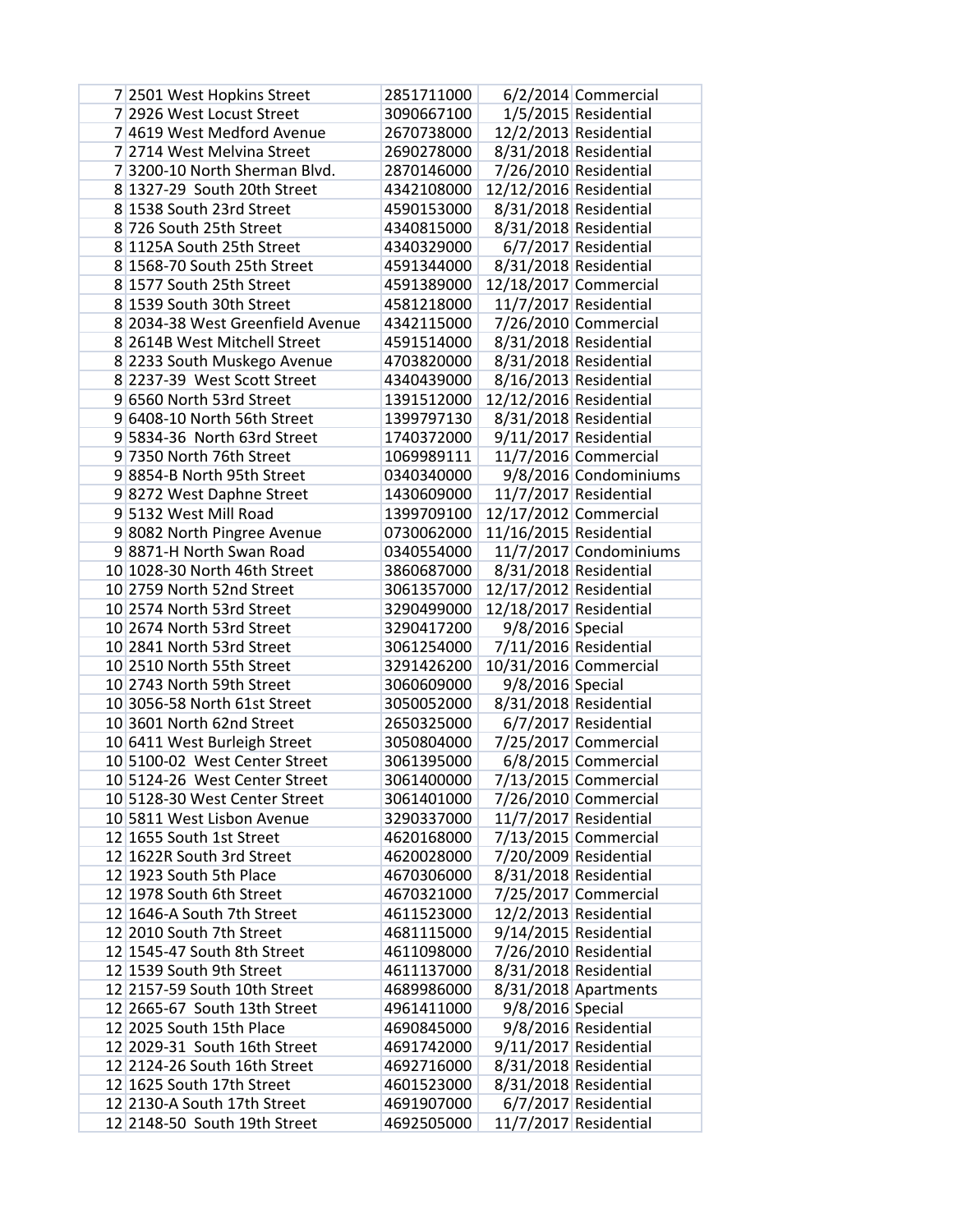| 12 2364 South 20th Street         | 4961704000 |                        | 8/31/2018 Residential |
|-----------------------------------|------------|------------------------|-----------------------|
| 12 1432 West Forest Home Avenue   | 4690488110 | 11/13/1964 Exempt      |                       |
| 12 1021 West Grant Street         | 4680824000 |                        | 8/31/2018 Commercial  |
| 12 1819 West Grant Street         | 4693016000 |                        | 7/11/2016 Residential |
| 12 1901 West Grant Street         | 4693010000 |                        | 12/12/2016 Commercial |
| 12 730 West Greenfield Avenue     | 4320133000 | 12/12/2016 Residential |                       |
| 12 1509-11 West Lincoln Avenue    | 4960607000 |                        | 7/13/2015 Commercial  |
| 12 1016 West Madison Street       | 4320259000 |                        | 7/25/2017 Residential |
| 12 1408B West Madison Street      | 4330736000 |                        | 8/31/2018 Residential |
| 12 1211 West National Avenue      | 4320912000 | 12/18/2017 Residential |                       |
| 12 1313 West National Avenue      | 4332252000 |                        | 7/25/2017 Commercial  |
| 12 1331 West National Avenue      | 4332251000 |                        | 7/25/2017 Commercial  |
| 12 1501 West Scott Street         | 4330212000 |                        | 12/18/2017 Commercial |
| 12 1538 South Union Street        | 4601392000 | 12/18/2017 Residential |                       |
| 12 1337-39 West Washington Street | 4330115000 |                        | 7/11/2016 Residential |
| 12 1914 West Washington Street    | 4331980000 |                        | 8/31/2018 Residential |
| 13 5652 South 13th Street         | 6719978110 |                        | 7/9/2012 Industrial   |
| 13 3318 South 20th Street         | 5350995000 |                        | 11/7/2017 Residential |
| 13 3774 South 27th Street         | 5529938000 |                        | 8/16/2013 Commercial  |
| 13 417 East Bolivar Avenue        | 5940438000 |                        | 8/31/2018 Residential |
| 13 1012 West Eden Place           | 5500120000 |                        | 8/31/2018 Residential |
| 14 2125-27 South 5th Place        | 4671019000 |                        | 6/13/2016 Residential |
| 14 2433 South 5th Street          | 4980568000 | 12/18/2017 Residential |                       |
| 14 3001 South 8th Street          | 5070858000 | 12/18/2017 Residential |                       |
| 14 3060-62 South 13th Street      | 5071224000 | 9/8/2016 Special       |                       |
| 14 421 West Arthur Avenue         | 4980304000 |                        | 9/8/2016 Residential  |
| 14 374 East Bay Street            | 4660140000 |                        | 12/2/2013 Residential |
| 14 812 East Conway Street         | 4991842000 |                        | 7/25/2017 Residential |
| 14 2106 East Holt Avenue          | 5400222000 |                        | 9/11/2017 Residential |
| 15 2609 North 8th Street          | 3231521000 | 10/31/2016 Residential |                       |
| 15 2855 North 8th Street          | 3121791000 |                        | 8/31/2018 Residential |
| 15 2670 North 9th Street          | 3231537000 |                        | 12/2/2013 Residential |
| 15 2759 North 9th Street          | 3123403110 | 10/31/2016 Residential |                       |
| 15 2833 North 9th Street          | 3123414000 | 11/11/2014 Residential |                       |
| 15 2333A North 10th Street        | 3231274000 |                        | 9/11/2017 Residential |
| 15 2457B North 10th Street        | 3231227000 |                        | 9/8/2016 Residential  |
| 15 2735-37 North 10th Street      | 3122416000 |                        | 1/4/2016 Residential  |
| 15 2743 North 10th Street         | 3122415000 |                        | 9/14/2015 Residential |
| 15 2750 North 10th Street         | 3121206000 | 12/17/2012 Residential |                       |
| 15 2816 North 10th Street         | 3121223000 |                        | 6/13/2016 Residential |
| 15 2871 North 10th Street         | 3122425110 | 11/16/2015 Residential |                       |
| 15 2123 North 11th Street         | 3522196100 |                        | 8/31/2018 Apartments  |
| 15 2528 North 11th Street         | 3231077000 | 10/31/2016 Residential |                       |
| 15 2532-A North 11th Street       | 3231078000 | 12/18/2017 Residential |                       |
| 15 2537-39 North 11th Street      | 3231100000 |                        | 9/15/2014 Residential |
| 15 2757 North 11th Street         | 3122232100 |                        | 9/8/2016 Residential  |
| 15 2841-43 North 11th Street      | 3122210000 |                        | 6/13/2016 Residential |
| 15 2854 North 11th Street         | 3123125000 | 12/17/2012 Residential |                       |
| 15 2865-67 North 11th Street      | 3122202000 |                        | 1/5/2015 Residential  |
| 15 1845-47 North 12th Street      | 3520770000 |                        | 7/9/2012 Commercial   |
| 15 2750 North 12th Street         | 3123224000 |                        | 7/11/2016 Residential |
| 15 2836-38 North 12th Street      | 3123221000 |                        | 1/30/2012 Residential |
| 15 2823 North 13th Street         | 3119975000 | 12/18/2017 Residential |                       |
| 15 2851-53 North 13th Street      | 3110802000 |                        | 9/8/2016 Residential  |
| 15 2545 North 14th Street         | 3242205000 | 10/31/2016 Residential |                       |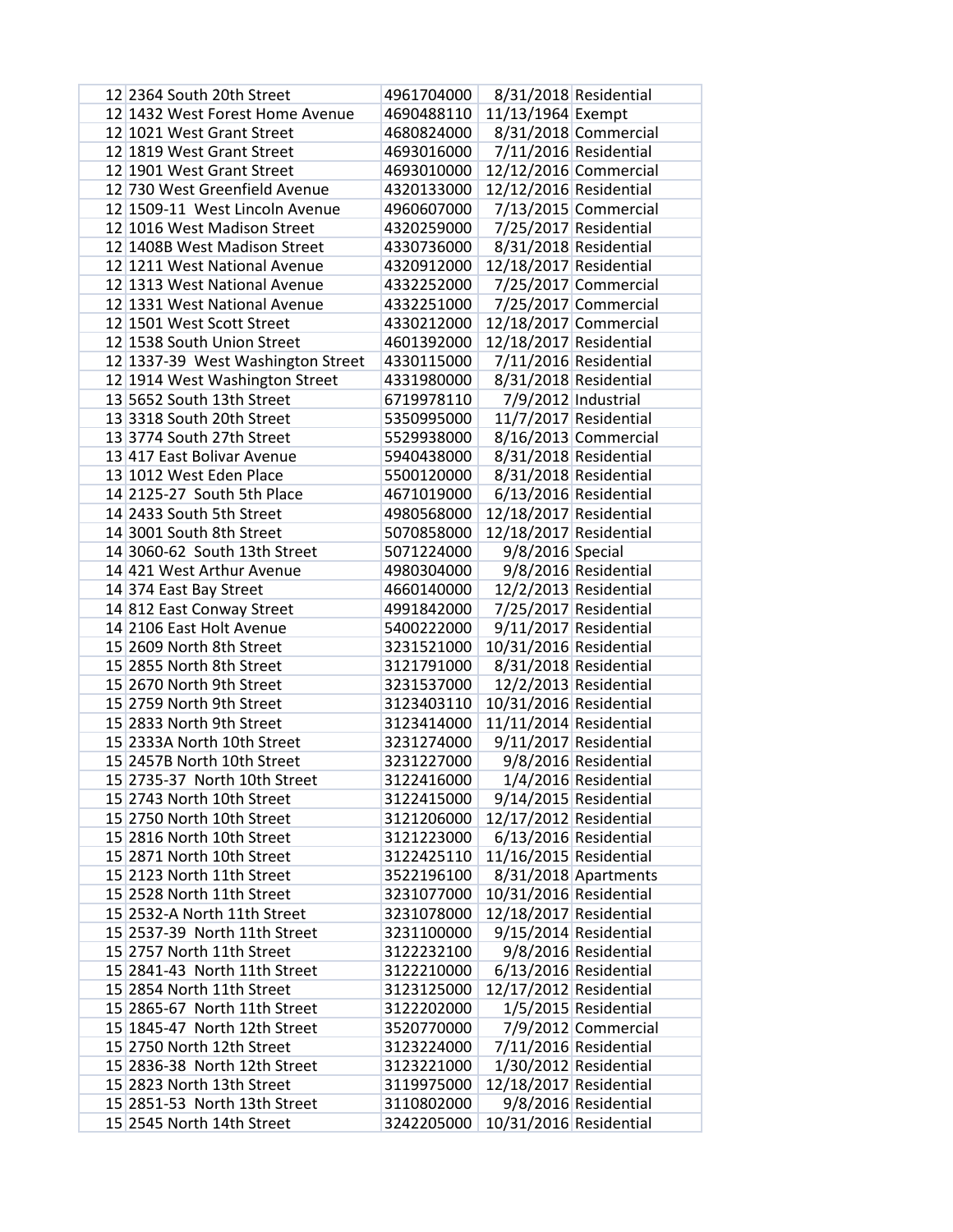| 15 2569 North 14th Street    | 3249974000 |                        | 7/11/2016 Residential  |
|------------------------------|------------|------------------------|------------------------|
| 15 2819 North 15th Lane      | 3110616100 |                        | 8/31/2018 Residential  |
| 15 2439 North 15th Street    | 3249871000 |                        | 3/1/2010 Residential   |
| 15 2577-79 North 15th Street | 3249965100 |                        | 11/7/2017 Residential  |
| 15 2654 North 15th Street    | 3240505000 | 10/14/2013 Residential |                        |
| 15 2812-14 North 15th Street | 3110509110 |                        | 6/2/2014 Residential   |
| 15 2524 North 16th Street    | 3242121000 |                        | 7/13/2015 Residential  |
| 15 2828 North 16th Street    | 3112014000 |                        | 8/31/2018 Residential  |
| 15 2845 North 16th Street    | 3112052100 |                        | 1/4/2016 Residential   |
| 15 2327 North 17th Street    | 3240619000 | 10/31/2016 Residential |                        |
| 15 2445 North 17th Street    | 3240713100 |                        | 6/8/2015 Residential   |
| 15 2531 North 17th Street    | 3241074100 |                        | 1/5/2015 Residential   |
| 15 2648 North 17th Street    | 3240811100 |                        | 6/13/2016 Residential  |
| 15 2737-39 North 17th Street | 3111898100 | 12/17/2012 Residential |                        |
| 15 2877 North 17th Street    | 3111739000 |                        | 9/8/2016 Residential   |
| 15 2138 North 18th Street    | 3512620000 |                        | 9/11/2017 Residential  |
| 15 2448-50 North 18th Street | 3240736000 |                        | 1/4/2016 Apartments    |
| 15 2770 North 18th Street    | 3111872100 |                        | 11/7/2017 Residential  |
| 15 2801-03 North 18th Street | 3111760000 |                        | 9/11/2017 Residential  |
| 15 2615 North 19th Street    | 3240940000 |                        | 1/4/2016 Residential   |
| 15 2634 North 19th Street    | 3240889000 |                        | 7/20/2009 Residential  |
| 15 2638 North 19th Street    | 3240888000 | 12/12/2016 Residential |                        |
| 15 2654 North 19th Street    | 3240884000 |                        | 9/14/2015 Residential  |
| 15 2745 North 19th Street    | 3111816000 |                        | 7/14/2014 Residential  |
| 15 2849 North 19th Street    | 3111788100 | 11/21/2016 Residential |                        |
| 15 2341 North 20th Street    | 3251217000 |                        | 8/31/2018 Residential  |
| 15 2377 North 20th Street    | 3251226000 |                        | 8/16/2013 Residential  |
| 15 2655 North 20th Street    | 3250638000 |                        | 1/30/2012 Residential  |
| 15 2725-27 North 20th Street | 3100450000 |                        | 3/1/2010 Residential   |
| 15 2007 North 21st Street    | 3500502100 |                        | 6/8/2015 Residential   |
| 15 2216 North 21st Street    | 3500821100 | 12/18/2017 Residential |                        |
| 15 2433-A North 21st Street  | 3250475100 |                        | 11/7/2017 Residential  |
| 15 2445 North 21st Street    | 3250468000 |                        | 8/16/2013 Residential  |
| 15 2552 North 21st Street    | 3250822000 |                        | 9/8/2016 Residential   |
| 15 2631 North 21st Street    | 3250671000 |                        | 1/4/2016 Residential   |
| 15 2639 North 21st Street    | 3250673100 |                        | 7/25/2017 Residential  |
| 15 2815 North 22nd Street    | 3101633000 |                        | 11/7/2017 Residential  |
| 15 2018 North 23rd Street    | 3500013000 |                        | 9/11/2017 Residential  |
| 15 2438 North 23rd Street    | 3250430000 |                        | 1/4/2016 Residential   |
| 15 2450 North 23rd Street    | 3250423100 |                        | 9/11/2017 Residential  |
| 15 2558 North 23rd Street    | 3250783000 | 12/12/2016 Residential |                        |
| 15 2802 North 23rd Street    | 3101637110 |                        | 1/4/2016 Commercial    |
| 15 2866 North 23rd Street    | 3101357000 |                        | 1/5/2015 Residential   |
| 15 2659 North 24th Place     | 3251341000 | 11/16/2015 Residential |                        |
| 15 2830 North 24th Place     | 3102542000 | 10/14/2013 Residential |                        |
| 15 2051-53 North 24th Street | 3502417000 |                        | 11/7/2017 Residential  |
| 15 2060 North 24th Street    | 3502421100 |                        | $6/29/2011$ Commercial |
| 15 2131 North 24th Street    | 3502180000 |                        | 6/8/2015 Residential   |
| 15 2135 North 24th Street    | 3502179100 |                        | 11/7/2017 Residential  |
| 15 2658 North 24th Street    | 3250723000 |                        | 9/8/2016 Residential   |
| 15 2724 North 24th Street    | 3100417000 |                        | 8/31/2018 Residential  |
| 15 2744 North 24th Street    | 3100212000 |                        | 6/2/2014 Residential   |
| 15 2846 North 24th Street    | 3101373100 |                        | 7/26/2010 Residential  |
| 15 2632-34 North 25th Street | 3251360000 | 10/31/2016 Residential |                        |
| 15 2737 North 25th Street    | 3101896000 |                        | 6/8/2015 Residential   |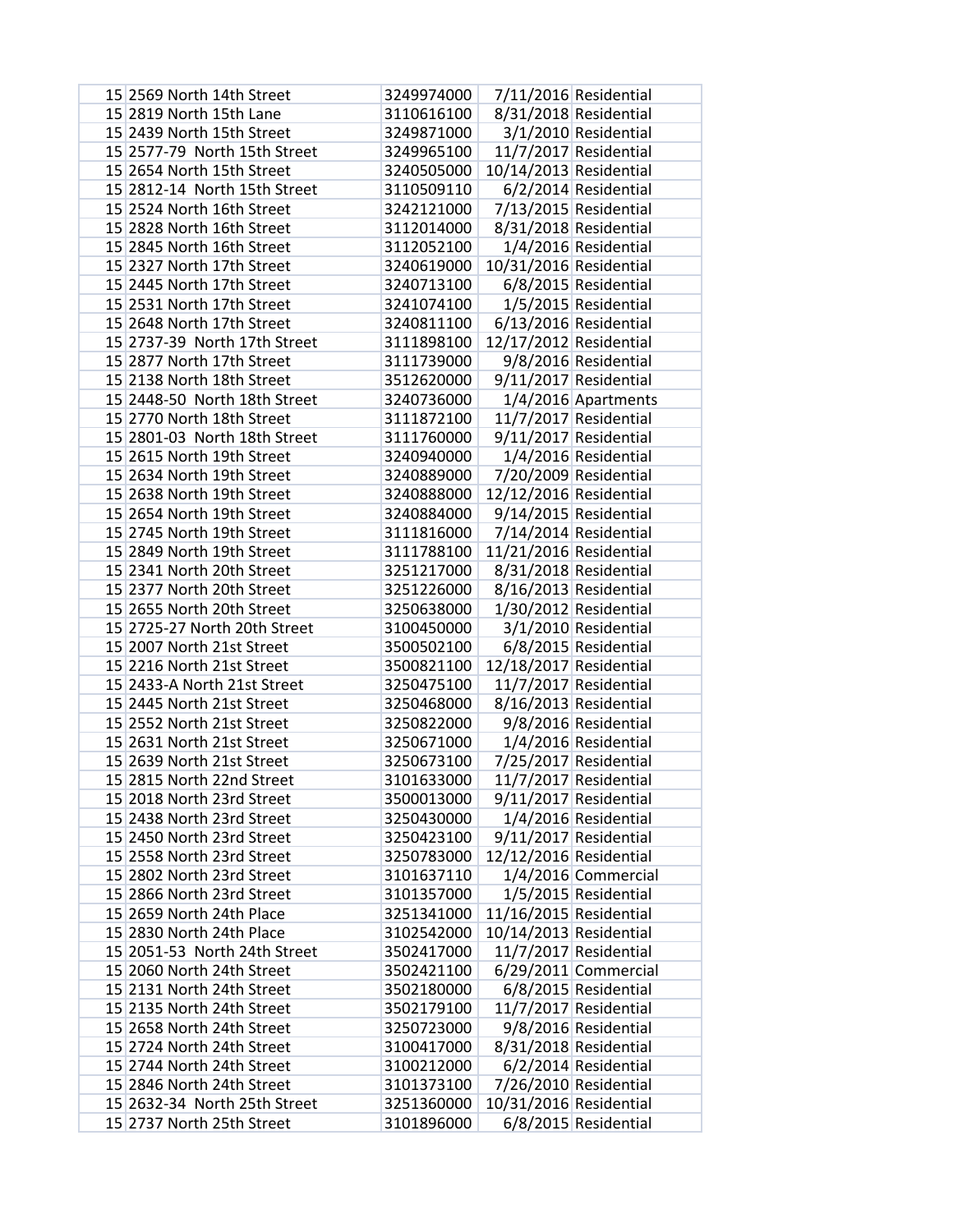| 15 2821 North 25th Street    | 3100006100 |                        | 9/14/2015 Residential  |
|------------------------------|------------|------------------------|------------------------|
| 15 2828 North 25th Street    | 3102516000 |                        | 9/15/2014 Residential  |
| 15 1429-31 North 26th Street | 3641777000 |                        | 7/25/2017 Residential  |
| 15 1853 North 26th Street    | 3501378000 |                        | 7/25/2017 Residential  |
| 15 2413 North 26th Street    | 3251072000 |                        | 9/15/2014 Residential  |
| 15 2444 North 26th Street    | 3250118000 |                        | 6/13/2016 Residential  |
| 15 2759 North 26th Street    | 3101923100 |                        | 8/31/2018 Residential  |
| 15 2769 North 26th Street    | 3101920000 |                        | 8/16/2013 Residential  |
| 15 2814-16 North 26th Street | 3101817100 |                        | 9/8/2016 Residential   |
| 15 2865 North 26th Street    | 3102415000 |                        | 1/4/2016 Residential   |
| 15 2426 North 27th Street    | 3251082000 |                        | 11/7/2017 Residential  |
| 15 2440 North 27th Street    | 3251086000 |                        | 12/2/2013 Residential  |
| 15 2472 North 27th Street    | 3251094100 | 11/14/2011 Residential |                        |
| 15 2476-78 North 27th Street | 3251095000 |                        | 9/8/2016 Residential   |
| 15 2641-43 North 27th Street | 3260009000 |                        | 9/11/2017 Commercial   |
| 15 2842 North 27th Street    | 3100024000 | 12/17/2012 Residential |                        |
| 15 2845-47 North 27th Street | 3090302000 |                        | 8/31/2018 Residential  |
| 15 2868 North 27th Street    | 3102425112 |                        | 11/16/2015 Commercial  |
| 15 1825 North 28th Street    | 3490948000 |                        | 7/13/2015 Residential  |
| 15 2652 North 28th Street    | 3260030000 |                        | 9/15/2014 Residential  |
| 15 2772 North 28th Street    | 3090427000 | 10/14/2013 Residential |                        |
| 15 2826 North 28th Street    | 3090316000 |                        | 9/8/2016 Residential   |
| 15 1635 North 29th Street    | 3650650000 |                        | 9/11/2017 Residential  |
| 15 2160 North 29th Street    | 3492108000 | 10/14/2013 Residential |                        |
| 15 2453 North 29th Street    | 3261287000 |                        | 9/16/2011 Residential  |
| 15 2633 North 29th Street    | 3260129000 |                        | 9/14/2015 Residential  |
| 15 2657 North 29th Street    | 3260122000 |                        | 6/13/2016 Residential  |
| 15 2863 North 29th Street    | 3090368000 | 12/12/2016 Residential |                        |
| 15 2874-76 North 29th Street | 3090362000 |                        | 8/16/2013 Residential  |
| 15 2011-17 North 30th Street | 3491753100 |                        | 10/31/2016 Commercial  |
| 15 2657 North 30th Street    | 3260518000 | 12/12/2016 Residential |                        |
| 15 1519-21 North 32nd Street | 3651115000 |                        | 7/11/2016 Residential  |
| 15 1644 North 32nd Street    | 3650949000 |                        | 7/13/2015 Residential  |
| 15 2016 North 32nd Street    | 3491502000 | 12/12/2016 Residential |                        |
| 15 2023-25 North 32nd Street | 3490521100 |                        | 7/14/2014 Residential  |
| 15 2032 North 32nd Street    | 3490508100 |                        | 12/2/2013 Residential  |
| 15 2135 North 32nd Street    | 3490527000 |                        | 8/31/2018 Residential  |
| 15 2237-39 North 33rd Street | 3490247000 |                        | $11/7/2017$ Apartments |
| 15 2458 North 33rd Street    | 3260884000 |                        | 6/8/2015 Residential   |
| 15 2549-51 North 33rd Street | 3260308100 |                        | 7/13/2015 Residential  |
| 15 2018-20 North 34th Street | 3491523000 | 11/16/2015 Residential |                        |
| 15 2622A North 34th Street   | 3261449000 |                        | 7/14/2014 Residential  |
| 15 2767-69 North 34th Street | 3090840000 | 12/12/2016 Residential |                        |
| 15 2868 North 34th Street    | 3091038000 | 12/18/2017 Residential |                        |
| 15 1719-21 North 35th Street | 3480024000 | 12/12/2016 Residential |                        |
| 15 2405-07 North 35th Street | 3271265000 | 11/16/2015 Residential |                        |
| 15 2464-66 North 35th Street | 3261553000 |                        | 1/5/2015 Residential   |
| 15 2511 North 35th Street    | 3270343000 |                        | 7/14/2014 Residential  |
| 15 2576 North 35th Street    | 3261515000 | 10/31/2016 Residential |                        |
| 15 2610 North 35th Street    | 3261424100 |                        | 7/11/2016 Residential  |
| 15 2635-37 North 35th Street | 3271534000 |                        | 1/5/2015 Residential   |
| 15 2836-38 North 35th Street | 3091068000 | 11/14/2011 Residential |                        |
| 15 2854 North 35th Street    | 3091072000 |                        | 7/9/2012 Residential   |
| 15 2858 North 35th Street    | 3091073000 | 11/11/2014 Residential |                        |
| 15 1346-48 North 36th Street | 3660906000 |                        | 6/13/2016 Residential  |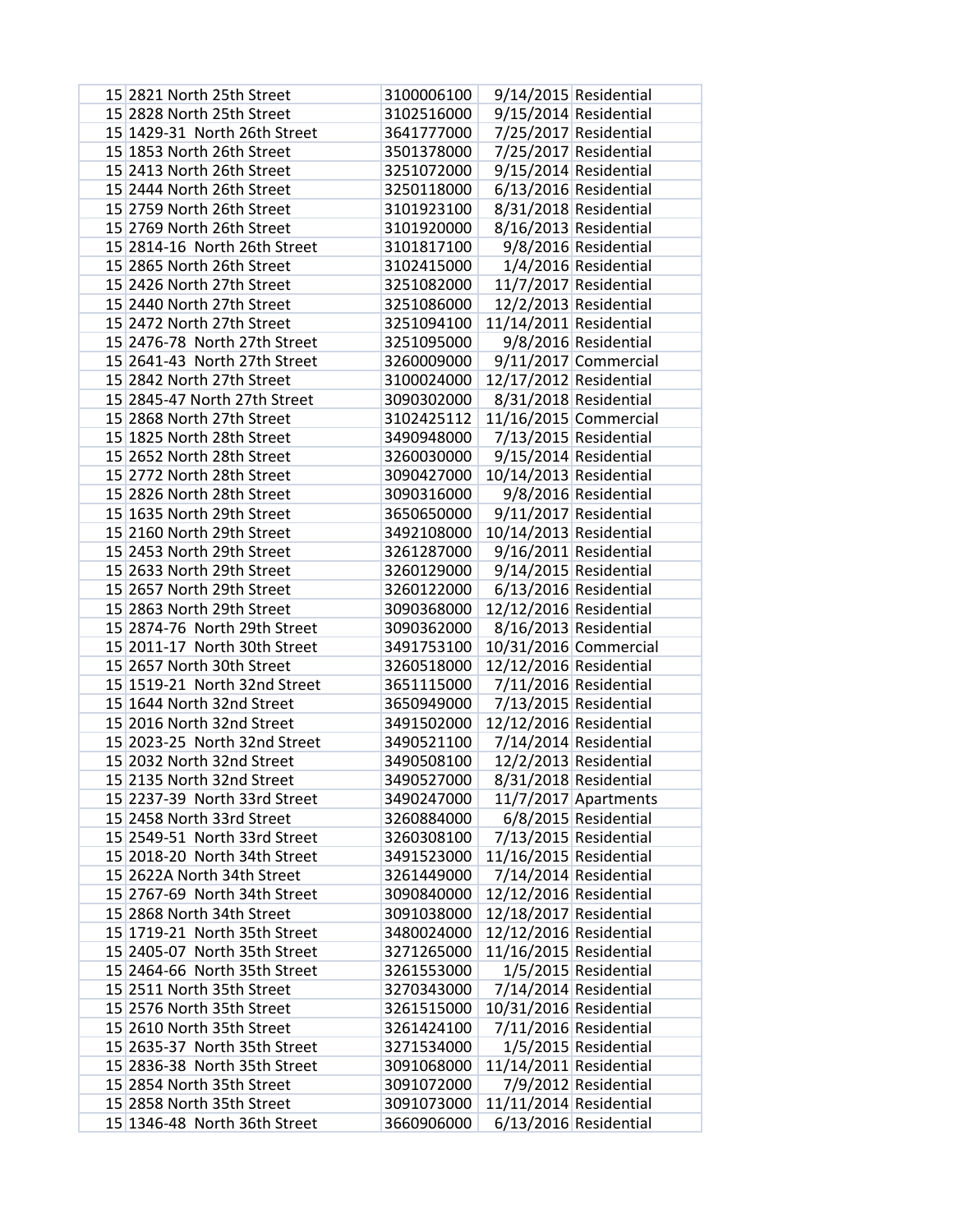|  | 15 2114-16 North 36th Street  | 3481117000 |                        | 6/13/2016 Residential  |
|--|-------------------------------|------------|------------------------|------------------------|
|  | 15 2153-55 North 36th Street  | 3481067100 |                        | 11/7/2017 Residential  |
|  | 15 2406-08 North 36th Street  | 3271268000 |                        | 7/11/2016 Residential  |
|  | 15 2412 North 36th Street     | 3271269000 |                        | $11/7/2017$ Apartments |
|  | 15 2515 North 36th Street     | 3270313000 | 10/14/2013 Residential |                        |
|  | 15 2625 North 36th Street     | 3271569100 |                        | 7/11/2016 Residential  |
|  | 15 2661-A North 36th Street   | 3271578000 |                        | 1/4/2016 Residential   |
|  | 15 1726-28 North 37th Street  | 3660370000 |                        | 6/2/2014 Residential   |
|  | 15 2016-18 North 37th Street  | 3480231000 | 11/16/2015 Residential |                        |
|  | 15 2538-40 North 37th Street  | 3270323000 |                        | 8/31/2018 Residential  |
|  | 15 2547 North 37th Street     | 3271621000 |                        | 6/7/2017 Residential   |
|  | 15 2639-41 North 37th Street  | 3271608000 | 12/12/2016 Residential |                        |
|  | 15 2646-48 North 37th Street  | 3271551000 |                        | 9/15/2014 Residential  |
|  | 15 2722-24 North 37th Street  | 3080928000 | 12/12/2016 Residential |                        |
|  | 15 2824-26 North 37th Street  | 3080896000 |                        | 9/11/2017 Residential  |
|  | 15 2877-79 North 37th Street  | 3080845000 |                        | 9/11/2017 Residential  |
|  | 15 1349-51 North 38th Street  | 3660531000 | 12/18/2017 Residential |                        |
|  | 15 1510 North 38th Street     | 3661815000 |                        | 7/11/2016 Residential  |
|  | 15 1527 North 38th Street     | 3661849000 |                        | 12/2/2013 Residential  |
|  | 15 2009 North 38th Street     | 3480264100 |                        | 8/16/2013 Residential  |
|  | 15 2014 North 38th Street     | 3480252000 |                        | 11/7/2017 Residential  |
|  | 15 2024 North 38th Street     | 3480254000 |                        | 1/4/2016 Residential   |
|  | 15 2221-23 North 38th Street  | 3480988000 |                        | 8/31/2018 Residential  |
|  | 15 2413A North 38th Street    | 3271018100 |                        | 6/8/2015 Residential   |
|  | 15 2453-55 North 38th Street  | 3271009000 |                        | 6/2/2014 Residential   |
|  | 15 2458-60 North 38th Street  | 3270932000 | 10/31/2016 Residential |                        |
|  | 15 2469 North 38th Street     | 3271005000 | 11/16/2015 Residential |                        |
|  | 15 2530 North 38th Street     | 3271639000 |                        | 8/16/2013 Residential  |
|  | 15 1862 North 39th Street     | 3481409000 | 12/18/2017 Residential |                        |
|  | 15 2205 North 39th Street     | 3480417000 | 12/18/2017 Residential |                        |
|  | 15 2212 North 39th Street     | 3480979000 |                        | 9/11/2017 Residential  |
|  | 15 2528-30 North 39th Street  | 3271063000 |                        | 11/7/2017 Residential  |
|  | 15 2556 North 39th Street     | 3271069000 |                        | 8/31/2018 Residential  |
|  | 15 2766-68 North 39th Street  | 3081000000 |                        | 8/31/2018 Residential  |
|  | 15 2039-41 North 40th Street  | 3480720000 |                        | 7/14/2014 Residential  |
|  | 15 2455-57 North 40th Street  | 3270556000 |                        | 9/8/2016 Residential   |
|  | 15 2475-77 North 40th Street  | 3270552000 | 10/31/2016 Residential |                        |
|  | 15 2022-24 North 41st Street  | 3480734000 | 10/31/2016 Residential |                        |
|  | 15 2028-30 North 41st Street  | 3480735000 |                        | 1/4/2016 Residential   |
|  | 15 2242-44 North 41st Street  | 3480432000 |                        | 9/14/2015 Residential  |
|  | 15 2247 North 41st Street     | 3480455000 |                        | 7/25/2017 Residential  |
|  | 15 2663 North 41st Street     | 3271328000 | 10/31/2016 Residential |                        |
|  | 15 2813-15 North 41st Street  | 3080488000 |                        | 9/11/2017 Residential  |
|  | 15 2852 North 41st Street     | 3080470000 | 12/18/2017 Residential |                        |
|  | 15 2343-45 North 44th Street  | 3280624000 |                        | 8/16/2013 Residential  |
|  | 15 2455-57 North 45th Street  | 3281433000 |                        | 9/11/2017 Residential  |
|  | 15 2477 North 47th Street     | 3281058000 |                        | 9/11/2017 Residential  |
|  | 15 2658-60 North 48th Street  | 3280409000 |                        | 11/7/2017 Residential  |
|  | 15 2544-46 North 49th Street  | 3281024000 | 12/18/2017 Residential |                        |
|  | 15 3730-32 West Brown Street  | 3480250000 | 12/12/2016 Residential |                        |
|  | 15 3826 West Brown Street     | 3480267000 |                        | 11/7/2017 Residential  |
|  | 15 830-32 West Center Street  | 3120524000 | 9/8/2016 Special       |                        |
|  | 15 1921 West Center Street    | 3240918000 |                        | 8/31/2018 Commercial   |
|  | 15 2417-19 West Center Street | 3251304000 |                        | 7/11/2016 Residential  |
|  | 15 2509 West Center Street    | 3251373000 |                        | 12/18/2017 Commercial  |
|  |                               |            |                        |                        |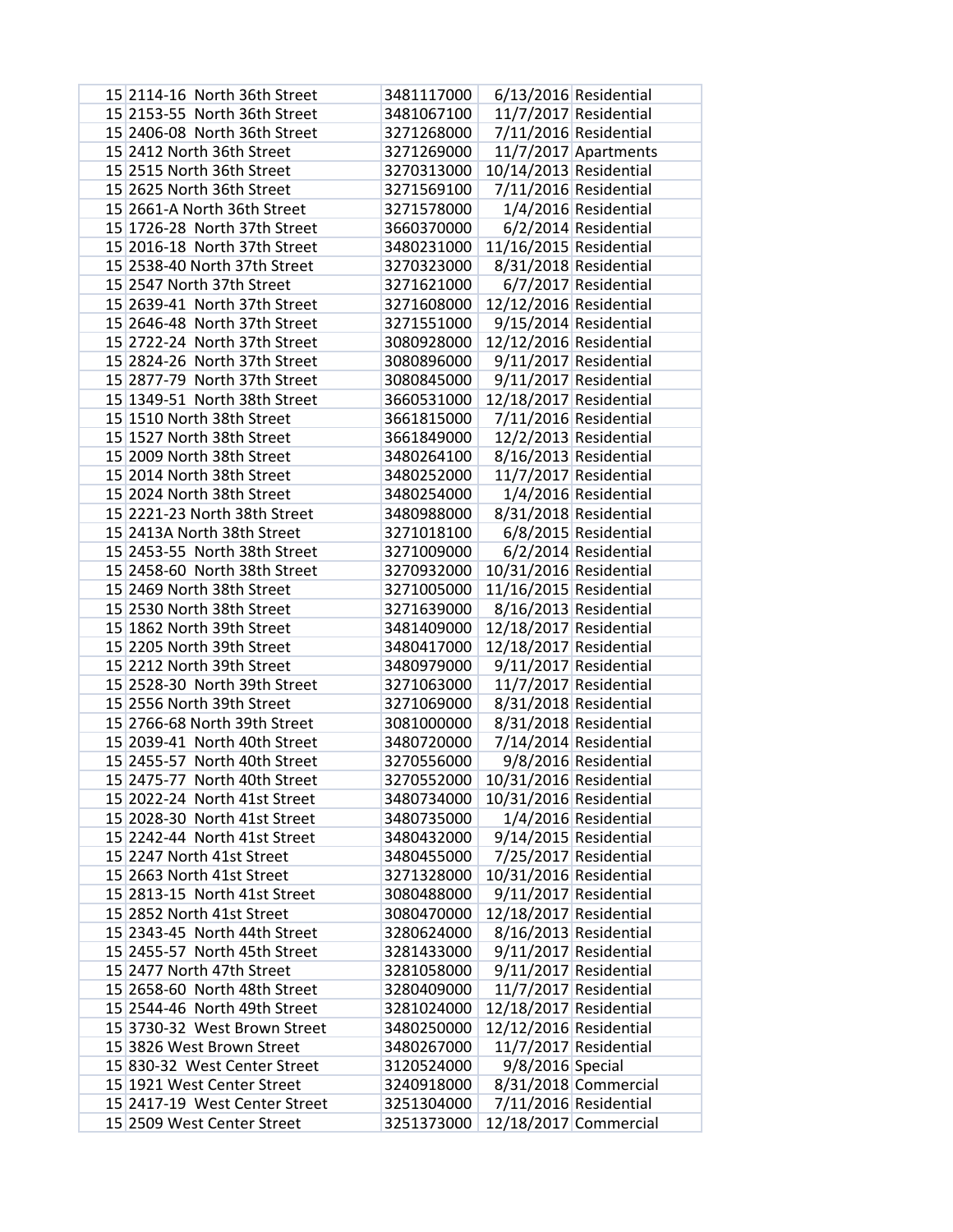| 15 2517-19 West Center Street      | 3251371000 |                        | 6/7/2017 Residential   |
|------------------------------------|------------|------------------------|------------------------|
| 15 3416-18 West Center Street      | 3090857000 |                        | 7/13/2015 Residential  |
| 15 3420-22 West Center Street      | 3090858000 |                        | 11/16/2015 Commercial  |
| 15 5033-35 West Center Street      | 3280338000 |                        | 11/7/2017 Commercial   |
| 15 1321 West Cherry Street         | 3631409000 |                        | 1/4/2016 Residential   |
| 15 2004-06 West Cherry Street      | 3642171000 |                        | 8/31/2018 Residential  |
| 15 2231 West Cherry Street         | 3643112000 | 12/17/2012 Residential |                        |
| 15 2309 West Cherry Street         | 3641976000 |                        | 6/8/2015 Residential   |
| 15 1734 West Clarke Street         | 3240858000 | 10/31/2016 Residential |                        |
| 15 2130 West Clarke Street         | 3250661000 | 10/31/2016 Residential |                        |
| 15 2200-02 West Clarke Street      | 3250703000 | 12/18/2017 Residential |                        |
| 15 2213-15 West Clarke Street      | 3250777000 |                        | 6/8/2015 Residential   |
| 15 2724-26 West Clarke Street      | 3260019000 | 10/14/2013 Residential |                        |
| 15 2920 West Clarke Street         | 3260138000 | 12/17/2012 Residential |                        |
| 15 2442-44 West Fond du Lac Avenue | 3250953000 |                        | 6/8/2015 Commercial    |
| 15 2451-53 West Fond du Lac Avenue | 3250061100 |                        | 8/31/2018 Commercial   |
| 15 2606-08 West Fond du Lac Avenue | 3251398100 | 7/26/2010 Exempt       |                        |
| 15 3000-06 West Fond du Lac Avenue | 3090681000 |                        | 8/31/2018 Commercial   |
| 15 1323-25 West Galena Street      | 3630181000 |                        | $7/13/2015$ Commercial |
| 15 1422-32 West Galena Street      | 3630112100 |                        | 7/9/2012 Apartments    |
| 15 2208 West Galena Street         | 3643045000 |                        | 11/7/2017 Residential  |
| 15 3932 West Galena Street         | 3661037000 |                        | 11/7/2017 Residential  |
| 15 2416 West Garfield Avenue       | 3502092100 | 10/14/2013 Residential |                        |
| 15 2432 West Garfield Avenue       | 3502095000 |                        | 7/13/2015 Commercial   |
| 15 904 West Hadley Street          | 3123418000 |                        | 7/14/2014 Residential  |
| 15 1034-38 West Hadley Street      | 3123128000 |                        | 6/8/2015 Commercial    |
| 15 1112 West Hadley Street         | 3122222100 | 10/31/2016 Residential |                        |
| 15 1904-06 West Hadley Street      | 3111802000 |                        | 7/11/2016 Residential  |
| 15 3430-32 West Hadley Street      | 3091061000 |                        | 6/13/2016 Residential  |
| 15 1402 West Hopkins Street        | 3111114000 |                        | 7/13/2015 Commercial   |
| 15 2924 West Lisbon Avenue         | 3491735000 |                        | $6/29/2011$ Commercial |
| 15 2928 West Lisbon Avenue         | 3491736000 |                        | $9/14/2015$ Commercial |
| 15 2420-22 West Medford Avenue     | 3250020000 |                        | 9/8/2016 Residential   |
| 15 2534A West Medford Avenue       | 3250067000 |                        | 12/2/2013 Residential  |
| 15 2828 West Meinecke Avenue       | 3261235000 |                        | 9/16/2011 Residential  |
| 15 1100 West North Avenue          | 3231322100 |                        | 11/11/2014 Commercial  |
| 15 1118-26 West North Avenue       | 3231326000 |                        | 12/2/2013 Commercial   |
| 15 2451-57 West North Avenue       | 3502057000 |                        | 7/14/2014 Commercial   |
| 15 2501-03 West North Avenue       | 3502030000 |                        | 8/13/2007 Commercial   |
| 15 2529 West North Avenue          | 3502024000 |                        | 3/1/2010 Commercial    |
| 15 2601-05 West North Avenue       | 3502008000 | 12/2/2013 Exempt       |                        |
| 15 2817-21 West North Avenue       | 3492123000 |                        | $6/13/2016$ Commercial |
| 15 3608 West North Avenue          | 3271254000 |                        | 7/14/2014 Commercial   |
| 15 3617-33 West North Avenue       | 3480921100 |                        | 7/13/2015 Commercial   |
| 15 3809 West North Avenue          | 3480969000 |                        | 9/14/2015 Commercial   |
| 15 3817-19 West North Avenue       | 3480971000 |                        | 7/14/2014 Commercial   |
| 15 3929-33 West North Avenue       | 3480408000 |                        | 9/11/2017 Commercial   |
| 15 4113-15 West North Avenue       | 3480457000 |                        | 7/14/2014 Commercial   |
| 15 4117-21 West North Avenue       | 3480458000 |                        | 7/14/2014 Commercial   |
| 15 3720 West Sarnow Street         | 3489977000 | 12/12/2016 Residential |                        |
| 15 2216 North Sherman Blvd.        | 3489992000 |                        | 8/31/2018 Residential  |
| 15 2621-23 North Teutonia Avenue   | 3249812000 |                        | 6/13/2016 Commercial   |
| 15 2731-35 North Teutonia Avenue   | 3110210000 |                        | 12/12/2016 Commercial  |
| 15 2824-26 North Teutonia Avenue   | 3110833000 |                        | 7/25/2017 Commercial   |
| 15 2450-52 West Vine Street        | 3501286000 |                        | 8/31/2018 Residential  |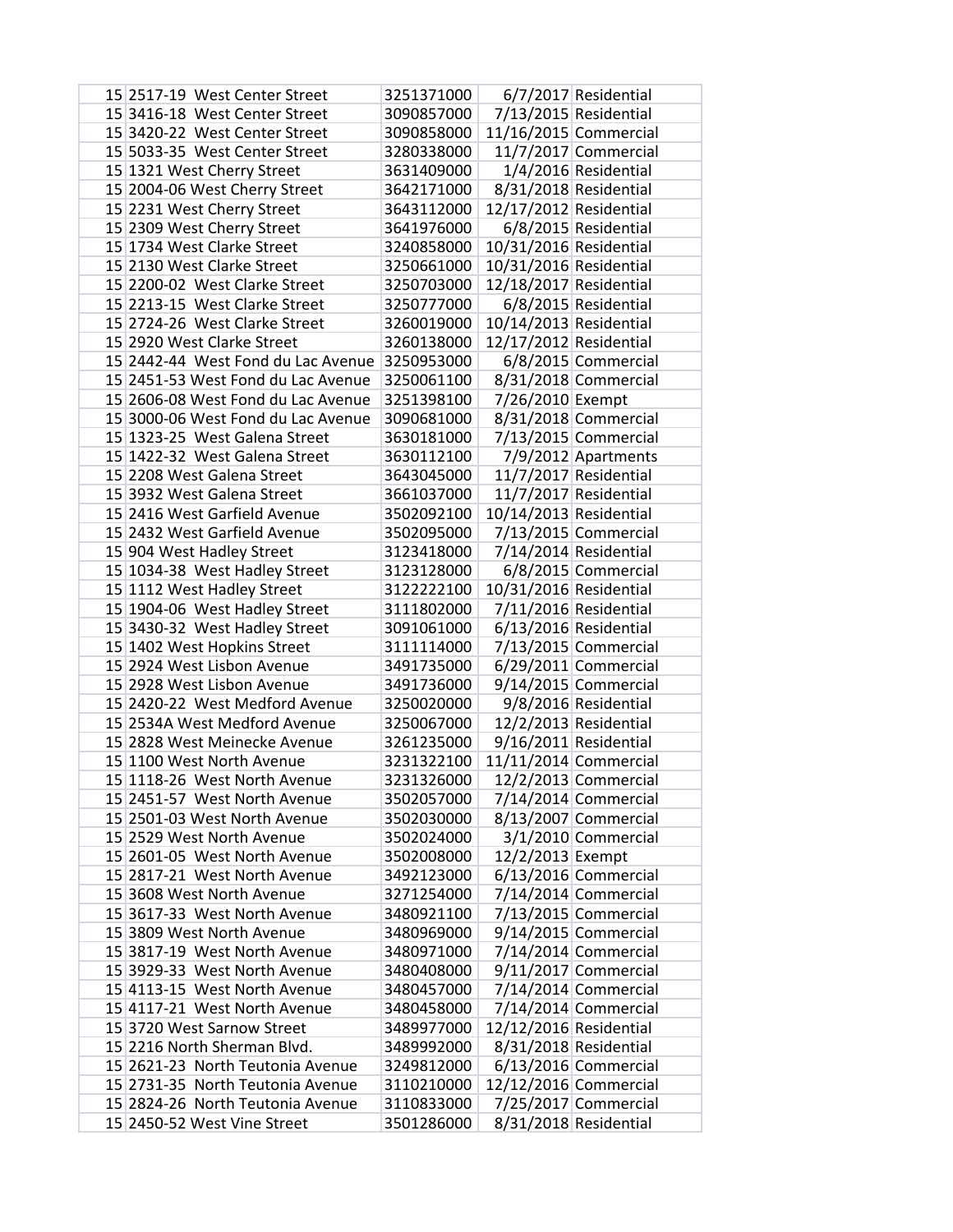| 15 2461 West Vine Street      | 3501308000 |                        | 6/8/2015 Residential  |
|-------------------------------|------------|------------------------|-----------------------|
| 15 2468 West Vine Street      | 3501281000 | 12/18/2017 Residential |                       |
| 15 3616 West Vliet Street     | 3661526000 | 7/25/2017 Residential  |                       |
| 15 3119-21 West Walnut Street | 3650945000 |                        | 1/5/2015 Residential  |
| 15 1208-10 West Wright Street | 3231153110 |                        | 11/7/2017 Residential |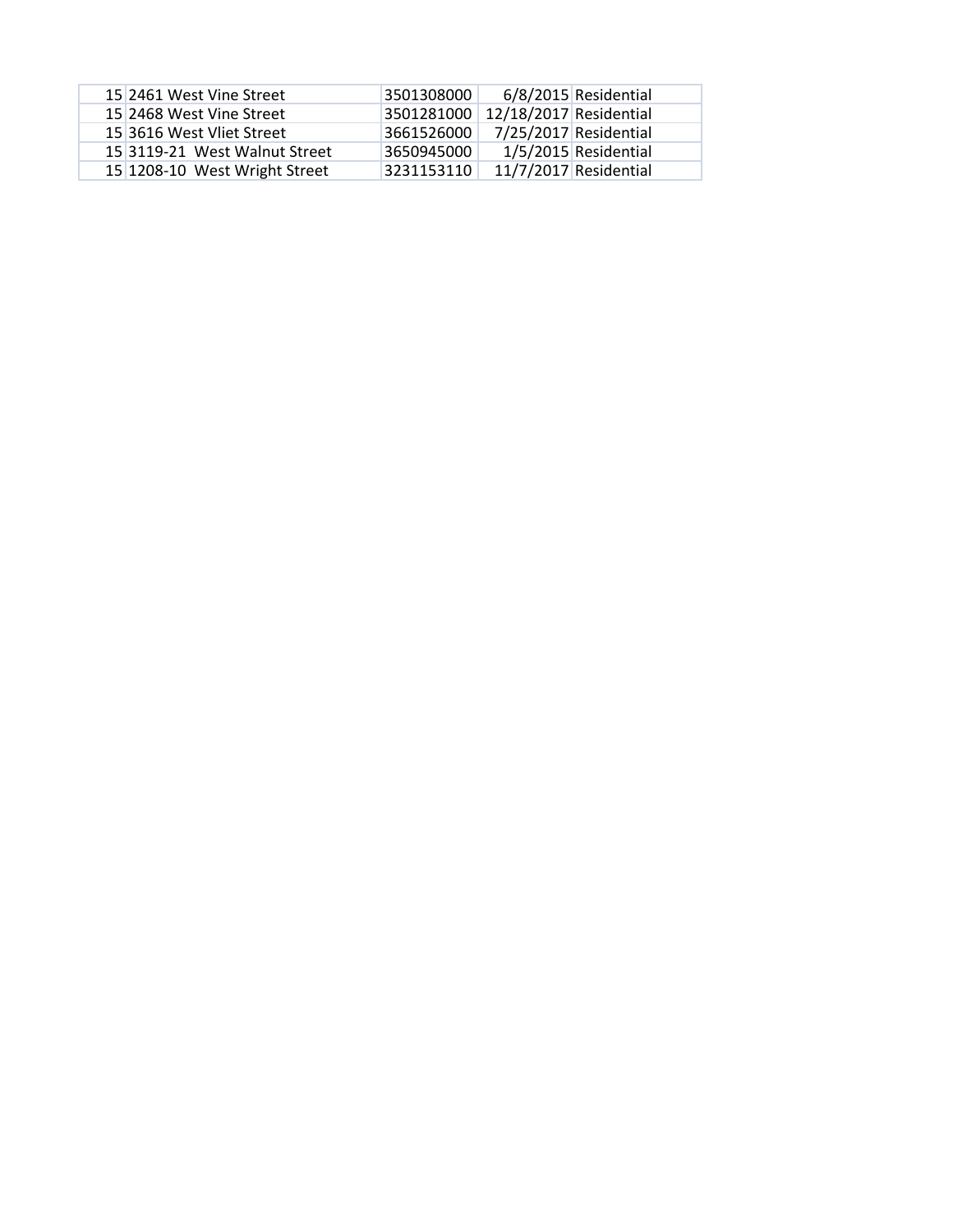| <b>Property Type</b>           | # of | <b>Occupancy</b><br><b>Units Status</b> | <b>Parcel/Disposition Status</b>             | <b>Latest Marketing Inf</b><br><b>Method</b> |
|--------------------------------|------|-----------------------------------------|----------------------------------------------|----------------------------------------------|
| Multi-Family                   |      | 3 Occupied                              | <b>Return Pending</b>                        | Extended                                     |
| Single Family                  |      | 1 Vacant                                | <b>Demolition Pending</b>                    |                                              |
| <b>Duplex</b>                  |      | 2 Vacant                                | Hold                                         | <b>New</b>                                   |
| <b>Duplex</b>                  |      | 2 Vacant                                | <b>Demolition Pending</b>                    |                                              |
| Single Family                  |      | 1 Vacant                                | Hold                                         | <b>Broker Listing</b>                        |
| Single Family                  |      | 1 Occupied                              | Hold                                         |                                              |
| <b>Duplex</b>                  |      | 2 Vacant                                | Hold                                         | <b>Broker Listing</b>                        |
| Single Family                  |      | 1 Vacant                                | Hold                                         | <b>Broker Listing</b>                        |
| <b>Duplex</b>                  |      | 2 Vacant                                | <b>Demolition Pending</b>                    |                                              |
| Single Family                  |      | 1 Occupied                              | Offer Accepted                               |                                              |
| Single Family                  |      | 1 Vacant                                | Hold                                         | Extended                                     |
| Single Family                  |      | 1 Vacant                                | Hold                                         | <b>Broker Listing</b>                        |
| Single Family                  |      | 1 Vacant                                | Hold                                         | <b>Broker Listing</b>                        |
| Single Family                  |      | 1 Vacant                                | Hold                                         | <b>Broker Listing</b>                        |
| Single Family                  |      | 1 Occupied                              | Hold                                         |                                              |
| <b>Duplex</b>                  |      | 2 Vacant                                | Advertised                                   | <b>Broker Listing</b>                        |
| Single Family                  |      | 1 Vacant                                | <b>Demolition Pending</b>                    |                                              |
| <b>Duplex</b>                  |      | 2 Vacant                                | Hold                                         |                                              |
| <b>Duplex</b>                  |      | 2 Vacant                                | To be Marketed                               |                                              |
| <b>Duplex</b>                  |      | 2 Vacant                                | Hold                                         | <b>Broker Listing</b>                        |
| Single Family                  |      | 1 Occupied                              | Hold                                         |                                              |
| <b>Duplex</b>                  |      | 2 Vacant                                | <b>Demolition Approval Pending</b>           |                                              |
| Single Family                  |      | 1 Vacant                                | Hold                                         | <b>New</b>                                   |
| Single Family                  |      | 1 Occupied                              | Undecided                                    |                                              |
| Multi-Family                   |      | 3 Vacant                                | <b>Demolition Approval Pending</b>           |                                              |
| Com/Res                        |      | 1 Vacant                                | <b>Demolition Pending</b>                    |                                              |
| Single Family                  |      | 1 Vacant                                | <b>Demolition Pending</b>                    |                                              |
| Warehouse                      |      | 1 Vacant                                | Undecided                                    |                                              |
| Single Family                  |      | 1 Occupied                              | Undecided                                    |                                              |
| Single Family                  |      | 1 Occupied                              | Offer Accepted                               |                                              |
| Single Family                  |      | 1 Vacant                                | <b>Demolition Pending</b>                    |                                              |
| <b>Duplex</b>                  |      | 2 Vacant                                | <b>Demolition Approval Pending</b>           |                                              |
| <b>Duplex</b>                  |      | 2 Vacant                                | <b>Demolition Pending</b>                    |                                              |
|                                |      | 1 Occupied                              | Undecided                                    |                                              |
| Single Family                  |      | 1 Vacant                                | <b>Demolition Pending</b>                    |                                              |
| Single Family                  |      | 2 Vacant                                |                                              |                                              |
| <b>Duplex</b><br>Single Family |      | 1 Occupied                              | <b>Seek Demolition Approval</b><br>Undecided |                                              |
|                                |      |                                         | <b>Demolition Pending</b>                    |                                              |
| Single Family                  |      | 1 Vacant<br>1 Vacant                    | <b>Demolition Approval Pending</b>           |                                              |
| Single Family                  |      |                                         | Undecided                                    |                                              |
| Single Family<br>Single Family |      | 1 Occupied                              | Undecided                                    |                                              |
|                                |      | $1$ Occupied<br>1 Vacant                | Advertised                                   |                                              |
| Single Family                  |      | $1$ Occupied                            | Hold                                         | <b>Broker Listing</b>                        |
| Single Family                  |      |                                         |                                              |                                              |
| <b>Duplex</b>                  |      | 2 Vacant                                | <b>Demolition Pending</b>                    |                                              |
| <b>Duplex</b>                  |      | 2 Occupied                              | Undecided                                    |                                              |
| Single Family                  |      | 1 Vacant                                | Hold                                         | <b>Broker Listing</b>                        |
| Single Family                  |      | 1 Vacant                                | Hold                                         |                                              |
| Single Family                  |      | 1 Occupied                              | Undecided                                    |                                              |
| Church & Single Family         |      | 1 Occupied                              | Undecided                                    |                                              |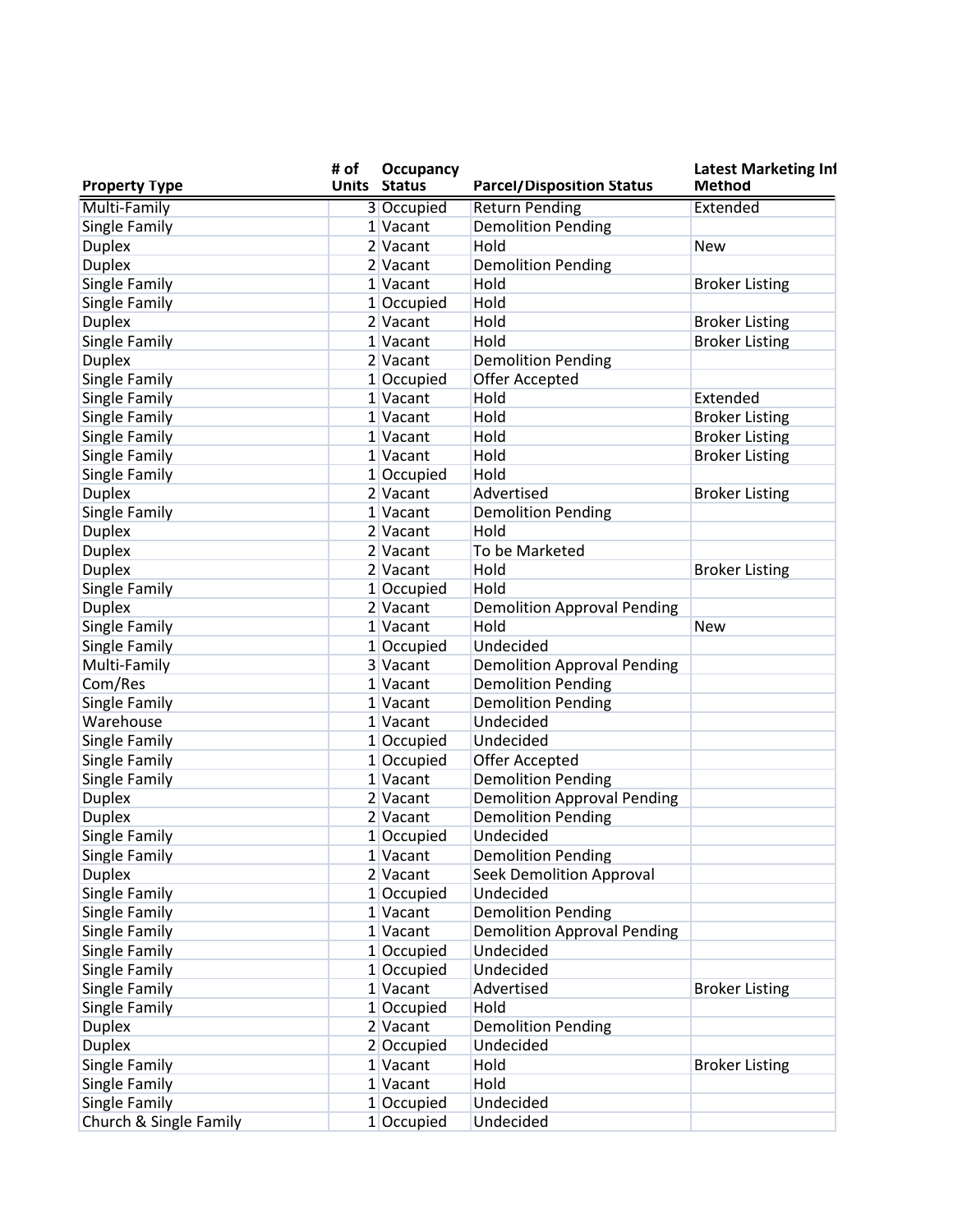| Single Family                | 1 Vacant   | <b>Demolition Pending</b>          |                       |
|------------------------------|------------|------------------------------------|-----------------------|
| <b>Duplex</b>                | 2 Vacant   | Hold                               | <b>Broker Listing</b> |
| Restaurant                   | 0 Occupied | Hold                               |                       |
| Com/Res                      | 2 Vacant   | Undecided                          |                       |
| Multi-Family & Single Family | 4 Occupied | Undecided                          |                       |
| Multi-Family                 | 4 Vacant   | <b>Demolition Pending</b>          |                       |
| Single Family                | 1 Occupied | Hold                               |                       |
| Multi-Family                 | 4 Occupied | Undecided                          |                       |
| Multi-Family & Single Family | 3 Unknown  | Undecided                          |                       |
| Single Family                | 1 Vacant   | Undecided                          |                       |
| Single Family                | 1 Vacant   | Advertised                         | <b>New</b>            |
| <b>Duplex</b>                | 2 Occupied | Undecided                          |                       |
| Single Family                | 1 Occupied | <b>Offer Accepted</b>              |                       |
| Single Family                | 1 Occupied | Undecided                          |                       |
| <b>Duplex</b>                | 2 Vacant   | <b>Demolition Pending</b>          |                       |
| Com/Res                      | 1 Vacant   | <b>Demolition Pending</b>          |                       |
| <b>Office Building</b>       | 0 Vacant   | <b>Demolition Pending</b>          |                       |
| Single Family                | 1 Vacant   | <b>Demolition Pending</b>          |                       |
| <b>Social Services</b>       | 0 Vacant   | Transfer                           |                       |
| <b>Commercial Mixed-Use</b>  | 0 Vacant   | Transfer                           |                       |
|                              |            |                                    | Commercial            |
| City Library                 | Vacant     | Advertised                         |                       |
| Church                       | 0 Vacant   | Advertised                         | Commercial            |
| Com/Res                      | 1 Vacant   | Advertised                         | Commercial            |
| Single Family                | 1 Vacant   | <b>Demolition Pending</b>          |                       |
| Single Family                | 1 Vacant   | Advertised                         | <b>Broker Listing</b> |
| Single Family                | 1 Occupied | Undecided                          |                       |
| Single Family                | 1 Vacant   | <b>Demolition Pending</b>          |                       |
| Single Family                | 1 Vacant   | Advertised                         | <b>Broker Listing</b> |
| Single Family                | 1 Vacant   | <b>Demolition Pending</b>          |                       |
| Single Family                | 1 Occupied | Advertised                         | <b>New</b>            |
| Single Family                | 1 Vacant   | Offer Accepted                     | <b>Broker Listing</b> |
| Single Family                | 1 Vacant   | <b>Offer Accepted</b>              | <b>Broker Listing</b> |
| <b>Duplex</b>                | 2 Occupied | Hold                               | <b>New</b>            |
| Single Family                | 1 Vacant   | Undecided                          |                       |
| <b>Public Facility</b>       | 0 Occupied | Advertised                         | <b>RFP</b>            |
| <b>Public Facility</b>       | 0 Vacant   | Advertised                         | <b>RFP</b>            |
| <b>Duplex</b>                | 2 Occupied | Undecided                          |                       |
| Single Family                | 1 Occupied | <b>Return Pending</b>              |                       |
| Multi-Family                 | 3 Occupied | Undecided                          |                       |
| Single Family                | 1 Vacant   | <b>Demolition Approval Pending</b> |                       |
| <b>Duplex</b>                | 2 Vacant   | <b>Demolition Pending</b>          |                       |
| Multi-Family                 | 6 Occupied | <b>Return Pending</b>              |                       |
| <b>Duplex</b>                | 2 Vacant   | Advertised                         | <b>Broker Listing</b> |
| <b>Duplex</b>                | 2 Vacant   | <b>Demolition Approval Pending</b> |                       |
| Multi-Family                 | 4 Vacant   | Hold                               | <b>Broker Listing</b> |
| <b>Duplex</b>                | 2 Vacant   | <b>Demolition Approval Pending</b> |                       |
| Multi-Family                 | 10 Vacant  | To be Marketed                     |                       |
| <b>Duplex</b>                | 2 Vacant   | <b>Demolition Approval Pending</b> |                       |
| Single Family                | 1 Vacant   | Undecided                          |                       |
| Duplex & Single Family       | 3 Occupied | Hold                               |                       |
| Com/Res                      | 3 Vacant   | To be Marketed                     |                       |
| Multi-Family                 | 4 Vacant   | Advertised                         | <b>Broker Listing</b> |
| Com/Res                      | 1 Vacant   | Advertised                         | Commercial            |
| Duplex & Single Family       | 3 Vacant   | <b>Demolition Pending</b>          |                       |
| Multi-Family                 | 4 Vacant   | <b>Demolition Approval Pending</b> |                       |
|                              |            |                                    |                       |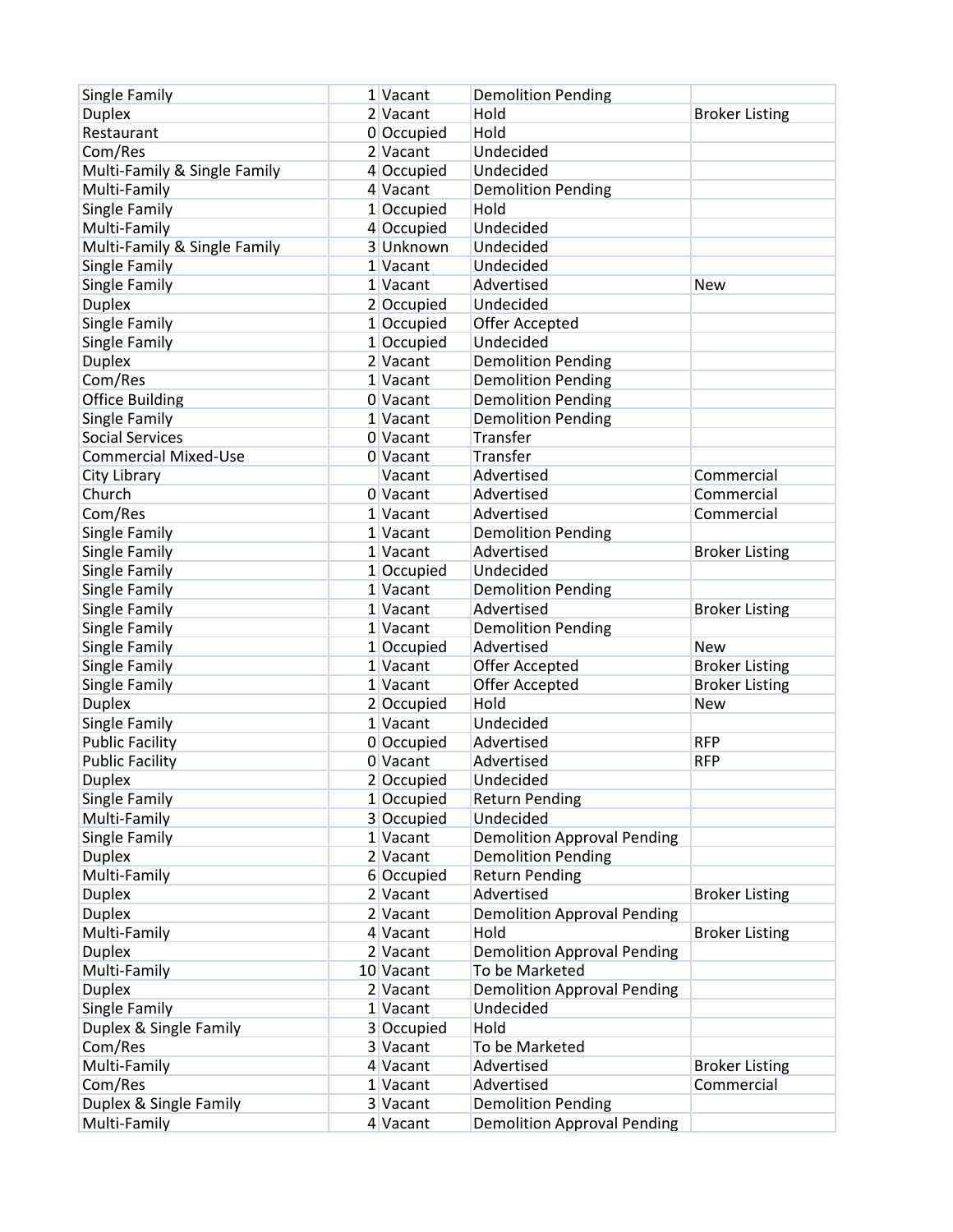| Multi-Family                 | 4 Vacant     | Offer Accepted                                  | <b>Broker Listing</b> |
|------------------------------|--------------|-------------------------------------------------|-----------------------|
| Common Area                  | 0 N/A        | Hold                                            |                       |
| Single Family                | 1 Vacant     | Offer Accepted                                  | <b>New</b>            |
| Child Day Care Center        | 2 Occupied   | Undecided                                       |                       |
| Single Family                | 1 Vacant     | Advertised                                      | <b>Broker Listing</b> |
| Single Family                | 1 Vacant     | <b>Demolition Pending</b>                       |                       |
| Single Family                | 1 Vacant     | <b>Demolition Pending</b>                       |                       |
| <b>Duplex</b>                | 2 Vacant     | Advertised                                      | <b>Broker Listing</b> |
| Multi-Family                 | 3 Vacant     | <b>Demolition Approval Pending</b>              |                       |
| Multi-Family                 | 3 Vacant     | Undecided                                       |                       |
| Multi-Family                 | 1 Vacant     | Advertised                                      | <b>Broker Listing</b> |
| Day Care Center              | 0 Vacant     | Hold                                            |                       |
| Com/Res                      | 2 Vacant     | Advertised                                      | Commercial            |
| Common Area                  | 0 N/A        | Hold                                            |                       |
| <b>Office Building</b>       | 0 Vacant     | Advertised                                      | Commercial            |
| Child Day Care Center        | 0 Vacant     | Advertised                                      | Commercial            |
| Single Family                | $1$ Occupied | Undecided                                       |                       |
| Single Family                | 1 Occupied   | Undecided                                       |                       |
| Single Family                | $1$ Occupied | Undecided                                       |                       |
| <b>Duplex</b>                | 2 Vacant     | Hold                                            |                       |
| <b>Duplex</b>                | 2 Vacant     | Advertised                                      | Extended              |
|                              | 1 Vacant     |                                                 |                       |
| Single Family                | 1 Unknown    | <b>Demolition Approval Pending</b><br>Undecided |                       |
| Single Family                |              |                                                 |                       |
| <b>Duplex</b>                | 2 Vacant     | Advertised                                      | <b>Broker Listing</b> |
| Single Family                | 1 Occupied   | Undecided                                       |                       |
| Single Family                | 1 Vacant     | Seek Restoration Approval                       |                       |
| <b>Duplex</b>                | 2 Vacant     | <b>Demolition Pending</b>                       |                       |
| <b>Duplex</b>                | 2 Vacant     | Advertised                                      | <b>New</b>            |
| Duplex & Single Family       | 3 Vacant     | <b>Demolition Approval Pending</b>              |                       |
| Single Family                | 1 Vacant     | <b>Demolition Pending</b>                       |                       |
| Multi-Family                 | 3 Vacant     | <b>Seek Demolition Approval</b>                 | <b>Broker Listing</b> |
| Single Family                | 3 Vacant     | To be Marketed                                  |                       |
| <b>Duplex</b>                | 2 Vacant     | Advertised                                      | Extended              |
| Single Family                | $1$ Occupied | Hold                                            | <b>New</b>            |
| <b>Duplex</b>                | 2 Vacant     | Advertised                                      | <b>Broker Listing</b> |
| <b>Duplex</b>                | 2 Vacant     | <b>Seek Demolition Approval</b>                 | <b>Broker Listing</b> |
| <b>Duplex</b>                | 2 Vacant     | <b>Demolition Approval Pending</b>              |                       |
| <b>Duplex</b>                | $2$ Vacant   | Offer Accepted                                  | Extended              |
| <b>Duplex</b>                | 2 Vacant     | Hold                                            |                       |
| <b>Duplex</b>                | $2$ Vacant   | Offer Accepted                                  | <b>New</b>            |
| Duplex & Single Family       | 3 Vacant     | Advertised                                      | New                   |
| Single Family                | 1 Vacant     | Hold                                            |                       |
| Single Family                | 1 Vacant     | Hold                                            |                       |
| <b>Duplex</b>                | 2 Vacant     | Advertised                                      | <b>New</b>            |
| <b>Duplex</b>                | 2 Vacant     | Undecided                                       |                       |
| <b>Duplex</b>                | $2$ Vacant   | <b>Demolition Approval Pending</b>              |                       |
| Single Family                | 1 Vacant     | <b>Demolition Approval Pending</b>              |                       |
| Duplex                       | 2 Vacant     | <b>Demolition Approval Pending</b>              |                       |
| Duplex & Single Family       | 3 Vacant     | <b>Seek Demolition Approval</b>                 |                       |
| <b>Duplex</b>                | $2$ Vacant   | Hold                                            |                       |
| Duplex & Single Family       | 3 Vacant     | <b>Demolition Approved</b>                      |                       |
| Multi-Family & Single Family | 5 Vacant     | <b>Seek Demolition Approval</b>                 |                       |
| <b>Duplex</b>                | 2 Occupied   | Hold                                            |                       |
| Duplex & Single Family       | 3 Vacant     | <b>Demolition Pending</b>                       |                       |
| Single Family                | $1$ Vacant   | <b>Demolition Approved</b>                      |                       |
|                              |              |                                                 |                       |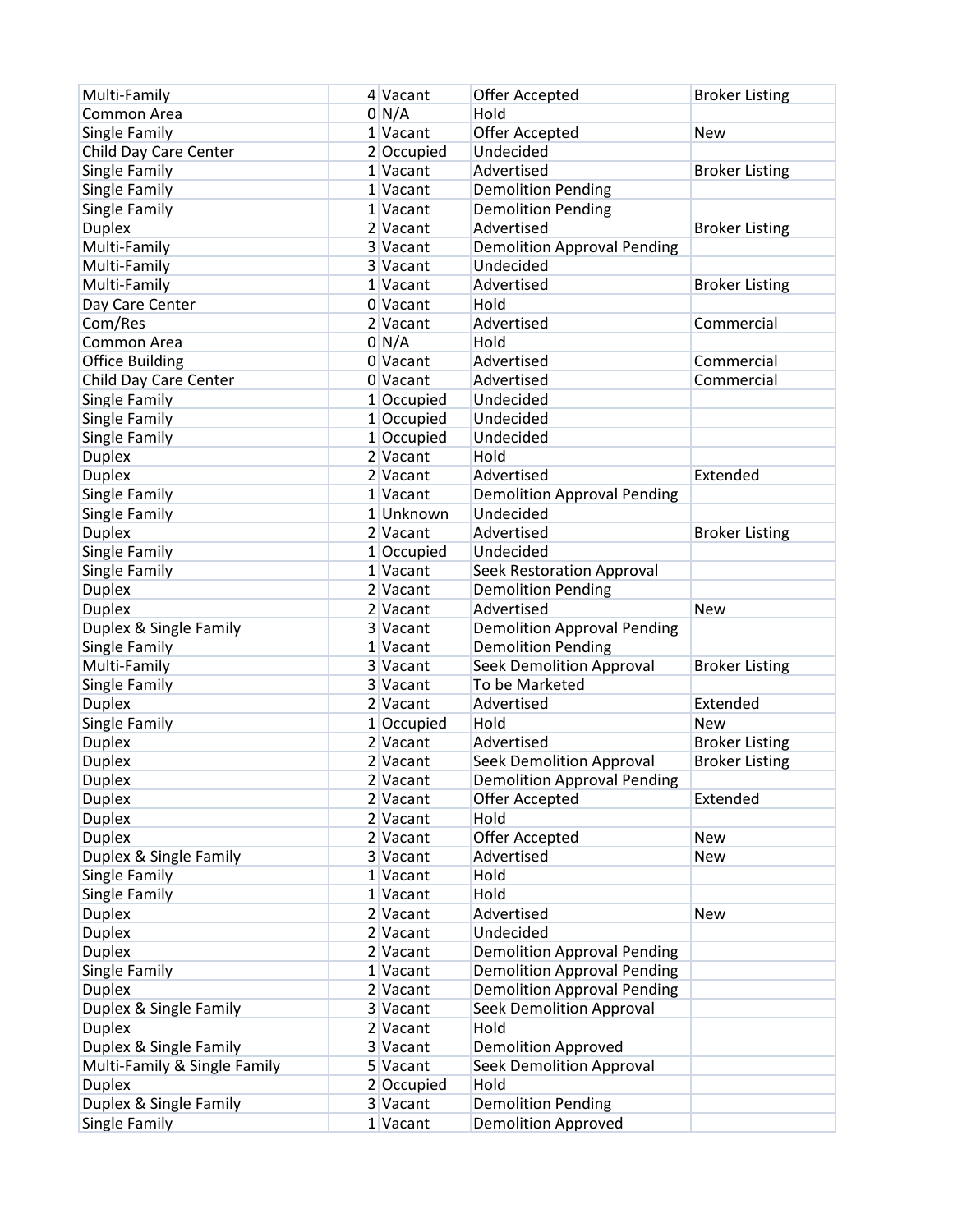| Single Family - 2       | 2 Vacant               | Seek Demolition Approval           |                       |
|-------------------------|------------------------|------------------------------------|-----------------------|
| Single Family           | 1 Vacant               | To be Marketed                     |                       |
| Single Family           | 1 Vacant               | <b>Demolition Pending</b>          |                       |
| <b>Duplex</b>           | 2 Vacant               | Hold                               | <b>New</b>            |
| <b>Duplex</b>           | 2 Vacant               | Hold                               |                       |
| Single Family           | 1 Vacant               | Undecided                          |                       |
| <b>Duplex</b>           | 2 Vacant               | Hold                               | Extended              |
| Single Family           | 1 Vacant               | Hold                               | Extended              |
| Single Family           | 1 Vacant               | Hold                               |                       |
| <b>Duplex</b>           | 2 Vacant               | Advertised                         | <b>New</b>            |
| <b>Duplex</b>           | 2 Vacant               | <b>Demolition Approval Pending</b> |                       |
| Duplex & Single Family  | 3 Vacant               | <b>Demolition Approval Pending</b> |                       |
| Single Family           | 1 Vacant               | Advertised                         | <b>New</b>            |
| Single Family           | 1 Vacant               | <b>Demolition Approval Pending</b> |                       |
| <b>Duplex</b>           | 2 Vacant               | <b>Demolition Pending</b>          |                       |
| <b>Duplex</b>           | 2 Vacant               | Undecided                          |                       |
| Single Family           | 1 Occupied             | Hold                               | <b>New</b>            |
| <b>Duplex</b>           | $2$ Vacant             | Hold                               |                       |
| <b>Duplex</b>           | 2 Vacant               | Hold                               |                       |
| <b>Duplex</b>           | 2 Vacant               | Hold                               |                       |
| Single Family           | 1 Vacant               | <b>Demolition Approval Pending</b> |                       |
|                         | 1 Vacant               | <b>Demolition Approval Pending</b> |                       |
| Single Family           |                        | Advertised                         | <b>New</b>            |
| <b>Duplex</b>           | 2 Occupied<br>4 Vacant | Undecided                          |                       |
| Com/Res                 |                        |                                    |                       |
| Single Family           | 1 Occupied             | Undecided                          |                       |
| Single Family           | 1 Vacant               | <b>Demolition Approval Pending</b> |                       |
| <b>Duplex</b>           | 2 Vacant               | Offer Accepted                     | <b>Broker Listing</b> |
| Multi-Family            | 2 Vacant               | <b>Seek Demolition Approval</b>    |                       |
| <b>Duplex</b>           | 2 Vacant               | <b>Return Pending</b>              | Extended              |
| Single Family           | 1 Occupied             | <b>Return Pending</b>              |                       |
| Single Family           | 1 Vacant               | <b>Seek Demolition Approval</b>    |                       |
| Single Family           | 1 Vacant               | <b>Seek Demolition Approval</b>    |                       |
| <b>Duplex</b>           | 2 Vacant               | <b>Demolition Approval Pending</b> | <b>Broker Listing</b> |
| Single Family           | 1 Vacant               | <b>Seek Demolition Approval</b>    |                       |
| Single Family           | 1 Vacant               | <b>Seek Demolition Approval</b>    |                       |
| <b>Duplex</b>           | 2 Vacant               | <b>Demolition Approval Pending</b> |                       |
| Single Family           | 1 Vacant               | <b>Demolition Approval Pending</b> |                       |
| Single Family           | 1 Vacant               | <b>Demolition Approval Pending</b> |                       |
| <b>Duplex</b>           | $2$ Vacant             | Advertised                         | <b>Broker Listing</b> |
| <b>Duplex</b>           | $2$ Vacant             | <b>Seek Demolition Approval</b>    |                       |
| Duplex & Single Family  | 3 Vacant               | Undecided                          |                       |
| <b>Duplex</b>           | $2$ Vacant             | <b>Demolition Approval Pending</b> |                       |
| Single Family           | 1 Vacant               | <b>Demolition Approval Pending</b> |                       |
| Single Family           | 1 Vacant               | <b>Demolition Approval Pending</b> |                       |
| <b>Duplex</b>           | $2$ Vacant             | <b>Demolition Approval Pending</b> |                       |
| Single Family           | 1 Vacant               | Advertised                         | <b>Broker Listing</b> |
| <b>Duplex</b>           | 2 Vacant               | <b>Demolition Approval Pending</b> |                       |
| Single Family           | 1 Vacant               | Advertised                         | <b>Broker Listing</b> |
| <b>Duplex</b>           | 2 Occupied             | Undecided                          |                       |
| Single Family           | $1$ Vacant             | Advertised                         | Extended              |
| Single Family           | 1 Vacant               | <b>Demolition Approval Pending</b> |                       |
| Single Family           | 1 Vacant               | Advertised                         | <b>Broker Listing</b> |
| <b>Duplex</b>           | $1$ Vacant             | <b>Demolition Approval Pending</b> |                       |
| <b>Social Services</b>  | 5 Vacant               | Undecided                          |                       |
| <b>Residential Care</b> | $2$ Vacant             | Undecided                          |                       |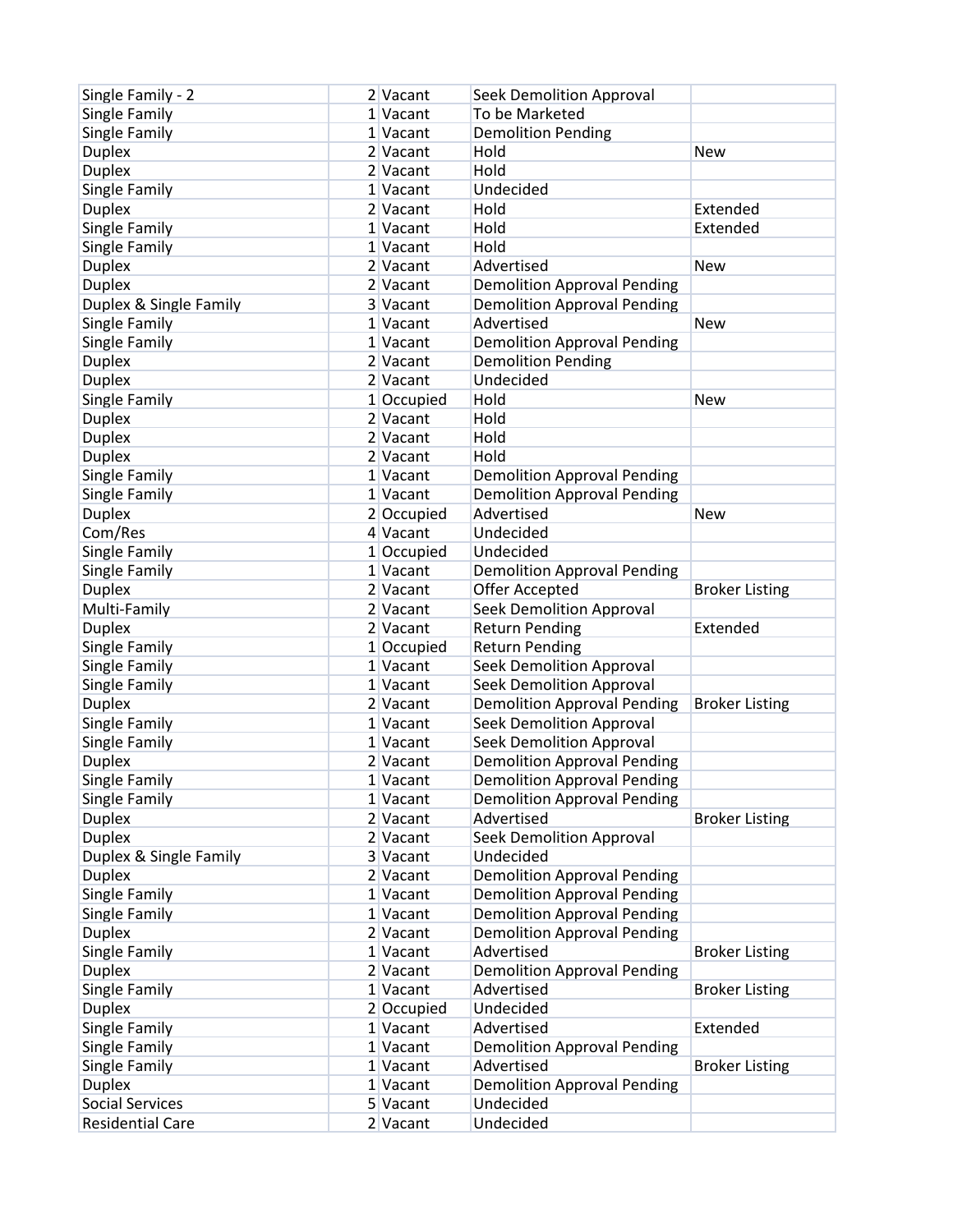| Com/Res                | 1 Vacant   | To be Marketed                     |                       |
|------------------------|------------|------------------------------------|-----------------------|
| Single Family          | 1 Vacant   | <b>Demolition Approval Pending</b> |                       |
| <b>Duplex</b>          | 2 Occupied | Undecided                          |                       |
| <b>Duplex</b>          | 2 Vacant   | <b>Demolition Approval Pending</b> |                       |
| Single Family          | 1 Vacant   | <b>Demolition Approval Pending</b> |                       |
| <b>Duplex</b>          | 2 Vacant   | <b>Demolition Approval Pending</b> |                       |
| <b>Duplex</b>          | 2 Vacant   | Advertised                         | <b>New</b>            |
| Com/Res                | 2 Vacant   | To be Marketed                     |                       |
| <b>Duplex</b>          | 2 Vacant   | <b>Demolition Approval Pending</b> |                       |
| <b>Duplex</b>          | 2 Vacant   | <b>Demolition Approval Pending</b> |                       |
| <b>Duplex</b>          | 2 Vacant   | <b>Seek Demolition Approval</b>    |                       |
| <b>Duplex</b>          | 2 Vacant   | <b>Demolition Pending</b>          |                       |
| Single Family          | 1 Vacant   | <b>Seek Demolition Approval</b>    |                       |
| Duplex & Single Family | 3 Vacant   | <b>Demolition Approval Pending</b> |                       |
| Duplex - 2             | 4 Vacant   | <b>Demolition Approval Pending</b> |                       |
| Single Family          | 1 Vacant   | Hold                               | <b>Broker Listing</b> |
| Duplex & Single Family | 3 Vacant   | <b>Demolition Approval Pending</b> |                       |
| Single Family          | 1 Vacant   | Advertised                         | <b>Broker Listing</b> |
| Child Day Care         | 0 Vacant   |                                    |                       |
| Single Family          |            | <b>Demolition Approval Pending</b> |                       |
|                        | 1 Vacant   | <b>Demolition Approval Pending</b> |                       |
| <b>Duplex</b>          | 2 Occupied | Undecided                          |                       |
| Single Family          | 1 Vacant   | <b>Demolition Approval Pending</b> |                       |
| <b>Duplex</b>          | 2 Occupied | Undecided                          |                       |
| Single Family          | 1 Vacant   | <b>Demolition Approval Pending</b> | <b>Broker Listing</b> |
| Single Family          | 1 Vacant   | <b>Seek Demolition Approval</b>    |                       |
| <b>Duplex</b>          | 2 Vacant   | <b>Demolition Approval Pending</b> |                       |
| Single Family          | 1 Vacant   | <b>Demolition Approval Pending</b> |                       |
| <b>Duplex</b>          | 2 Vacant   | <b>Demolition Pending</b>          |                       |
| <b>Duplex</b>          | 2 Vacant   | <b>Demolition Approval Pending</b> | <b>Broker Listing</b> |
| <b>Duplex</b>          | 2 Vacant   | <b>Demolition Approval Pending</b> |                       |
| <b>Duplex</b>          | 2 Occupied | Advertised                         | Extended              |
| <b>Duplex</b>          | 2 Vacant   | Advertised                         | <b>Broker Listing</b> |
| Com/Res                | 2 Occupied | To be Marketed                     |                       |
| <b>Duplex</b>          | 2 Vacant   | <b>Demolition Approval Pending</b> |                       |
| <b>Duplex</b>          | 2 Vacant   | Advertised                         | <b>Broker Listing</b> |
| <b>Duplex</b>          | 2 Occupied | Undecided                          |                       |
| <b>Duplex</b>          | 2 Vacant   | Advertised                         | <b>Broker Listing</b> |
| Single Family          | 1 Unknown  | Undecided                          |                       |
| Single Family          | 1 Vacant   | <b>Demolition Approval Pending</b> |                       |
| <b>Duplex</b>          | $2$ Vacant | <b>Seek Demolition Approval</b>    | <b>Broker Listing</b> |
| <b>Duplex</b>          | 2 Vacant   | <b>Demolition Approval Pending</b> |                       |
| <b>Duplex</b>          | 2 Vacant   | <b>Demolition Approval Pending</b> |                       |
| <b>Duplex</b>          | 2 Vacant   | Advertised                         | Extended              |
| <b>Duplex</b>          | 2 Vacant   | <b>Seek Demolition Approval</b>    |                       |
| Single Family          | 1 Vacant   | <b>Seek Demolition Approval</b>    |                       |
| Single Family          | 1 Vacant   | <b>Demolition Approval Pending</b> |                       |
| Single Family          | 1 Occupied | Hold                               |                       |
| Duplex                 | 2 Unknown  | Undecided                          |                       |
| Single Family          | 1 Vacant   | <b>Demolition Approval Pending</b> |                       |
| Single Family          | $1$ Vacant | <b>Demolition Pending</b>          |                       |
| <b>Duplex</b>          | 2 Occupied | Undecided                          |                       |
| <b>Duplex</b>          | 1 Vacant   | Advertised                         | Extended              |
| Multi-Family           | 6 Vacant   | Advertised                         | Multi-Family          |
| <b>Duplex</b>          | $2$ Vacant | <b>Seek Demolition Approval</b>    |                       |
| <b>Duplex</b>          | $2$ Vacant | Offer Accepted                     | Extended              |
|                        |            |                                    |                       |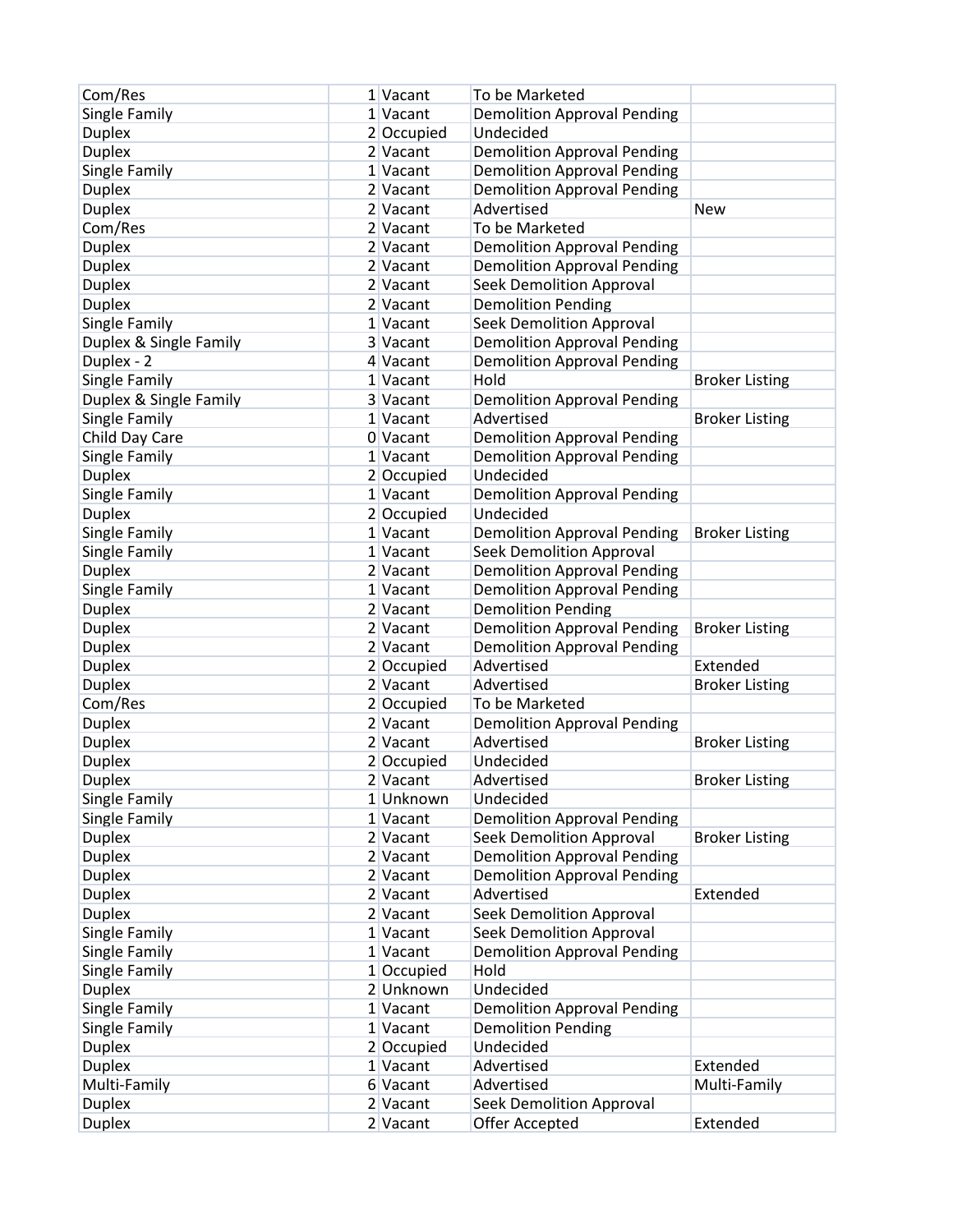| Single Family | 1 Vacant             | Hold                               |                       |
|---------------|----------------------|------------------------------------|-----------------------|
| Single Family | 1 Vacant             | Advertised                         | <b>Broker Listing</b> |
| <b>Duplex</b> | 2 Vacant             | <b>Seek Demolition Approval</b>    |                       |
| <b>Duplex</b> | 2 Vacant             | Advertised                         | <b>Broker Listing</b> |
| <b>Duplex</b> | 2 Occupied           | Offer Accepted                     | Extended              |
| Multi-Family  | 8 Vacant             | Advertised                         | Multi-Family          |
| <b>Duplex</b> | 3 Vacant             | <b>Demolition Pending</b>          |                       |
| Single Family | 1 Vacant             | To be Marketed                     |                       |
| <b>Duplex</b> | 2 Vacant             | <b>Demolition Approval Pending</b> |                       |
| <b>Duplex</b> | 2 Vacant             | Advertised                         | <b>Broker Listing</b> |
| <b>Duplex</b> | 1 Vacant             | <b>Demolition Approval Pending</b> |                       |
| <b>Duplex</b> | 2 Vacant             | Advertised                         | <b>Broker Listing</b> |
| Single Family | 1 Vacant             | <b>Demolition Approval Pending</b> |                       |
| Com/Res       | 1 Vacant             | <b>Demolition Approval Pending</b> | <b>Broker Listing</b> |
| <b>Duplex</b> | 2 Vacant             | Advertised                         | Extended              |
| <b>Duplex</b> | 2 Vacant             | Advertised                         | Extended              |
| <b>Duplex</b> | 1 Vacant             | <b>Demolition Approval Pending</b> |                       |
| <b>Duplex</b> | 2 Vacant             | <b>Seek Demolition Approval</b>    |                       |
| <b>Duplex</b> | 2 Occupied           | Hold                               | <b>Broker Listing</b> |
| Single Family | 1 Vacant             | <b>Demolition Pending</b>          |                       |
| <b>Duplex</b> | 2 Vacant             | <b>Demolition Approval Pending</b> |                       |
| Single Family | $1$ Occupied         | Undecided                          |                       |
| Single Family | 1 Vacant             | <b>Demolition Pending</b>          |                       |
| Single Family | 1 Vacant             | <b>Demolition Approval Pending</b> |                       |
| <b>Duplex</b> | 2 Vacant             | Advertised                         | Extended              |
|               | 2 Vacant             |                                    |                       |
| <b>Duplex</b> |                      | <b>Demolition Approval Pending</b> |                       |
| Single Family | 1 Unknown            | Undecided                          |                       |
| Single Family | 1 Vacant<br>1Unknown | <b>Demolition Approval Pending</b> |                       |
| Single Family |                      | Undecided                          |                       |
| Single Family | 1 Vacant             | <b>Seek Demolition Approval</b>    |                       |
| Single Family | 1 Vacant             | <b>Seek Demolition Approval</b>    |                       |
| <b>Duplex</b> | 2 Vacant             | <b>Demolition Approval Pending</b> |                       |
| <b>Duplex</b> | 2 Vacant             | <b>Demolition Pending</b>          |                       |
| <b>Duplex</b> | 2 Vacant             | <b>Demolition Approval Pending</b> |                       |
| <b>Duplex</b> | 2 Vacant             | <b>Demolition Approval Pending</b> |                       |
| <b>Duplex</b> | 2 Vacant             | <b>Demolition Approval Pending</b> |                       |
| <b>Duplex</b> | 2 Vacant             | Offer Accepted                     | <b>Broker Listing</b> |
| <b>Duplex</b> | 2 Vacant             | <b>Demolition Approval Pending</b> |                       |
| Com/Res       | 3 Vacant             | <b>Demolition Approval Pending</b> |                       |
| Com/Res       | $1$ Vacant           | To be Marketed                     |                       |
| Com/Res       | 0 Vacant             | <b>Demolition Approval Pending</b> |                       |
| Tavern        | 0 Occupied           | To be Marketed                     |                       |
| Single Family | 1 Vacant             | <b>Demolition Approval Pending</b> |                       |
| Single Family | 1 Occupied           | Hold                               | <b>New</b>            |
| <b>Duplex</b> | 2 Occupied           | Offer Accepted                     |                       |
| <b>Duplex</b> | 2 Vacant             | <b>Demolition Pending</b>          |                       |
| <b>Duplex</b> | 2 Vacant             | <b>Demolition Recommended</b>      |                       |
| <b>Duplex</b> | 2 Vacant             | Advertised                         | <b>Broker Listing</b> |
| <b>Duplex</b> | 2 Vacant             | <b>Demolition Approval Pending</b> |                       |
| Single Family | 1 Vacant             | <b>Demolition Approval Pending</b> |                       |
| Single Family | 1 Vacant             | <b>Demolition Pending</b>          |                       |
| <b>Duplex</b> | $2$ Vacant           | Undecided                          |                       |
| Com/Res       | 1 Vacant             | Advertised                         | Commercial            |
| <b>Duplex</b> | 2 Occupied           | Hold                               |                       |
| Church        | $2$ Vacant           | <b>Demolition Approval Pending</b> |                       |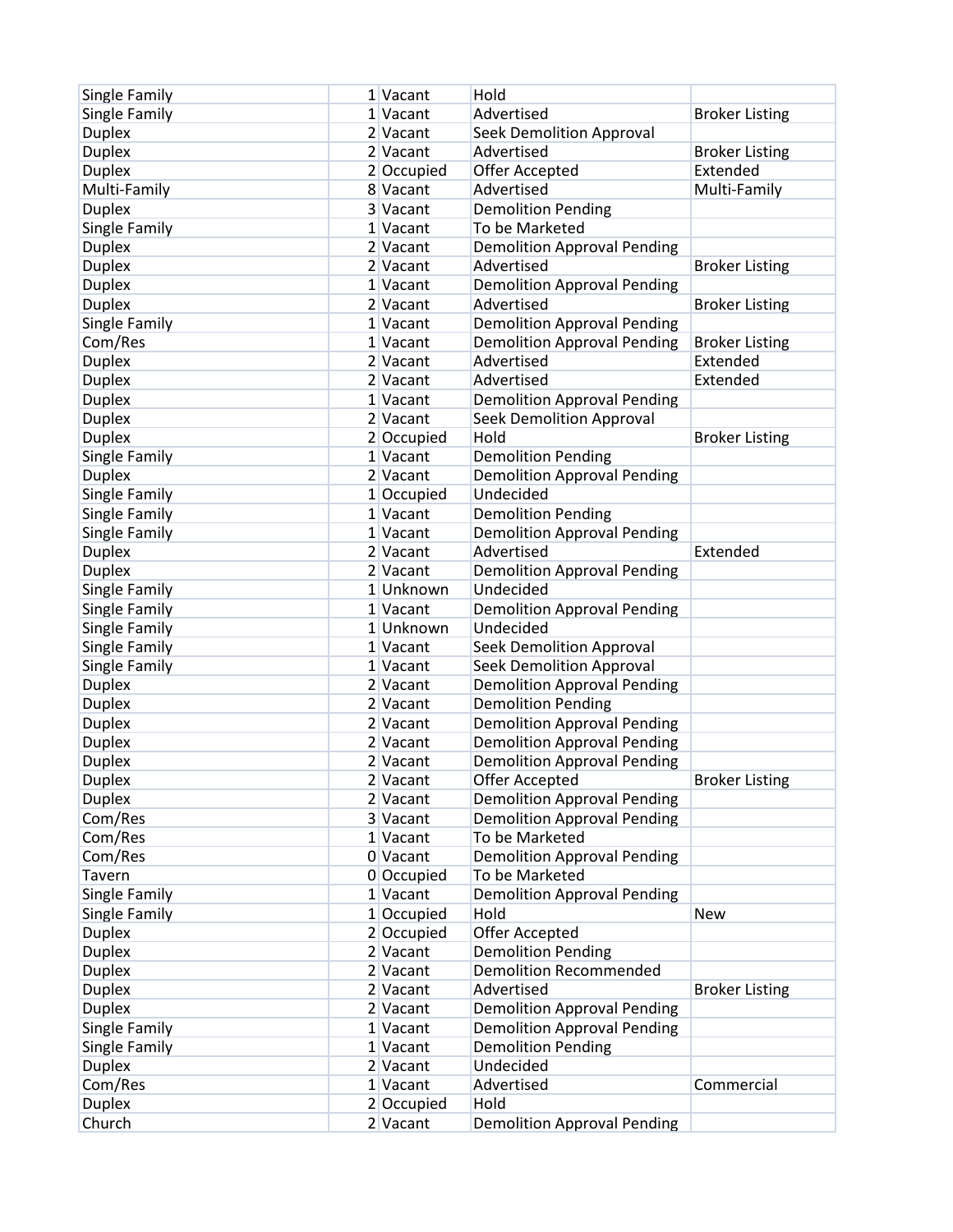| <b>Duplex</b>         | 2 Vacant   | Hold                               | <b>Broker Listing</b> |
|-----------------------|------------|------------------------------------|-----------------------|
| <b>Duplex</b>         | 2 Vacant   | Advertised                         | Extended              |
| <b>Duplex</b>         | 2 Vacant   | <b>Demolition Approval Pending</b> |                       |
| <b>Duplex</b>         | 2 Vacant   | <b>Demolition Approval Pending</b> | <b>Broker Listing</b> |
| <b>Medical Office</b> | 1 Vacant   | To be Marketed                     |                       |
| Com/Res               | 1 Vacant   | <b>Demolition Approval Pending</b> |                       |
| Com/Res               | 1 Vacant   | To be Marketed                     |                       |
| <b>Duplex</b>         | 2 Vacant   | Advertised                         | <b>New</b>            |
| <b>Duplex</b>         | 2 Occupied | Undecided                          |                       |
| <b>Duplex</b>         | 2 Vacant   | <b>Demolition Approval Pending</b> |                       |
| <b>Duplex</b>         | 2 Vacant   | Offer Accepted                     | Extended              |
| Single Family         | 1 Vacant   | Advertised                         | <b>Broker Listing</b> |
| Single Family         | 1 Vacant   | <b>Demolition Approval Pending</b> |                       |
| Church                | 1 Vacant   | <b>Demolition Pending</b>          |                       |
| <b>Duplex</b>         | 2 Vacant   | Hold                               |                       |
| <b>Duplex</b>         | 1 Occupied | <b>Return Pending</b>              | <b>New</b>            |
| <b>Duplex</b>         | 2 Vacant   | <b>Demolition Approval Pending</b> |                       |
| Multi-Family          | 2 Vacant   | <b>Demolition Pending</b>          |                       |
| <b>Duplex</b>         | 2 Vacant   | <b>Demolition Approval Pending</b> |                       |
| <b>Duplex</b>         | 2 Vacant   | Advertised                         | Extended              |
|                       |            |                                    |                       |
| Single Family         | 1 Occupied | Undecided                          |                       |
| Single Family         | 1 Vacant   | <b>Seek Demolition Approval</b>    |                       |
| Com/Res               | 3 Vacant   | <b>Demolition Approval Pending</b> |                       |
| Church                | 0 Vacant   | <b>Offer Accepted</b>              | Commercial            |
| Single Family         | 1 Vacant   | To be Marketed                     |                       |
| <b>Duplex</b>         | 2 Vacant   | <b>Demolition Approval Pending</b> |                       |
| <b>Single Family</b>  | 1 Vacant   | <b>Demolition Approval Pending</b> |                       |
| Com/Res               | 4 Vacant   | To be Marketed                     |                       |
| Multi-Family          | 5 Vacant   | Advertised                         | <b>Broker Listing</b> |
| Com/Res               | 5 Vacant   | <b>Demolition Approval Pending</b> |                       |
| Church                | 1 Vacant   | <b>Demolition Approval Pending</b> |                       |
| Com/Res               | 1 Vacant   | <b>Demolition Approval Pending</b> |                       |
| Com/Res               | 2 Vacant   | <b>Demolition Approval Pending</b> |                       |
| Church                | 1 Vacant   | Undecided                          |                       |
| <b>Duplex</b>         | 2 Vacant   | <b>Demolition Pending</b>          |                       |
| Com/Res               | 1 Vacant   | <b>Offer Received</b>              | Commercial            |
| <b>Duplex</b>         | 2 Occupied | Advertised                         | Extended              |
| <b>Duplex</b>         | $2$ Vacant | Advertised                         | <b>New</b>            |
| Single Family         | $1$ Vacant | Undecided                          |                       |
| Single Family         | $1$ Vacant | <b>Demolition Approval Pending</b> |                       |
| Com/Res               | 0 Occupied | To be Marketed                     |                       |
| <b>Duplex</b>         | 2 Vacant   | <b>Demolition Approval Pending</b> |                       |
| Single Family         | 1 Vacant   | <b>Demolition Approval Pending</b> |                       |
| Single Family         | 1 Vacant   | Hold                               |                       |
| Com/Res               | 1 Vacant   | To be Marketed                     |                       |
| Single Family         | 1 Vacant   | <b>Demolition Approval Pending</b> |                       |
| Single Family         | 1 Vacant   | <b>Demolition Approval Pending</b> |                       |
| Single Family         | 1 Vacant   | Advertised                         | Extended              |
| Multi-Family          | 3 Vacant   | <b>Demolition Pending</b>          |                       |
| Com/Res               | 1 Vacant   | To be Marketed                     |                       |
| Com/Res               | 1 Vacant   | <b>Demolition Pending</b>          |                       |
| Church                | $0$ Vacant | <b>Demolition Approved</b>         |                       |
| Com/Res               | 4 Vacant   | Advertised                         | Commercial            |
| Com/Res               | 3 Vacant   | To be Marketed                     |                       |
| Com/Res               | 2 Occupied | Hold                               |                       |
|                       |            |                                    |                       |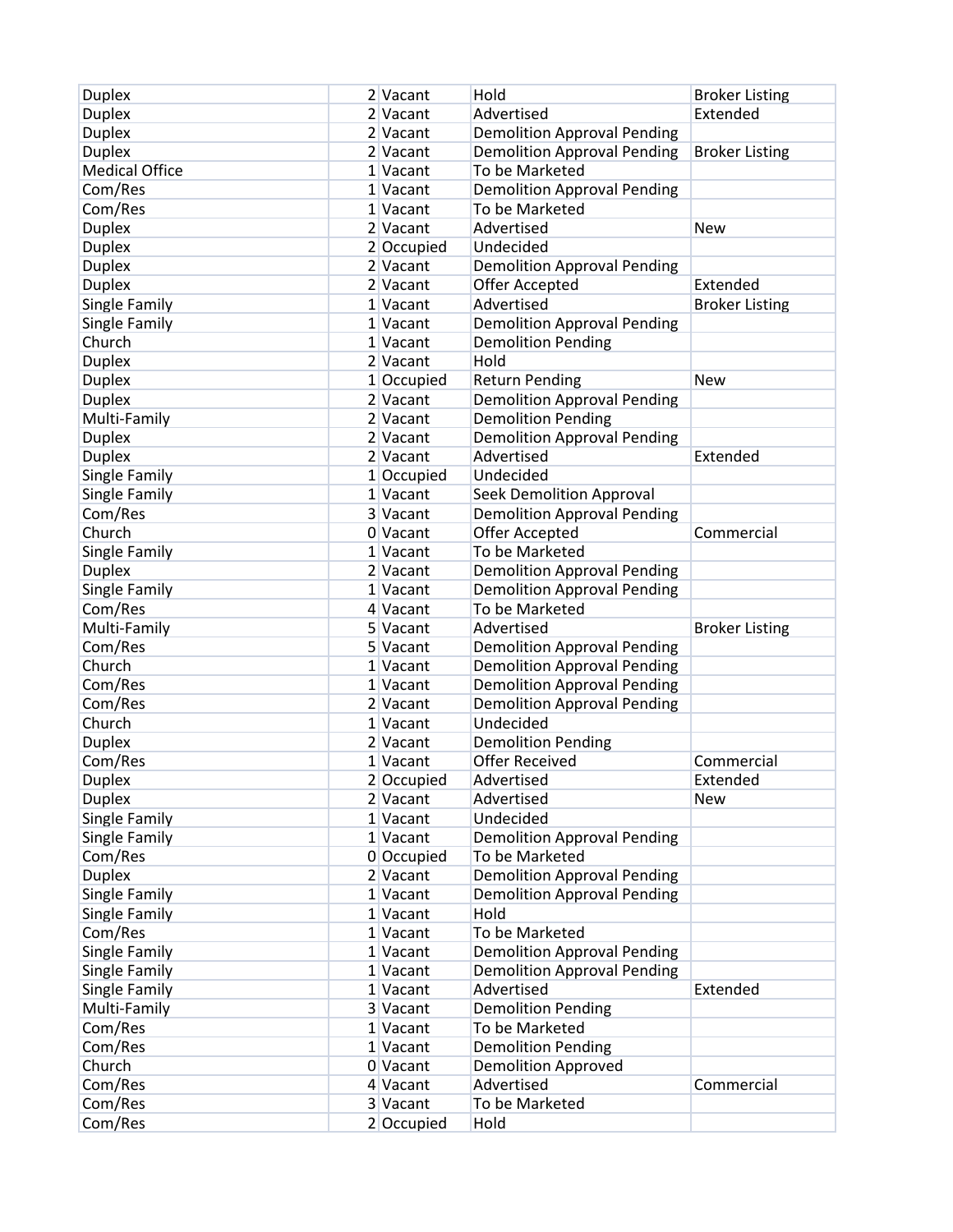| <b>Funeral Services</b> | 0 Vacant   | Advertised                         | Commercial            |
|-------------------------|------------|------------------------------------|-----------------------|
| <b>Duplex</b>           | 2 Vacant   | Offer Accepted                     |                       |
| Multi-Family            | 8 Vacant   | Hold                               |                       |
| <b>Duplex</b>           | 2 Vacant   | <b>Demolition Pending</b>          |                       |
| Single Family           | 1 Vacant   | Advertised                         | <b>Broker Listing</b> |
| <b>Duplex</b>           | 2 Occupied | Hold                               | <b>New</b>            |
| Single Family           | 1 Vacant   | <b>Demolition Approval Pending</b> |                       |
| Child Day Care          | 1 Unknown  | Undecided                          |                       |
| Single Family           | 1 Vacant   | Hold                               | <b>Broker Listing</b> |
| <b>Duplex</b>           | 2 Vacant   | <b>Demolition Pending</b>          |                       |
| <b>Duplex</b>           | 2 Vacant   | <b>Demolition Approval Pending</b> |                       |
| Single Family           | 1 Vacant   | <b>Seek Demolition Approval</b>    |                       |
| <b>Duplex</b>           | 2 Vacant   | <b>Demolition Approval Pending</b> |                       |
| Com/Res                 | 5 Vacant   | To be Marketed                     |                       |
| Com/Res                 | 2 Vacant   | <b>Demolition Approval Pending</b> |                       |
| <b>Duplex</b>           | 4 Vacant   | <b>Demolition Pending</b>          |                       |
| Duplex & Single Family  |            |                                    |                       |
|                         | 3 Vacant   | <b>Seek Demolition Approval</b>    |                       |
| Single Family           | 1 Vacant   | <b>Demolition Approval Pending</b> |                       |
| Single Family           | 1 Vacant   | <b>Demolition Approval Pending</b> | <b>Broker Listing</b> |
| <b>Duplex</b>           | 2 Vacant   | <b>Seek Demolition Approval</b>    |                       |
| <b>Duplex</b>           | 2 Vacant   | <b>Demolition Approval Pending</b> |                       |
| Com/Res                 | 4 Vacant   | <b>Demolition Approval Pending</b> |                       |
| Com/Res                 | 3 Vacant   | Hold                               |                       |
| Com/Res                 | 4 Vacant   | To be Marketed                     |                       |
| <b>Retail Office</b>    | 0 Vacant   | <b>Demolition Pending</b>          |                       |
| Com/Res                 | 1 Vacant   | <b>Demolition Approval Pending</b> |                       |
| <b>Duplex</b>           | 2 Vacant   | Advertised                         | Extended              |
| <b>Duplex</b>           | 2 Vacant   | Advertised                         | Extended              |
| Single Family - 2       | $2$ Vacant | <b>Demolition Pending</b>          |                       |
| <b>Duplex</b>           | 3 Occupied | To be Marketed                     |                       |
| Single Family           | 1 Vacant   | <b>Demolition Pending</b>          |                       |
| Duplex - 2              | 4 Vacant   | <b>Demolition Approved</b>         |                       |
| Multi-Family            | 3 Unknown  | Undecided                          |                       |
| Single Family           | 1 Vacant   | <b>Demolition Pending</b>          |                       |
| <b>Duplex</b>           | 2 Vacant   | <b>Demolition Pending</b>          |                       |
| <b>Duplex</b>           | 2 Vacant   | <b>Demolition Pending</b>          |                       |
| Com/Res                 | 3 Vacant   | To be Marketed                     |                       |
| Single Family           | 1 Vacant   | Advertised                         | Extended              |
| Single Family           | $1$ Vacant | Advertised                         | Extended              |
| Single Family           | 1 Occupied | Undecided                          |                       |
| Single Family           | 1 Vacant   | <b>Demolition Approval Pending</b> |                       |
| <b>Duplex</b>           | $2$ Vacant | <b>Demolition Pending</b>          |                       |
| <b>Duplex</b>           | 2 Vacant   | Advertised                         | Extended              |
| Single Family           | 1 Occupied | Undecided                          |                       |
| Single Family           | 1 Vacant   | Advertised                         | <b>Broker Listing</b> |
| Single Family           | 1 Vacant   | <b>Demolition Pending</b>          |                       |
| <b>Duplex</b>           | 2 Vacant   | Advertised                         | Extended              |
| Multi-Family            | 3 Vacant   | <b>Demolition Pending</b>          |                       |
| <b>Duplex</b>           | 2 Vacant   | <b>Seek Demolition Approval</b>    |                       |
| <b>Duplex</b>           | $2$ Vacant | <b>Seek Demolition Approval</b>    |                       |
| Single Family           | 1 Vacant   | To be Marketed                     |                       |
| Single Family           | 1 Vacant   | Undecided                          |                       |
| <b>Duplex</b>           | $2$ Vacant | Advertised                         | Extended              |
| Single Family           | 1 Vacant   | <b>Demolition Pending</b>          |                       |
|                         |            |                                    |                       |
| <b>Duplex</b>           | $2$ Vacant | <b>Demolition Pending</b>          |                       |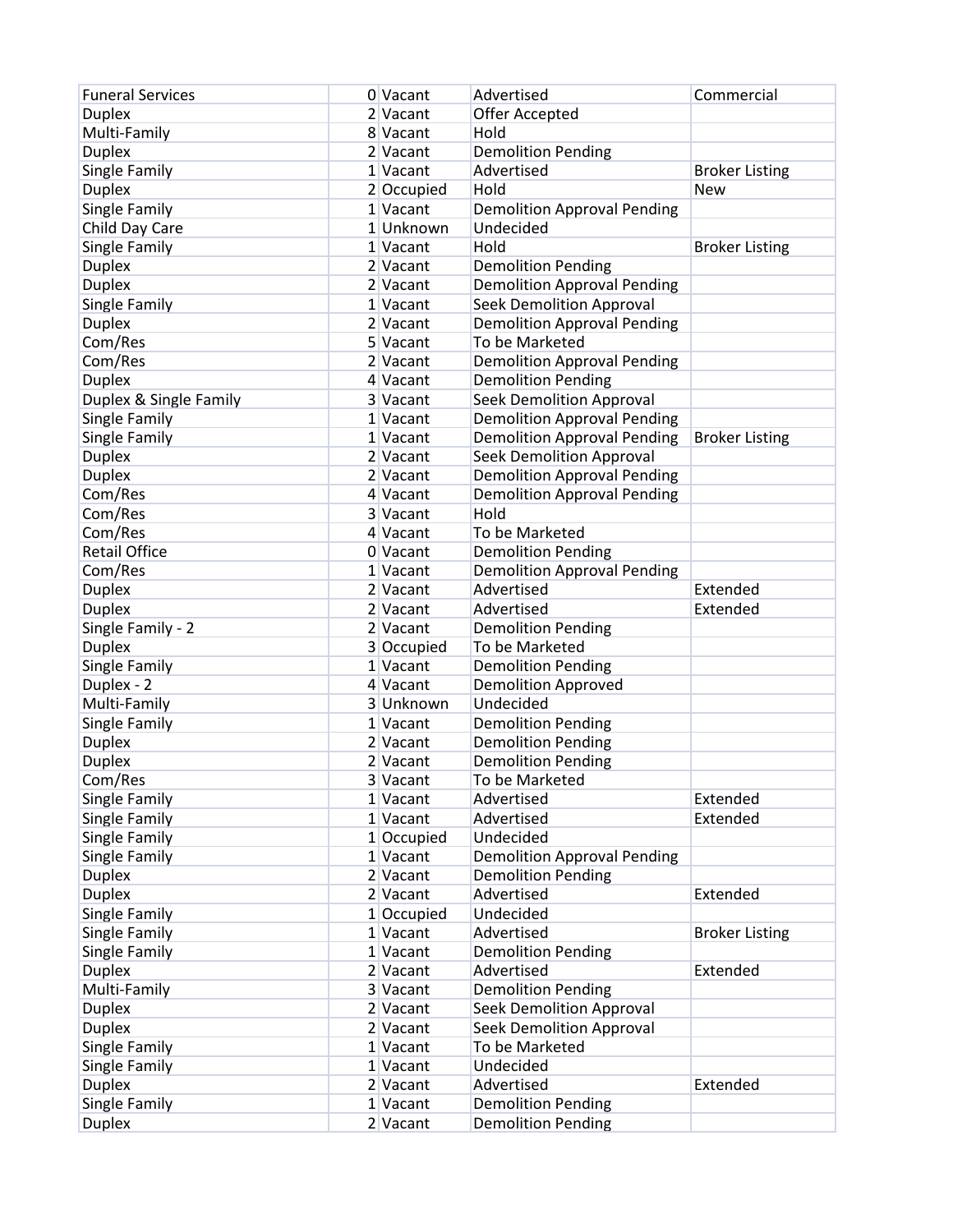| Single Family                  | 1 Vacant             | Offer Accepted                          |                       |
|--------------------------------|----------------------|-----------------------------------------|-----------------------|
| <b>Duplex</b>                  | 2 Vacant             | Undecided                               |                       |
| <b>Duplex</b>                  | 2 Vacant             | Offer Accepted                          |                       |
| <b>Duplex</b>                  | 2 Vacant             | Offer Accepted                          |                       |
| <b>Duplex</b>                  | 2 Vacant             | <b>Demolition Pending</b>               |                       |
| <b>Duplex</b>                  | 2 Vacant             | <b>Demolition Pending</b>               |                       |
| <b>Duplex</b>                  | 2 Vacant             | Advertised                              | Extended              |
| <b>Duplex</b>                  | 2 Vacant             | Offer Accepted                          |                       |
|                                | 1 Vacant             | Offer Accepted                          |                       |
| Single Family<br><b>Duplex</b> | $2$ Vacant           | Offer Accepted                          |                       |
| <b>Duplex</b>                  | 1 Vacant             | Offer Accepted                          |                       |
| <b>Duplex</b>                  | 2 Vacant             | Advertised                              | Extended              |
| <b>Duplex</b>                  | 2 Vacant             | Offer Accepted                          |                       |
| Single Family                  | 1 Vacant             | Offer Accepted                          |                       |
|                                | 1 Vacant             | <b>Seek Demolition Approval</b>         |                       |
| Single Family                  | 1 Vacant             | To be Marketed                          |                       |
| Single Family                  | 2 Vacant             | Advertised                              | Extended              |
| <b>Duplex</b>                  |                      |                                         |                       |
| <b>Duplex</b>                  | 2 Vacant<br>2 Vacant | <b>Demolition Pending</b><br>Advertised | Extended              |
| <b>Duplex</b>                  |                      |                                         |                       |
| Single Family                  | 1 Vacant             | Advertised                              | <b>Broker Listing</b> |
| Single Family                  | 1 Vacant             | Advertised                              | <b>Broker Listing</b> |
| Single Family                  | 1 Vacant             | <b>Demolition Pending</b>               |                       |
| Single Family                  | 1 Vacant             | <b>Demolition Pending</b>               |                       |
| Com/Res                        | 12 Vacant            | <b>Demolition Pending</b>               | Commercial            |
| <b>Duplex</b>                  | 2 Vacant             | Advertised                              | Extended              |
| Duplex                         | 2 Vacant             | Seek Demolition Approval                |                       |
| <b>Duplex</b>                  | 2 Vacant             | Offer Accepted                          |                       |
| Duplex                         | 2 Vacant             | Advertised                              | Extended              |
| <b>Duplex</b>                  | 2 Vacant             | Offer Accepted                          |                       |
| Single Family                  | 1 Vacant             | Undecided                               |                       |
| <b>Duplex</b>                  | 2 Vacant             | Offer Accepted                          |                       |
| <b>Duplex</b>                  | 2 Vacant             | Advertised                              | <b>Broker Listing</b> |
| <b>Duplex</b>                  | 2 Vacant             | Advertised                              | Extended              |
| <b>Duplex</b>                  | 2 Vacant             | Offer Accepted                          |                       |
| Duplex                         | 2 Vacant             | Offer Accepted                          |                       |
| <b>Duplex</b>                  | 2 Vacant             | Offer Accepted                          |                       |
| <b>Duplex</b>                  | 2 Vacant             | Advertised                              | Extended              |
| Single Family                  | 1 Vacant             | <b>Demolition Pending</b>               |                       |
| <b>Duplex</b>                  | $2$ Vacant           | <b>Demolition Pending</b>               |                       |
| Single Family                  | $1$ Vacant           | Offer Accepted                          |                       |
| <b>Duplex</b>                  | $2$ Vacant           | <b>Offer Accepted</b>                   |                       |
| <b>Duplex</b>                  | $2$ Vacant           | Advertised                              | Extended              |
| Single Family                  | 1 Vacant             | Advertised                              | <b>Broker Listing</b> |
| <b>Duplex</b>                  | 2 Vacant             | <b>Seek Demolition Approval</b>         |                       |
| <b>Duplex</b>                  | 2 Vacant             | Offer Accepted                          |                       |
| Warehouse                      | 2 Occupied           | Hold                                    |                       |
| Single Family                  | $1$ Vacant           | Offer Accepted                          |                       |
| <b>Duplex</b>                  | 2 Vacant             | Advertised                              | Extended              |
| <b>Duplex</b>                  | 2 Vacant             | <b>Demolition Pending</b>               |                       |
| <b>Duplex</b>                  | $2$ Vacant           | <b>Demolition Pending</b>               |                       |
| Com/Res                        | $2$ Vacant           | <b>Demolition Pending</b>               |                       |
| Com/Res                        | $1$ Vacant           | <b>Demolition Pending</b>               |                       |
| Single Family                  | 1 Vacant             | <b>Demolition Approved</b>              |                       |
| <b>Duplex</b>                  | $2$ Vacant           | Advertised                              | Extended              |
| <b>Duplex</b>                  | $2$ Vacant           | Advertised                              | <b>Broker Listing</b> |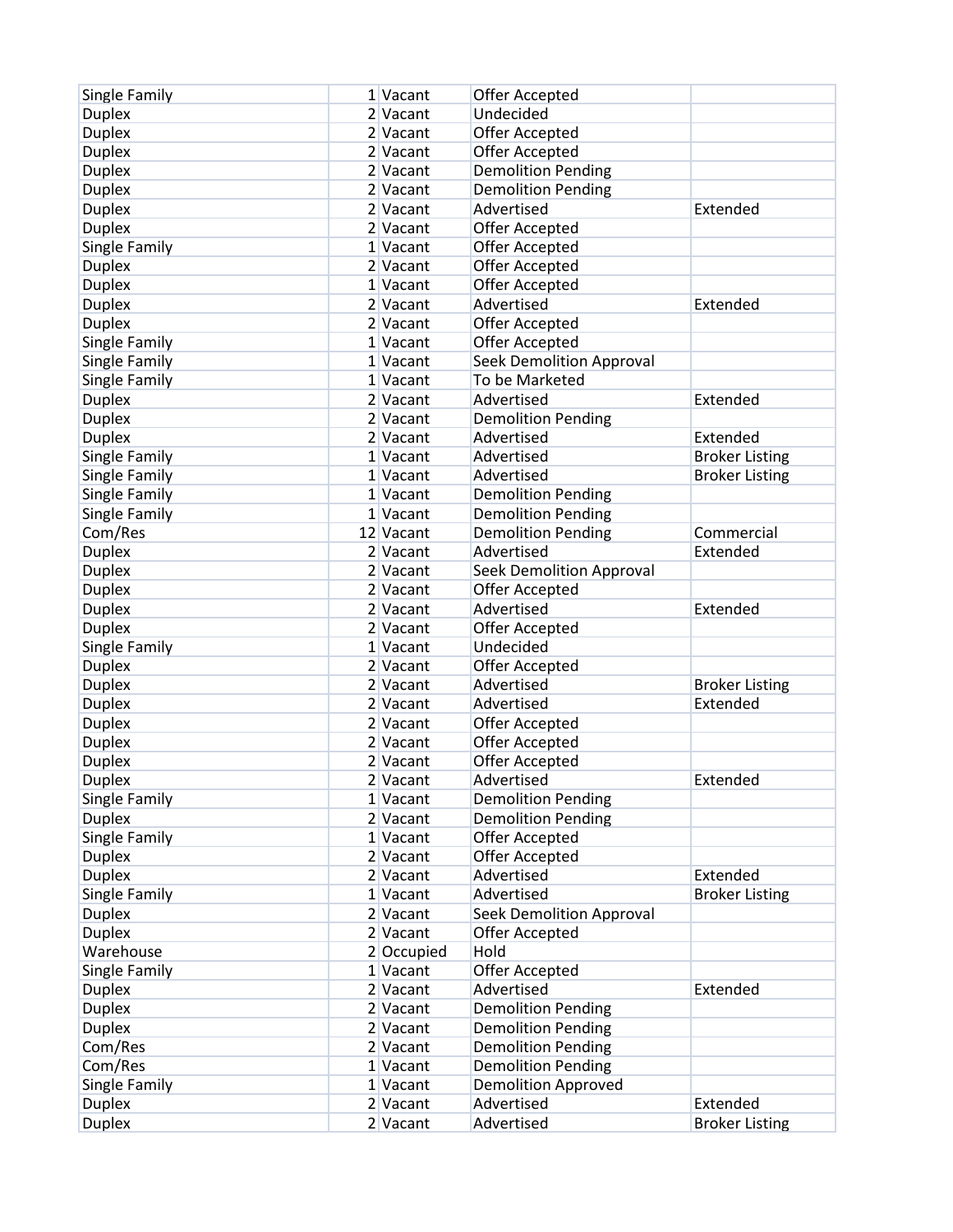| Single Family               | 1 Vacant   | <b>Demolition Pending</b>       |                       |
|-----------------------------|------------|---------------------------------|-----------------------|
| <b>Duplex</b>               | 2 Vacant   | Advertised                      | <b>Broker Listing</b> |
| <b>Duplex</b>               | 2 Vacant   | Advertised                      | Extended              |
| Single Family               | 1 Unknown  | Undecided                       |                       |
| Single Family               | 1 Occupied | Undecided                       |                       |
| <b>Duplex</b>               | 2 Vacant   | Advertised                      | <b>Broker Listing</b> |
| Single Family               | 1 Vacant   | <b>Demolition Approved</b>      |                       |
| Single Family               | 1 Vacant   | Offer Accepted                  | Extended              |
| <b>Duplex</b>               | 2 Vacant   | Advertised                      | <b>Broker Listing</b> |
| Child Day Care Center       | 0 Vacant   | Advertised                      | Commercial            |
| Single Family               | 1 Vacant   | Undecided                       |                       |
| <b>Duplex</b>               | 2 Occupied | <b>Demolition Pending</b>       |                       |
| Single Family               | 1 Occupied | Undecided                       |                       |
| <b>Duplex</b>               | 2 Vacant   | Advertised                      | Extended              |
| Single Family               | 1 Vacant   | <b>Demolition Pending</b>       |                       |
| Single Family               | 1 Vacant   | Hold                            | <b>New</b>            |
| <b>Duplex</b>               | 2 Occupied | Undecided                       |                       |
| <b>Duplex</b>               | 2 Vacant   | <b>Demolition Pending</b>       |                       |
| <b>Duplex</b>               | 2 Occupied | Undecided                       |                       |
| Single Family               | 1 Vacant   | Offer Accepted                  | <b>Broker Listing</b> |
|                             | 1 Vacant   | <b>Demolition Pending</b>       |                       |
| Single Family               | 1 Unknown  | Undecided                       |                       |
| Single Family               |            |                                 |                       |
| Single Family               | 1 Vacant   | <b>Demolition Pending</b>       |                       |
| <b>Duplex</b>               | 3 Vacant   | To be Marketed                  |                       |
| <b>Duplex</b>               | 2 Vacant   | Advertised                      | Extended              |
| <b>Duplex</b>               | 2 Vacant   | Offer Accepted                  |                       |
| <b>Duplex</b>               | 2 Vacant   | Hold                            | Extended              |
| Single Family               | 1 Vacant   | Hold                            |                       |
| <b>Duplex</b>               | 2 Vacant   | Offer Accepted                  |                       |
| Single Family               | 1 Occupied | Hold                            |                       |
| Single Family               | 1 Vacant   | <b>Demolition Pending</b>       |                       |
| <b>Duplex</b>               | 2 Vacant   | Advertised                      | Extended              |
| Single Family               | 1 Occupied | Hold                            |                       |
| Single Family               | 1 Vacant   | Advertised                      | <b>Broker Listing</b> |
| Single Family               | 1 Vacant   | <b>Seek Demolition Approval</b> |                       |
| Com/Res                     | 2 Vacant   | Undecided                       |                       |
| Multi-Family                | 3 Vacant   | Advertised                      | Extended              |
| <b>Duplex</b>               | 2 Vacant   | <b>Seek Demolition Approval</b> |                       |
| <b>Duplex</b>               | $2$ Vacant | <b>Demolition Pending</b>       |                       |
| Com/Res                     | 8 Occupied | To be Marketed                  |                       |
| Child Day Care              | 0 Vacant   | Hold                            | Commercial            |
| Com/Res                     | 7 Vacant   | To be Marketed                  |                       |
| <b>Duplex</b>               | 2 Vacant   | Offer Accepted                  |                       |
| <b>Commercial Mixed-Use</b> | 2 Occupied | Undecided                       |                       |
| <b>Family Services</b>      | 0 Vacant   | Hold                            | Commercial            |
| <b>Commercial Mixed Use</b> | 3 Vacant   | Offer Accepted                  |                       |
| <b>Duplex</b>               | 2 Vacant   | To be Marketed                  |                       |
| <b>Duplex</b>               | 2 Vacant   | <b>Demolition Pending</b>       |                       |
| Tavern                      | 0 Vacant   | <b>Demolition Pending</b>       |                       |
| Single Family               | 1 Vacant   | Advertised                      | Extended              |
| Multi-Family                | 4 Unknown  | Undecided                       |                       |
| Single Family               | 1 Vacant   | <b>Demolition Pending</b>       |                       |
| Com/Res                     | 1 Vacant   | <b>Demolition Pending</b>       |                       |
| <b>Duplex</b>               | $2$ Vacant | <b>Demolition Pending</b>       |                       |
| Church                      | 0 Vacant   | <b>Demolition Pending</b>       |                       |
|                             |            |                                 |                       |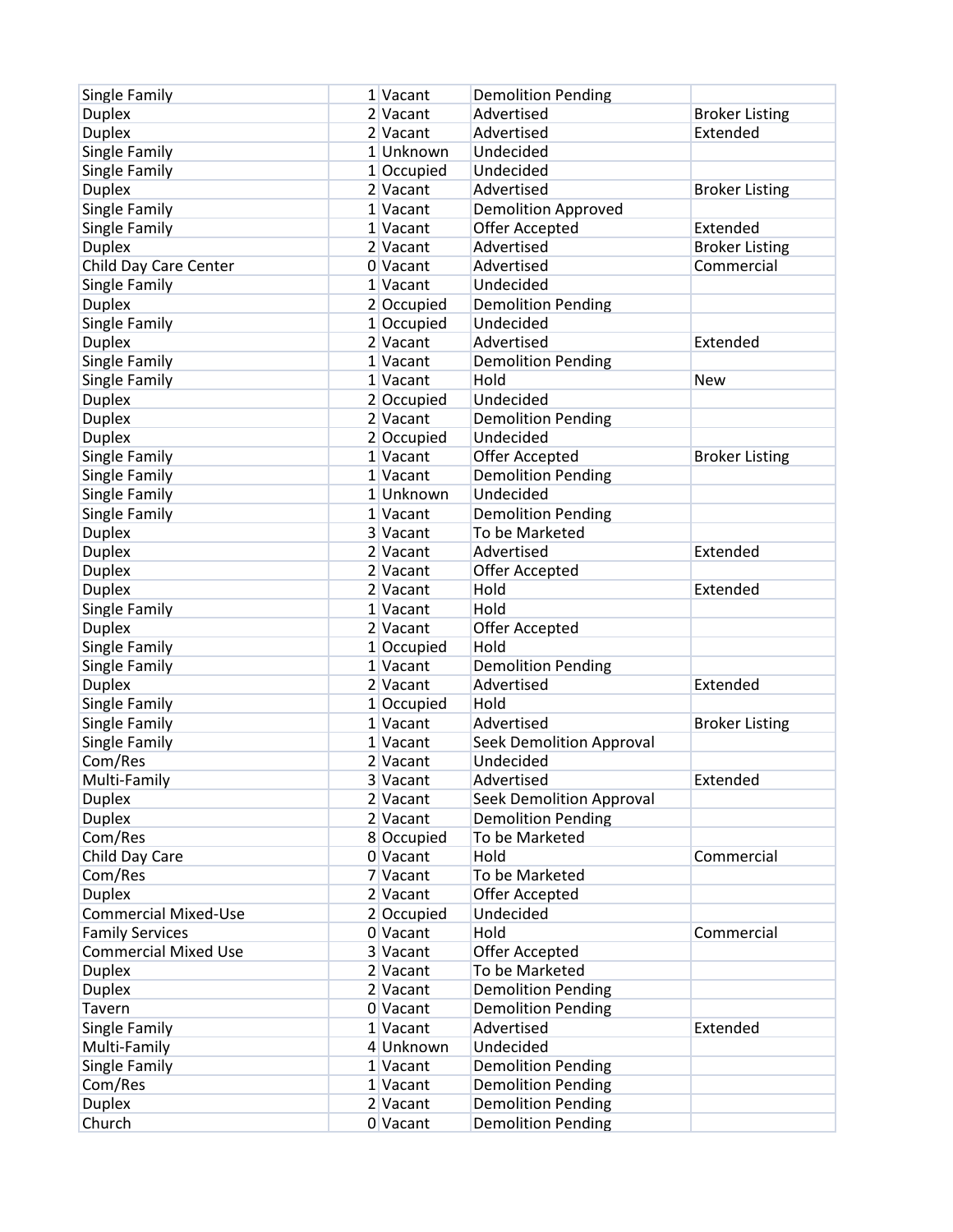| Com/Res                      | 1 Vacant     | <b>Demolition Approval Pending</b> |                       |
|------------------------------|--------------|------------------------------------|-----------------------|
| Single Family                | 1 Vacant     | Offer Accepted                     |                       |
| Single Family                | 1 Vacant     | <b>Demolition Pending</b>          |                       |
| Single Family                | 1 Occupied   | Undecided                          |                       |
| <b>Duplex</b>                | 4 Vacant     | Offer Accepted                     | <b>Broker Listing</b> |
| <b>Duplex</b>                | 2 Vacant     | <b>Demolition Pending</b>          |                       |
| Single Family                | 1 Occupied   | Undecided                          |                       |
| Single Family                | 1 Occupied   | Undecided                          |                       |
| Single Family                | 1 Vacant     | <b>Demolition Pending</b>          |                       |
| <b>Duplex</b>                | 2 Occupied   | Undecided                          |                       |
| Com/Res                      | 1 Vacant     | Undecided                          |                       |
| Single Family                | 1 Vacant     | Advertised                         | <b>Broker Listing</b> |
| Restaurant                   | 2 Vacant     | <b>Demolition Pending</b>          |                       |
| Single Family                | 1 Unknown    | Undecided                          |                       |
| <b>Duplex</b>                | 2 Occupied   | Undecided                          |                       |
| <b>Duplex</b>                | 2 Vacant     | <b>Demolition Pending</b>          |                       |
| Single Family                | 1 Vacant     | Advertised                         | <b>New</b>            |
| <b>Duplex</b>                | 2 Unknown    | Undecided                          |                       |
|                              |              | Offer Accepted                     | Extended              |
| <b>Duplex</b>                | 2 Occupied   | Advertised                         |                       |
| <b>Recreational Facility</b> | 1 Occupied   |                                    | Commercial            |
| Condominium                  | 1 Vacant     | Hold                               |                       |
| Single Family                | $1$ Vacant   | <b>Demolition Pending</b>          |                       |
| Com/Res                      | 1 Vacant     | Advertised                         | Commercial            |
| Single Family                | 1 Occupied   | Offer Accepted                     |                       |
| Condominium                  | 1 Vacant     | Advertised                         | <b>New</b>            |
| <b>Duplex</b>                | 2 Occupied   | Undecided                          |                       |
| Single Family                | $1$ Vacant   | <b>Demolition Pending</b>          |                       |
| Single Family                | 1 Vacant     | Advertised                         | New                   |
| Warehouse                    | 0 Vacant     | To be Marketed                     |                       |
| Single Family                | 1 Vacant     | <b>Demolition Pending</b>          |                       |
| Warehouse                    | 1 Vacant     | Undecided                          |                       |
| Com/Res                      | 1 Occupied   | Undecided                          |                       |
| <b>Duplex</b>                | 2 Occupied   | Undecided                          |                       |
| Single Family                | $1$ Vacant   | Offer Accepted                     | <b>Broker Listing</b> |
| Child Day Care Center        | 1 Vacant     | To be Marketed                     |                       |
| Com/Res                      | 3 Vacant     | Advertised                         | Commercial            |
| Com/Res                      | 3 Vacant     | Advertised                         | Commercial            |
| Com/Res                      | 5 Vacant     | Advertised                         | Commercial            |
| Single Family                | 1 Vacant     | Hold                               |                       |
| Com/Res                      | $2$ Vacant   | <b>Demolition Pending</b>          |                       |
| Single Family                | 1 Vacant     | <b>Demolition Pending</b>          |                       |
| <b>Duplex</b>                | 2 Occupied   | Undecided                          |                       |
| Com/Res                      | 2 Occupied   | <b>Return Pending</b>              |                       |
| <b>Duplex</b>                | $2$ Vacant   | <b>Demolition Pending</b>          |                       |
| Single Family                | 1 Vacant     | <b>Demolition Pending</b>          |                       |
| <b>Duplex</b>                | 2 Occupied   | Hold                               |                       |
| Duplex & Single Family       | 3 Unknown    | Undecided                          |                       |
| Multi-Family                 | 4 Unknown    | Undecided                          |                       |
| Com/Res                      | 1 Vacant     | Advertised                         | Commercial            |
| Single Family                | 1 Vacant     | Hold                               | <b>Broker Listing</b> |
| <b>Duplex</b>                | $2$ Vacant   | Advertised                         | <b>Broker Listing</b> |
| <b>Duplex</b>                | 2 Occupied   | Undecided                          |                       |
| Single Family                | $1$ Occupied | Undecided                          |                       |
| <b>Duplex</b>                | $2$ Vacant   | <b>Demolition Pending</b>          |                       |
| Duplex & Single Family       | 3 Occupied   | <b>Demolition Approved</b>         |                       |
|                              |              |                                    |                       |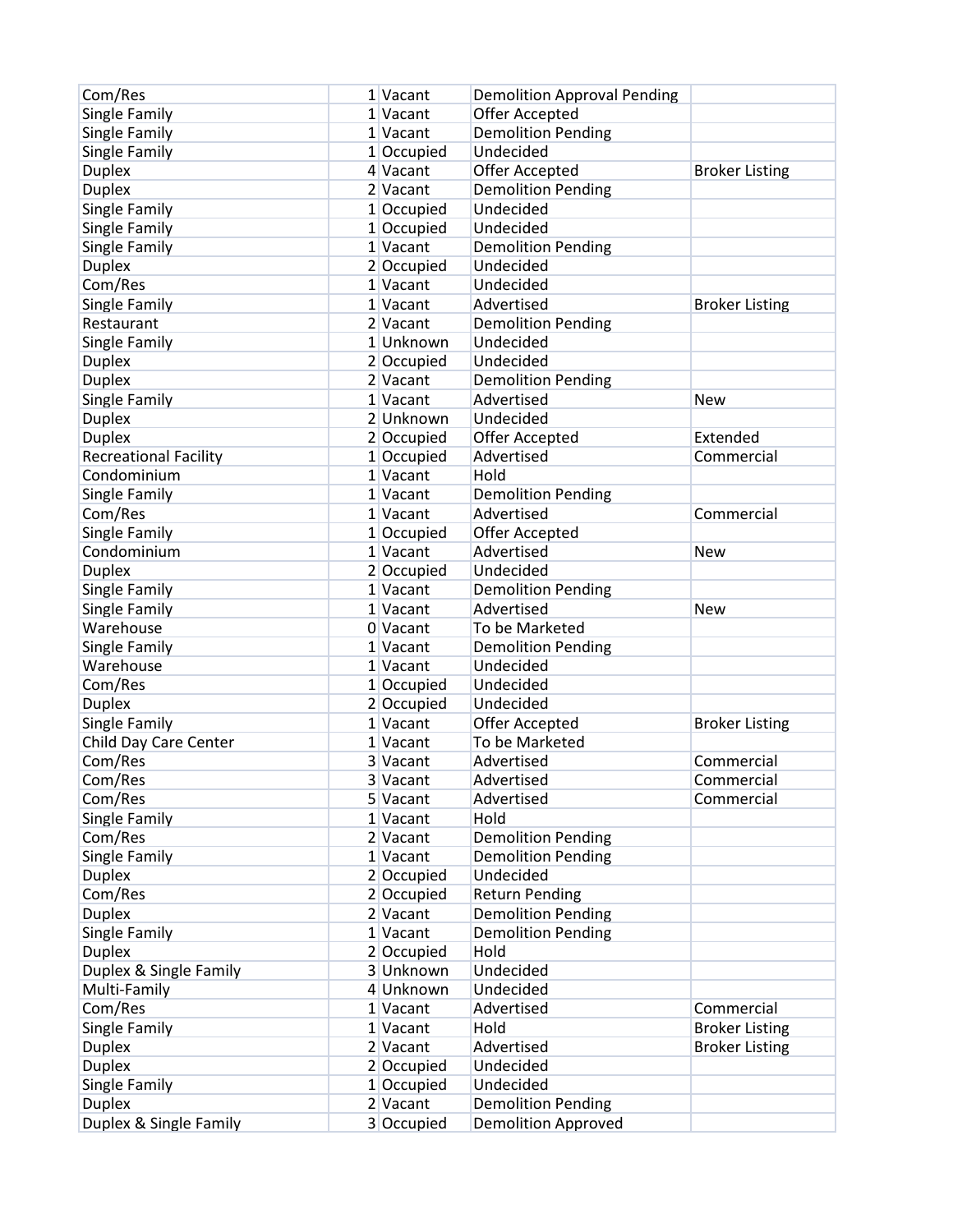| <b>Duplex</b>              | 2 Occupied             | Undecided                          |                       |
|----------------------------|------------------------|------------------------------------|-----------------------|
| City Library               | 0 Vacant               | <b>Offer Received</b>              | Commercial            |
| Com/Res                    | 3 Unknown              | Undecided                          |                       |
| Single Family              | 1 Vacant               | <b>Demolition Approval Pending</b> |                       |
| Com/Res                    | 3 Vacant               | To be Marketed                     |                       |
| <b>Duplex</b>              | 2 Vacant               | <b>Seek Demolition Approval</b>    |                       |
| Com/Res                    | 2 Vacant               | <b>Demolition Pending</b>          |                       |
| Single Family              | 1 Vacant               | Advertised                         | <b>Broker Listing</b> |
| Single Family              | 1 Unknown              | Undecided                          |                       |
| Single Family              | 1 Vacant               | <b>Demolition Pending</b>          |                       |
| Warehouse                  | 1 Vacant               | <b>Offer Received</b>              | Commercial            |
| <b>Used Car Dealer</b>     | 1 Occupied             | <b>Offer Received</b>              | Commercial            |
| Com/Res                    | $2$ Vacant             | Undecided                          |                       |
| Single Family              | 1 Vacant               | Advertised                         | <b>New</b>            |
| Single Family              | 1 Vacant               | <b>Demolition Pending</b>          |                       |
| <b>Duplex</b>              | 2 Unknown              | Undecided                          |                       |
| Manufacturing/Warehouse    | 0 Occupied             | Advertised                         | Commercial            |
| Single Family              | 1 Vacant               | Advertised                         | Extended              |
| Tavern & Mobile Home Court | 72 Vacant              | Advertised                         | Commercial            |
| Single Family              | 1 Unknown              | Undecided                          |                       |
| Single Family              | 1 Occupied             | Undecided                          |                       |
| <b>Duplex</b>              | 2 Vacant               | <b>Demolition Approval Pending</b> |                       |
| Single Family              | $1$ Occupied           | <b>Return Pending</b>              |                       |
| <b>Duplex</b>              | 2 Occupied             | Hold                               |                       |
| Com/Res                    | 2 Vacant               | Advertised                         | Commercial            |
| <b>Duplex</b>              | 2 Vacant               |                                    |                       |
|                            |                        | <b>Demolition Pending</b><br>Hold  |                       |
| Single Family              | 1 Occupied<br>1 Vacant |                                    | Extended              |
| Single Family              |                        | Offer Accepted                     | <b>New</b>            |
| Single Family              | 1 Vacant               | <b>Demolition Pending</b>          |                       |
| Single Family              | 1 Vacant               | <b>Demolition Pending</b>          |                       |
| <b>Duplex</b>              | 2 Occupied             | Undecided                          |                       |
| <b>Duplex</b>              | 2 Vacant               | <b>Demolition Pending</b>          |                       |
| Single Family              | 1 Vacant               | <b>Demolition Pending</b>          |                       |
| <b>Duplex</b>              | 2 Vacant               | <b>Seek Demolition Approval</b>    | Extended              |
| Single Family              | 1 Occupied             | Hold                               |                       |
| Single Family              | 1 Vacant               | <b>Demolition Pending</b>          |                       |
| <b>Duplex</b>              | 2 Vacant               | <b>Demolition Pending</b>          |                       |
| <b>Duplex</b>              | 2 Vacant               | Advertised                         | Extended              |
| Single Family              | $1$ Vacant             | <b>Demolition Pending</b>          |                       |
| Single Family              | 1 Vacant               | Advertised                         | <b>Broker Listing</b> |
| Single Family              | 1 Vacant               | <b>Demolition Pending</b>          |                       |
| Multi-Family               | 4 Occupied             | <b>Return Pending</b>              |                       |
| <b>Duplex</b>              | 2 Vacant               | <b>Demolition Pending</b>          |                       |
| Duplex & Single Family     | 3 Vacant               | <b>Demolition Pending</b>          |                       |
| Multi-Family               | $2$ Vacant             | <b>Demolition Pending</b>          |                       |
| <b>Duplex</b>              | 2 Vacant               | <b>Demolition Pending</b>          |                       |
| <b>Duplex</b>              | $2$ Vacant             | Hold                               |                       |
| <b>Duplex</b>              | 2 Vacant               | <b>Demolition Pending</b>          |                       |
| <b>Duplex</b>              | 2 Vacant               | Advertised                         | Extended              |
| Com/Res                    | 1 Vacant               | Hold                               |                       |
| Single Family              | $1$ Vacant             | <b>Demolition Pending</b>          |                       |
| <b>Duplex</b>              | $2$ Vacant             | <b>Demolition Pending</b>          |                       |
| Single Family              | 1 Vacant               | <b>Demolition Pending</b>          |                       |
| <b>Duplex</b>              | $2$ Vacant             | <b>Demolition Approval Pending</b> |                       |
| Single Family              | $1$ Vacant             | <b>Demolition Pending</b>          |                       |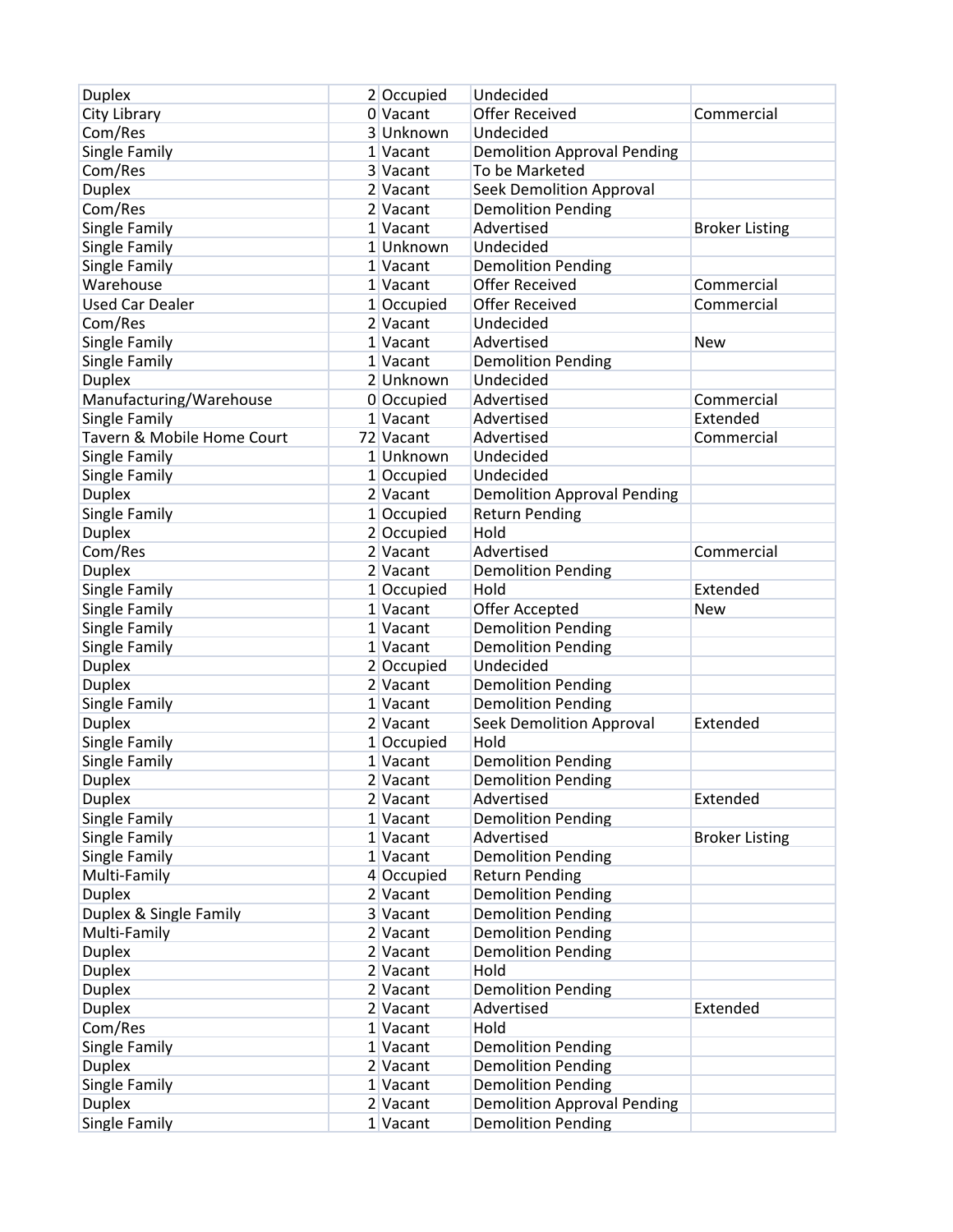| Single Family - 2 | 2 Vacant   | Hold                               | <b>Broker Listing</b> |
|-------------------|------------|------------------------------------|-----------------------|
| Single Family     | 1 Occupied | Undecided                          |                       |
| <b>Duplex</b>     | 2 Vacant   | <b>Demolition Pending</b>          |                       |
| <b>Duplex</b>     | 2 Occupied | Hold                               |                       |
| <b>Duplex</b>     | 2 Occupied | Hold                               | Extended              |
| <b>Duplex</b>     | 2 Vacant   | <b>Demolition Pending</b>          |                       |
| Single Family     | 1 Vacant   | <b>Demolition Approval Pending</b> |                       |
| Single Family     | 1 Occupied | Undecided                          |                       |
| Single Family     | 1 Vacant   | Advertised                         | <b>Broker Listing</b> |
| Single Family     | 1 Vacant   | <b>Demolition Pending</b>          |                       |
| <b>Duplex</b>     | 2 Vacant   | <b>Demolition Pending</b>          |                       |
| Single Family     | 1 Vacant   | <b>Demolition Pending</b>          |                       |
| Single Family     | 1 Vacant   | <b>Demolition Approval Pending</b> | <b>Broker Listing</b> |
| <b>Duplex</b>     | 2 Vacant   | <b>Demolition Pending</b>          |                       |
| <b>Duplex</b>     | 2 Vacant   | <b>Demolition Pending</b>          |                       |
| <b>Duplex</b>     | 2 Vacant   | <b>Demolition Pending</b>          |                       |
| Multi-Family      | 4 Vacant   | <b>Demolition Pending</b>          | <b>Broker Listing</b> |
| <b>Duplex</b>     | 2 Vacant   | Advertised                         | <b>New</b>            |
| <b>Duplex</b>     | 2 Vacant   | <b>Demolition Recommended</b>      |                       |
| Single Family     | 1 Vacant   | Advertised                         | <b>Broker Listing</b> |
| Single Family     | 1 Vacant   | <b>Seek Demolition Approval</b>    |                       |
| <b>Duplex</b>     | 2 Vacant   | Advertised                         | Extended              |
| <b>Duplex</b>     | 2 Vacant   |                                    |                       |
|                   |            | <b>Demolition Pending</b>          |                       |
| Single Family     | 1 Vacant   | <b>Demolition Pending</b>          |                       |
| <b>Duplex</b>     | 2 Vacant   | <b>Seek Demolition Approval</b>    |                       |
| Single Family     | 1 Occupied | Undecided                          |                       |
| Single Family     | 1 Vacant   | <b>Demolition Pending</b>          |                       |
| Single Family     | 1 Vacant   | <b>Demolition Pending</b>          |                       |
| <b>Duplex</b>     | 2 Vacant   | <b>Demolition Pending</b>          | <b>Broker Listing</b> |
| Single Family     | 1 Vacant   | <b>Demolition Pending</b>          |                       |
| Single Family     | 1 Vacant   | <b>Demolition Pending</b>          |                       |
| <b>Duplex</b>     | 2 Vacant   | <b>Demolition Pending</b>          |                       |
| Single Family     | 1 Vacant   | <b>Demolition Pending</b>          |                       |
| <b>Duplex</b>     | 2 Vacant   | Advertised                         | Extended              |
| Single Family     | 1 Vacant   | <b>Demolition Pending</b>          |                       |
| Single Family - 2 | 2 Vacant   | <b>Demolition Approved</b>         |                       |
| Single Family     | 1 Vacant   | Offer Accepted                     | Extended              |
| <b>Duplex</b>     | 2 Vacant   | <b>Demolition Pending</b>          |                       |
| Single Family     | $1$ Vacant | <b>Demolition Approved</b>         |                       |
| Single Family     | 1 Vacant   | <b>Demolition Pending</b>          |                       |
| Single Family     | 1 Vacant   | Advertised                         | Extended              |
| Church            | 3 Vacant   | To be Marketed                     |                       |
| Single Family     | 1 Vacant   | Advertised                         | <b>Broker Listing</b> |
| <b>Duplex</b>     | 3 Vacant   | <b>Seek Demolition Approval</b>    |                       |
| <b>Duplex</b>     | $2$ Vacant | <b>Demolition Approval Pending</b> |                       |
| <b>Duplex</b>     | 2 Vacant   | Advertised                         | Extended              |
| Tavern            | 1 Vacant   | <b>Demolition Pending</b>          |                       |
| <b>Duplex</b>     | 2 Vacant   | Hold                               |                       |
| <b>Duplex</b>     | $2$ Vacant | Advertised                         | Extended              |
| <b>Duplex</b>     | $2$ Vacant | Hold                               | Extended              |
| Single Family     | $1$ Vacant | Undecided                          |                       |
| Single Family     | $1$ Vacant | Hold                               | <b>Broker Listing</b> |
| Single Family     | $1$ Vacant | <b>Seek Demolition Approval</b>    |                       |
| <b>Duplex</b>     | $2$ Vacant | <b>Demolition Approved</b>         |                       |
| <b>Duplex</b>     | $2$ Vacant | <b>Seek Demolition Approval</b>    |                       |
|                   |            |                                    |                       |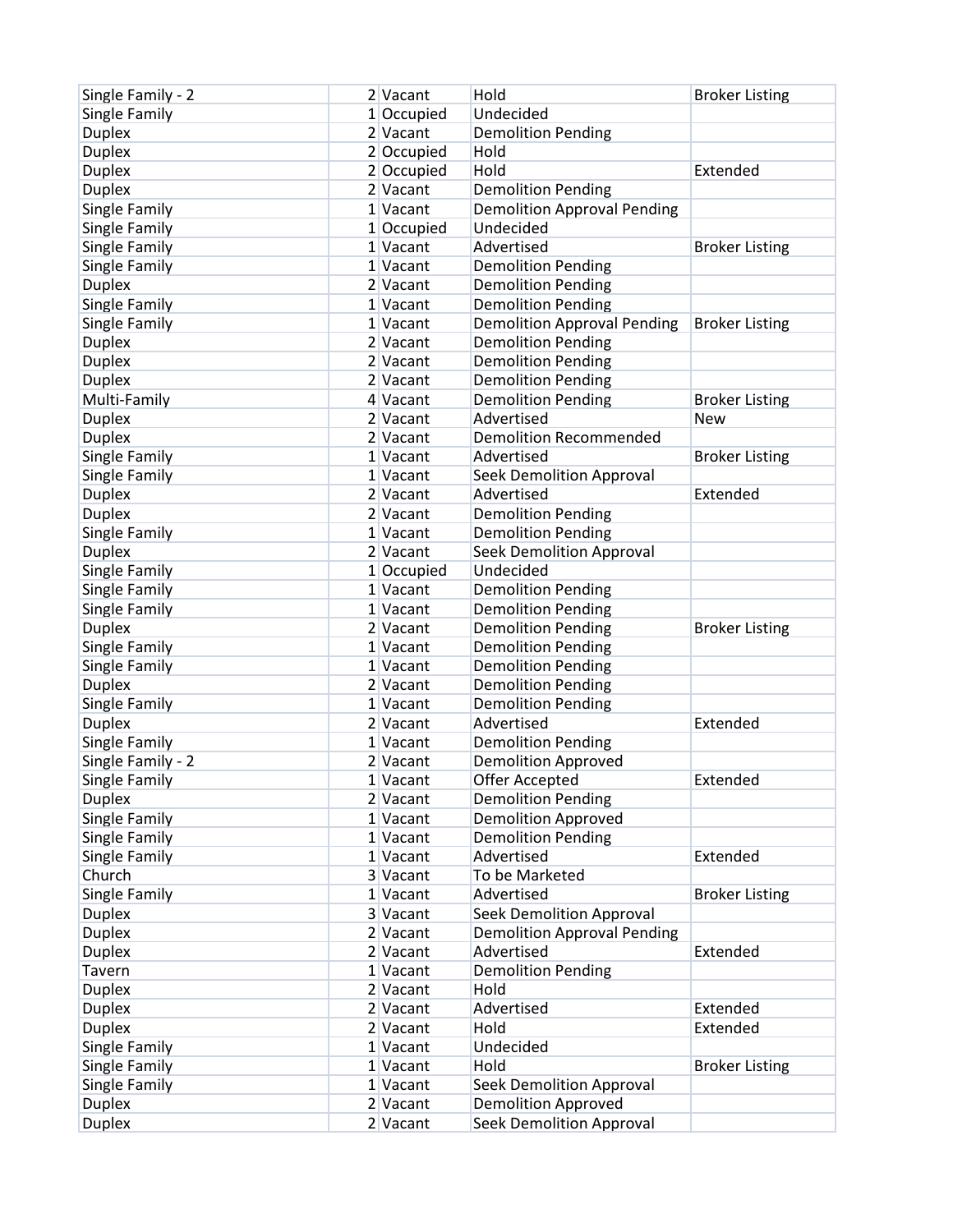| Single Family                  | 1 Vacant<br>2 Vacant | <b>Demolition Pending</b><br><b>Demolition Approval Pending</b> | <b>Broker Listing</b> |
|--------------------------------|----------------------|-----------------------------------------------------------------|-----------------------|
| <b>Duplex</b><br><b>Duplex</b> | 2 Vacant             | Offer Accepted                                                  |                       |
|                                |                      | Advertised                                                      | <b>Broker Listing</b> |
| <b>Duplex</b><br>Single Family | 2 Vacant<br>1 Vacant |                                                                 | <b>Broker Listing</b> |
|                                |                      | <b>Demolition Approval Pending</b>                              |                       |
| Single Family                  | 1 Vacant             | <b>Demolition Pending</b>                                       |                       |
| Single Family                  | 1 Occupied           | Undecided                                                       |                       |
| Single Family                  | 1 Vacant             | <b>Demolition Approval Pending</b>                              |                       |
| <b>Duplex</b>                  | 2 Vacant             | <b>Demolition Pending</b>                                       |                       |
| <b>Duplex</b>                  | 2 Vacant             | <b>Offer Accepted</b>                                           |                       |
| Multi-Family                   | 3 Vacant             | Advertised                                                      | <b>Broker Listing</b> |
| Single Family                  | 1 Vacant             | <b>Demolition Pending</b>                                       |                       |
| Single Family                  | 1 Vacant             | <b>Demolition Approval Pending</b>                              |                       |
| <b>Duplex</b>                  | 2 Vacant             | <b>Seek Demolition Approval</b>                                 |                       |
| Com/Res                        | 4 Occupied           | To be Marketed                                                  |                       |
| <b>Duplex</b>                  | 2 Vacant             | <b>Demolition Approval Pending</b>                              |                       |
| <b>Duplex</b>                  | 2 Vacant             | Undecided                                                       |                       |
| Com/Res                        | 2 Vacant             | Advertised                                                      | <b>Broker Listing</b> |
| <b>Duplex</b>                  | 2 Vacant             | Advertised                                                      | <b>Broker Listing</b> |
| Single Family                  | 1 Vacant             | <b>Demolition Approved</b>                                      |                       |
| <b>Duplex</b>                  | 2 Vacant             | Offer Accepted                                                  |                       |
| Single Family                  | 1 Vacant             | Offer Accepted                                                  |                       |
| <b>Duplex</b>                  | 2 Vacant             | <b>Demolition Pending</b>                                       |                       |
| Single Family                  | 1 Vacant             | Offer Accepted                                                  |                       |
| <b>Duplex</b>                  | 2 Vacant             | <b>Demolition Approval Pending</b>                              |                       |
| <b>Duplex</b>                  | 2 Vacant             | <b>Demolition Pending</b>                                       | Extended              |
| <b>Duplex</b>                  | 2 Vacant             | <b>Demolition Pending</b>                                       |                       |
| Single Family                  | 1 Vacant             | <b>Seek Demolition Approval</b>                                 | Extended              |
| <b>Duplex</b>                  | 2 Vacant             | <b>Demolition Pending</b>                                       |                       |
| Warehouse                      | 0 Vacant             | Undecided                                                       |                       |
| Single Family                  | 1 Vacant             | <b>Demolition Pending</b>                                       |                       |
| Multi-Family                   | 4 Vacant             | Offer Accepted                                                  |                       |
| Single Family                  | 1 Vacant             | Advertised                                                      | <b>Broker Listing</b> |
| Single Family                  | 1 Vacant             | <b>Demolition Approval Pending</b>                              |                       |
| Multi-Family                   | 3 Vacant             | <b>Demolition Pending</b>                                       |                       |
| <b>Duplex</b>                  | 2 Vacant             | <b>Demolition Approval Pending</b>                              |                       |
| Single Family                  | 1 Occupied           | <b>Return Pending</b>                                           |                       |
| Multi-Family                   | 4 Vacant             | Advertised                                                      | Extended              |
| <b>Duplex</b>                  | 2 Vacant             | <b>Demolition Pending</b>                                       |                       |
| Multi-Family                   | 3 Vacant             | <b>Demolition Pending</b>                                       |                       |
| <b>Duplex</b>                  | 2 Vacant             | <b>Demolition Pending</b>                                       |                       |
| <b>Duplex</b>                  | 2 Vacant             | <b>Demolition Pending</b>                                       |                       |
| <b>Duplex</b>                  | 2 Vacant             | <b>Demolition Approval Pending</b>                              |                       |
| <b>Duplex</b>                  | 2 Vacant             | <b>Offer Accepted</b>                                           | Extended              |
| <b>Duplex</b>                  | 2 Vacant             | Hold                                                            | Extended              |
| <b>Duplex</b>                  | 2 Vacant             | <b>Demolition Pending</b>                                       |                       |
| <b>Duplex</b>                  | 2 Vacant             | <b>Demolition Pending</b>                                       |                       |
| Single Family                  | 1 Vacant             | Hold                                                            | Extended              |
| <b>Duplex</b>                  | 2 Vacant             | <b>Demolition Pending</b>                                       |                       |
| <b>Duplex</b>                  | $2$ Vacant           | Hold                                                            | <b>Broker Listing</b> |
| <b>Duplex</b>                  | 2 Vacant             | <b>Demolition Approved</b>                                      |                       |
| <b>Duplex</b>                  | $2$ Vacant           | <b>Demolition Pending</b>                                       |                       |
| <b>Duplex</b>                  | $2$ Vacant           | <b>Demolition Pending</b>                                       |                       |
| Single Family                  | 1 Vacant             | <b>Demolition Pending</b>                                       |                       |
| <b>Duplex</b>                  | $2$ Vacant           | Offer Accepted                                                  | <b>Broker Listing</b> |
|                                |                      |                                                                 |                       |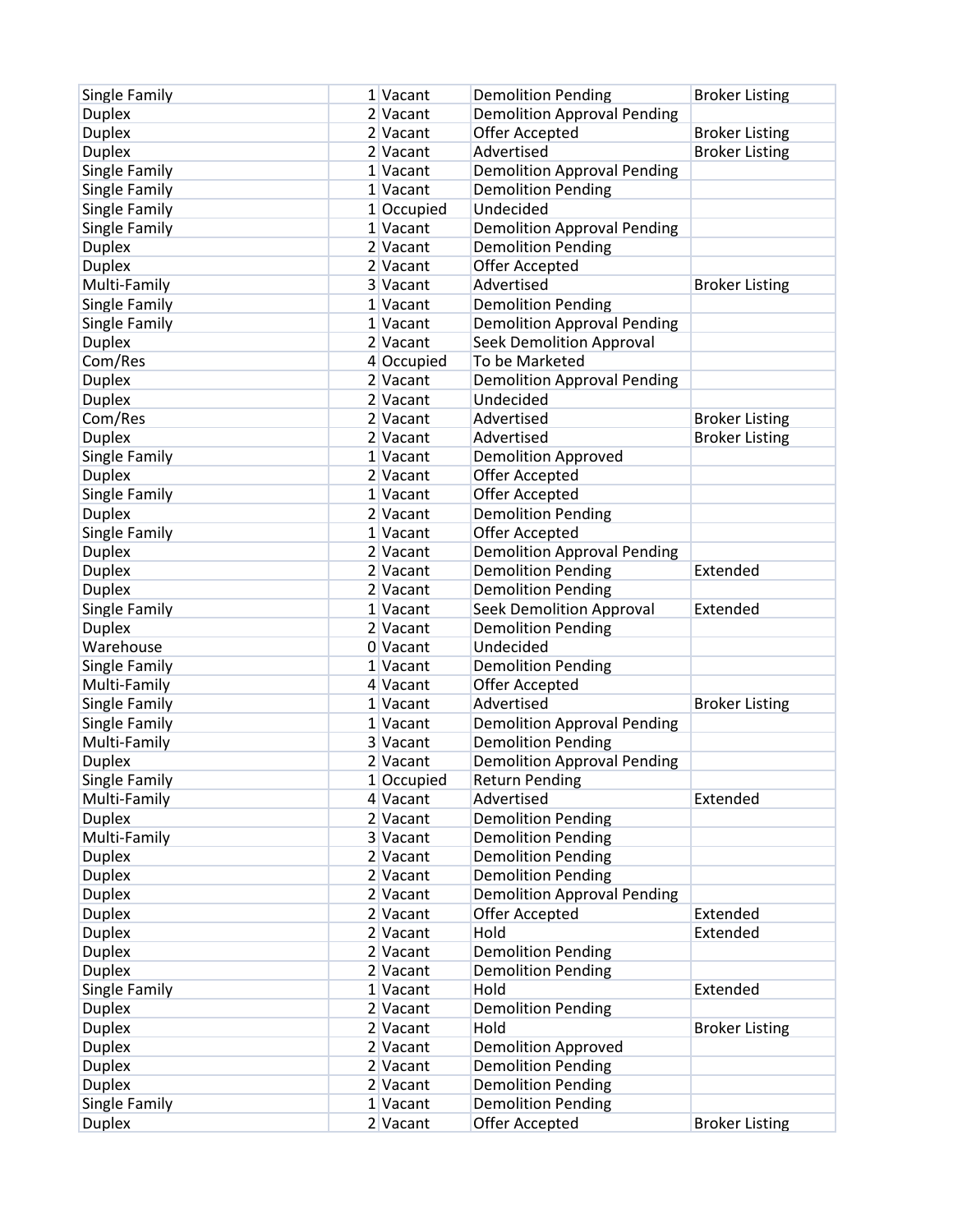| <b>Duplex</b> | 2 Vacant   | Offer Accepted                     |                       |
|---------------|------------|------------------------------------|-----------------------|
| <b>Duplex</b> | 2 Vacant   | <b>Demolition Approval Pending</b> |                       |
| <b>Duplex</b> | 2 Vacant   | Offer Accepted                     |                       |
| Multi-Family  | 4 Vacant   | Advertised                         | <b>Broker Listing</b> |
| Single Family | 1 Vacant   | Offer Accepted                     |                       |
| Single Family | 1 Vacant   | Offer Accepted                     |                       |
| Single Family | 1 Vacant   | Offer Accepted                     |                       |
| <b>Duplex</b> | 2 Vacant   | Offer Accepted                     |                       |
| <b>Duplex</b> | 2 Vacant   | Advertised                         | <b>Broker Listing</b> |
| Multi-Family  | 2 Vacant   | To be Marketed                     |                       |
| Single Family | 1 Vacant   | Offer Accepted                     |                       |
|               | 2 Vacant   | Advertised                         | <b>New</b>            |
| <b>Duplex</b> |            |                                    |                       |
| <b>Duplex</b> | 2 Vacant   | Offer Accepted                     |                       |
| <b>Duplex</b> | 2 Vacant   | Offer Accepted                     |                       |
| <b>Duplex</b> | 2 Vacant   | Advertised                         | <b>Broker Listing</b> |
| <b>Duplex</b> | 2 Vacant   | Offer Accepted                     | Extended              |
| <b>Duplex</b> | 2 Vacant   | Offer Accepted                     | New                   |
| Single Family | 1 Vacant   | <b>Demolition Pending</b>          |                       |
| Single Family | 1 Vacant   | <b>Demolition Approval Pending</b> |                       |
| Single Family | 1 Vacant   | Advertised                         | <b>Broker Listing</b> |
| <b>Duplex</b> | 2 Vacant   | <b>Demolition Pending</b>          |                       |
| Single Family | 1 Vacant   | Offer Accepted                     |                       |
| <b>Duplex</b> | 2 Occupied | Undecided                          |                       |
| <b>Duplex</b> | 2 Occupied | Hold                               |                       |
| <b>Duplex</b> | $2$ Vacant | Offer Accepted                     |                       |
| <b>Duplex</b> | 2 Vacant   | Offer Accepted                     |                       |
| <b>Duplex</b> | 2 Vacant   | Offer Accepted                     |                       |
| <b>Duplex</b> | 2 Vacant   | Advertised                         | <b>Broker Listing</b> |
| Single Family | 1 Vacant   | Hold                               | <b>Broker Listing</b> |
| <b>Duplex</b> | 2 Vacant   | Offer Accepted                     | <b>Broker Listing</b> |
| Single Family | 1 Vacant   | Offer Accepted                     | <b>Broker Listing</b> |
| <b>Duplex</b> | 2 Vacant   | <b>Demolition Approval Pending</b> |                       |
| <b>Duplex</b> | 2 Vacant   | <b>Seek Demolition Approval</b>    |                       |
| <b>Duplex</b> | 2 Vacant   | To be Marketed                     |                       |
| <b>Duplex</b> | 2 Vacant   | Advertised                         | <b>Broker Listing</b> |
| <b>Duplex</b> | 2 Vacant   | Offer Accepted                     |                       |
| <b>Duplex</b> | 2 Vacant   | Advertised                         | Extended              |
| <b>Duplex</b> | $2$ Vacant | <b>Demolition Pending</b>          |                       |
| <b>Duplex</b> | $2$ Vacant | <b>Demolition Pending</b>          | <b>Broker Listing</b> |
| <b>Duplex</b> | $2$ Vacant | <b>Demolition Pending</b>          |                       |
| <b>Duplex</b> | $2$ Vacant | Advertised                         | Extended              |
| <b>Duplex</b> | $2$ Vacant | Demolition Approved                |                       |
| <b>Duplex</b> | 2 Vacant   | <b>Return Pending</b>              | Extended              |
| Single Family | 1 Occupied | <b>Return Pending</b>              |                       |
| <b>Duplex</b> | $2$ Vacant | <b>Demolition Pending</b>          |                       |
| <b>Duplex</b> | 2 Occupied | Hold                               |                       |
| Single Family | $1$ Vacant | Offer Accepted                     | Extended              |
| <b>Duplex</b> | 2 Occupied | Hold                               |                       |
| <b>Duplex</b> | 2 Vacant   | Advertised                         | Extended              |
| <b>Duplex</b> | $2$ Vacant | Advertised                         | <b>Broker Listing</b> |
| <b>Duplex</b> | $2$ Vacant | Offer Accepted                     |                       |
|               |            |                                    |                       |
| Com/Res       | $1$ Vacant | To be Marketed                     |                       |
| Com/Res       | 2 Vacant   | Undecided                          |                       |
| <b>Duplex</b> | 3 Vacant   | <b>Seek Demolition Approval</b>    |                       |
| Tavern        | $1$ Vacant | Undecided                          |                       |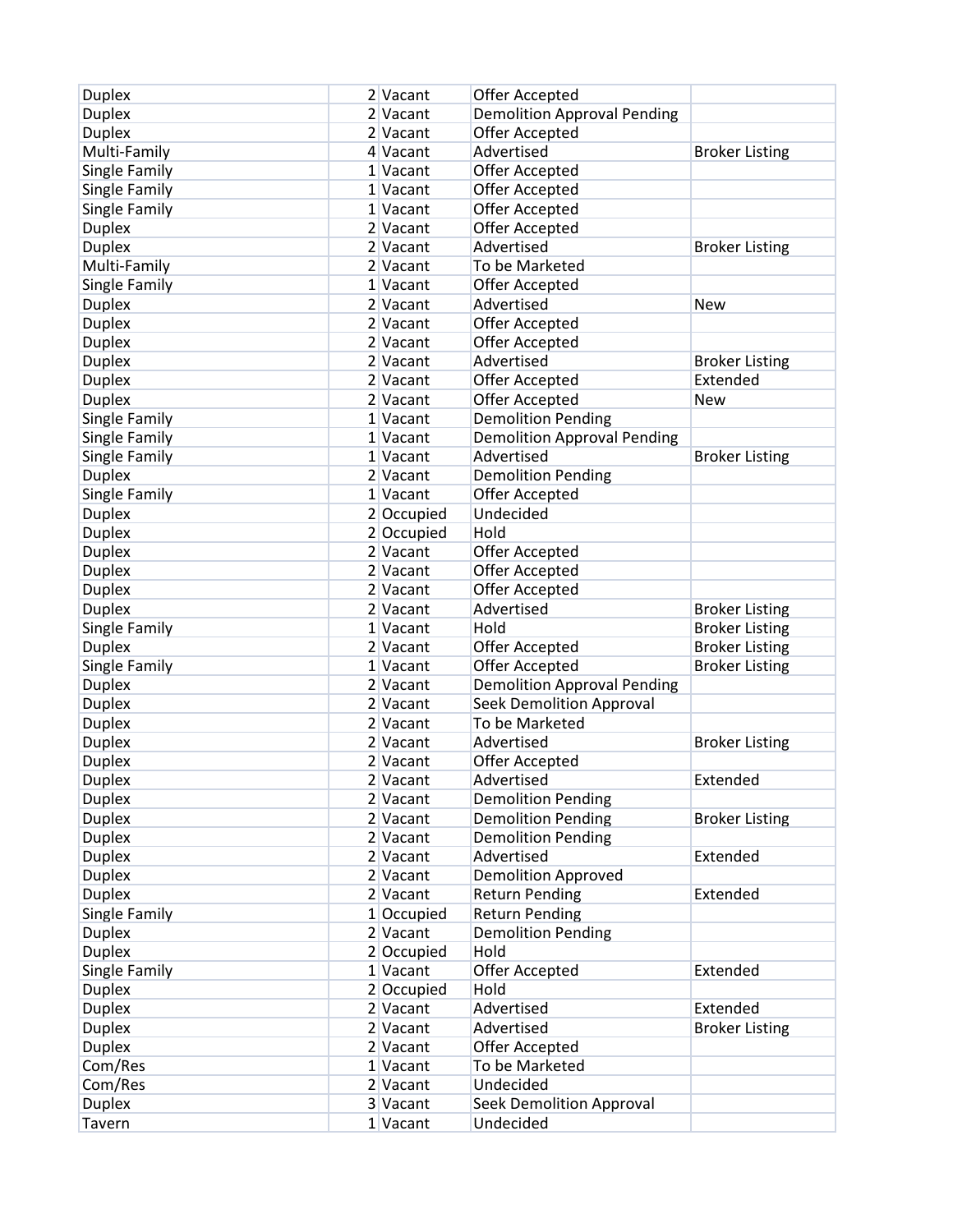| <b>Duplex</b>           | 2 Vacant   | <b>Demolition Pending</b>                   |                       |
|-------------------------|------------|---------------------------------------------|-----------------------|
| Multi-Family            | 3 Vacant   | <b>Demolition Pending</b>                   |                       |
| Com/Res                 | 2 Vacant   | <b>Demolition Pending</b>                   |                       |
| Com/Res                 | 6 Occupied | To be Marketed                              |                       |
| Single Family           | 1 Vacant   | <b>Demolition Pending</b>                   |                       |
| <b>Duplex</b>           | 2 Vacant   | Undecided                                   |                       |
| <b>Duplex</b>           | 2 Vacant   | <b>Demolition Pending</b>                   |                       |
| Single Family           | 1 Vacant   | Hold                                        | Extended              |
| Multi-Family            | 5 Vacant   | Advertised                                  | Extended              |
| <b>Duplex</b>           | 2 Vacant   | <b>Demolition Pending</b>                   |                       |
| <b>Duplex</b>           | 2 Vacant   | <b>Demolition Approved</b>                  |                       |
| <b>Duplex</b>           | 2 Vacant   | <b>Demolition Approved</b>                  |                       |
| <b>Duplex</b>           | 2 Vacant   | <b>Demolition Approval Pending</b>          |                       |
| <b>Duplex</b>           | 2 Vacant   | <b>Demolition Pending</b>                   |                       |
| Com/Res                 | 2 Vacant   | Undecided                                   |                       |
| Com/Res                 | 2 Vacant   | Undecided                                   |                       |
| Church                  | 0 Vacant   | <b>Demolition Pending</b>                   |                       |
| Com/Res                 | 3 Vacant   | Undecided                                   |                       |
| Com/Res                 | 1 Vacant   | <b>Demolition Pending</b>                   |                       |
| Single Family           | 5 Occupied | To be Marketed                              |                       |
| Single Family           | 1 Vacant   | Hold                                        |                       |
|                         | 1 Vacant   |                                             | <b>New</b>            |
| Single Family           | 1 Vacant   | Offer Accepted<br><b>Demolition Pending</b> |                       |
| Single Family           |            |                                             | <b>Broker Listing</b> |
| Com/Res                 | 4 Vacant   | <b>Demolition Pending</b>                   |                       |
| <b>Duplex</b>           | 1 Vacant   | <b>Demolition Pending</b>                   |                       |
| Com/Res                 | 2 Vacant   | To be Marketed                              |                       |
| Single Family           | 1 Vacant   | <b>Demolition Pending</b>                   |                       |
| <b>Duplex</b>           | 2 Vacant   | <b>Seek Demolition Approval</b>             |                       |
| <b>Duplex</b>           | 2 Vacant   | <b>Demolition Pending</b>                   |                       |
| Warehouse               | 0 Vacant   | <b>Demolition Pending</b>                   |                       |
| Warehouse               | 0 Vacant   | <b>Demolition Pending</b>                   |                       |
| Com/Res                 | 2 Vacant   | <b>Demolition Approval Pending</b>          |                       |
| Single Family           | 1 Vacant   | Hold                                        | Extended              |
| Single Family           | 1 Vacant   | Hold                                        | Extended              |
| <b>Duplex</b>           | 2 Vacant   | Hold                                        | <b>Broker Listing</b> |
| Com/Res                 | 1 Occupied | To be Marketed                              |                       |
| Com/Res                 | 1 Vacant   | Advertised                                  | Commercial            |
| Com/Res                 | 3 Vacant   | To be Marketed                              |                       |
| Com/Res                 | 3 Vacant   | To be Marketed                              | <b>RFP</b>            |
| <b>Automotive Parts</b> | 0 Vacant   | <b>Demolition Pending</b>                   |                       |
| Church                  | 0 Occupied | To be Marketed                              |                       |
| Com/Res                 | 7 Vacant   | To be Marketed                              |                       |
| Com/Res                 | 1 Vacant   | To be Marketed                              |                       |
| Restaurant              | 0 Vacant   | Hold                                        |                       |
| Com/Res                 | 2 Vacant   | Undecided                                   |                       |
| Com/Res                 | 1 Vacant   | Advertised                                  | Commercial            |
| Com/Res                 | 3 Vacant   | To be Marketed                              |                       |
| Com/Res                 | 1 Vacant   | Advertised                                  | Commercial            |
| Com/Res                 | 3 Vacant   | Advertised                                  | Commercial            |
| <b>Duplex</b>           | 2 Vacant   | <b>Demolition Pending</b>                   |                       |
| Single Family           | 1 Occupied | Undecided                                   |                       |
| Com/Res                 | 1 Vacant   | <b>Demolition Pending</b>                   |                       |
| Restaurant              | $1$ Vacant | To be Marketed                              |                       |
| Com/Res                 | 1 Vacant   | To be Marketed                              |                       |
| Multi-Family            | $2$ Vacant | Undecided                                   |                       |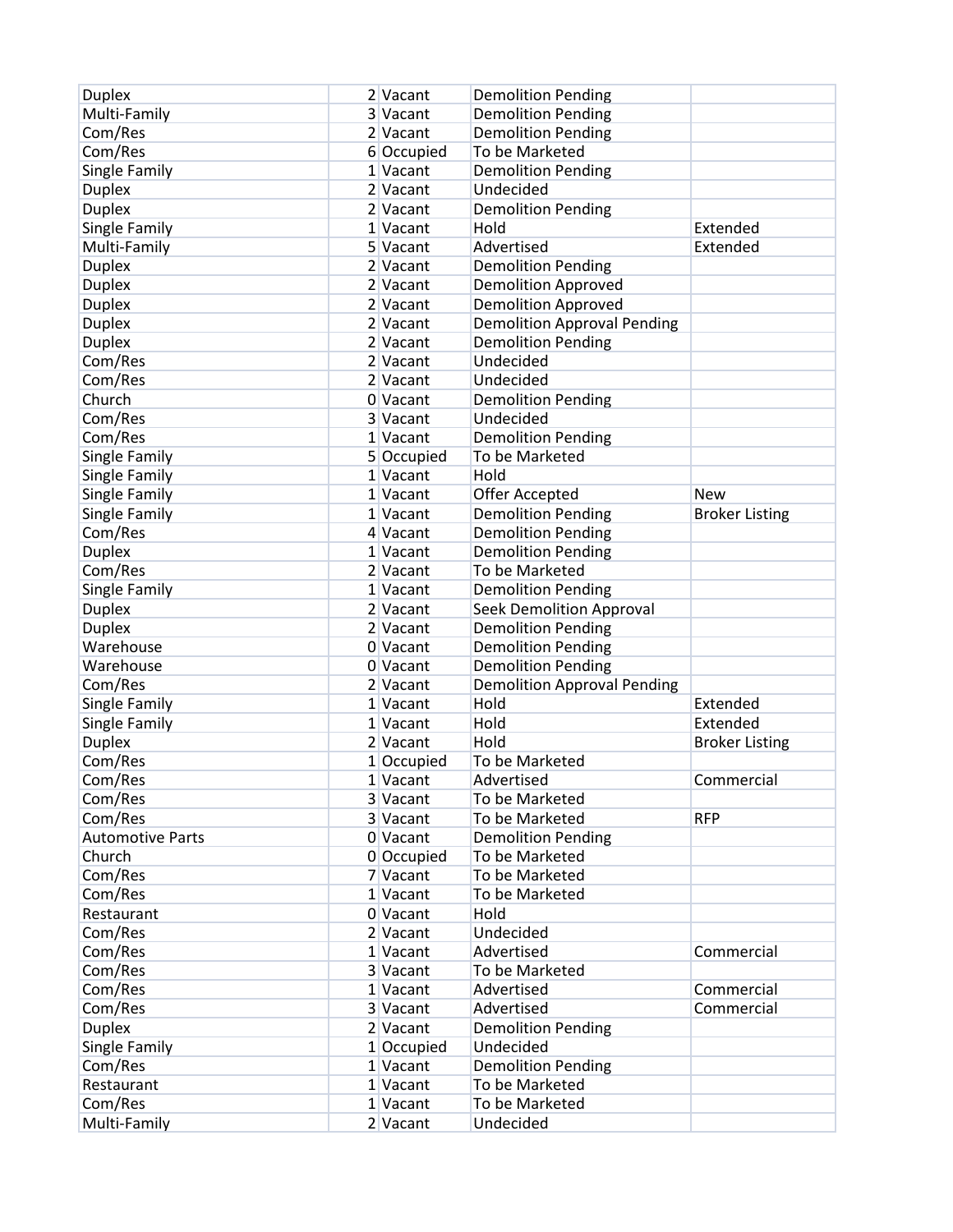| Single Family | 1 Vacant   | Demolition Pending |            |
|---------------|------------|--------------------|------------|
| Single Family | 1 Vacant   | Hold               |            |
| Multi-Family  | 3 Vacant   | To be Marketed     | <b>New</b> |
| Duplex        | 2 Occupied | Advertised         | <b>New</b> |
| <b>Duplex</b> | 2 Vacant   | Demolition Pending |            |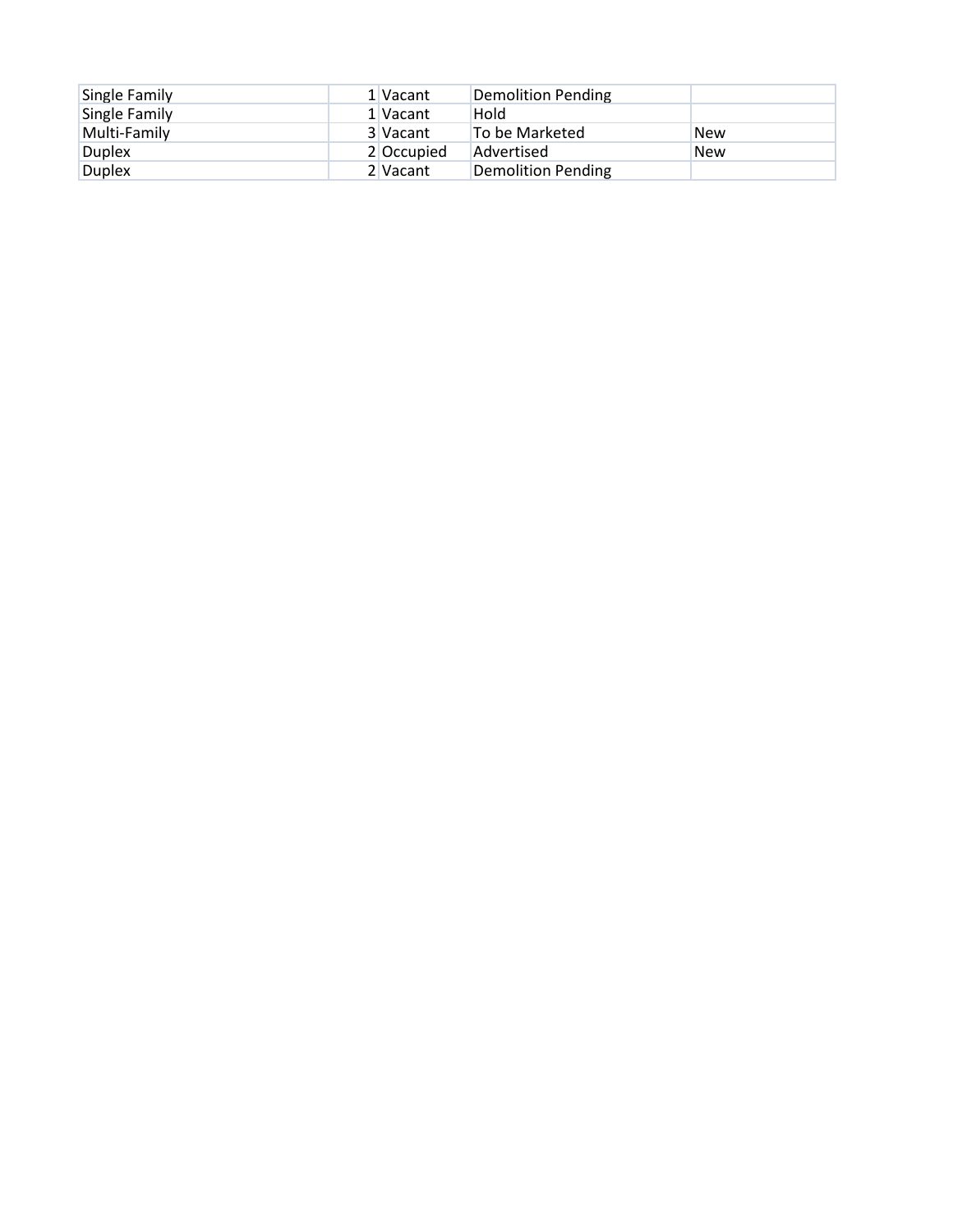| formation: |              |              |
|------------|--------------|--------------|
| Adv. Start | Asking Price | Date Removed |
| 3/1/2018   | \$15,000.00  | 3/13/2018    |
| 6/1/2018   | \$21,400.00  | 6/15/2018    |
| 5/24/2018  | \$9,700.00   | 6/15/2018    |
| 7/6/2018   | \$2,500.00   | 8/6/2018     |
| 10/12/2017 | \$3,250.00   | 6/13/2018    |
|            |              |              |
| 12/28/2016 | \$3,500.00   | 6/13/2018    |
| 10/12/2017 | \$2,500.00   | 4/25/2018    |
| 4/6/2017   | \$4,900.00   | 6/13/2018    |
| 10/12/2017 | \$3,600.00   | 6/13/2018    |
|            |              |              |
| 5/30/2018  | \$11,200.00  |              |

|  |  | 3/1/2018 | \$8,000.00 | 6/15/2018 |
|--|--|----------|------------|-----------|
|--|--|----------|------------|-----------|

6/1/2018 \$17,500.00

7/5/2018 \$9,300.00

5/24/2018 \$8,300.00 6/15/2018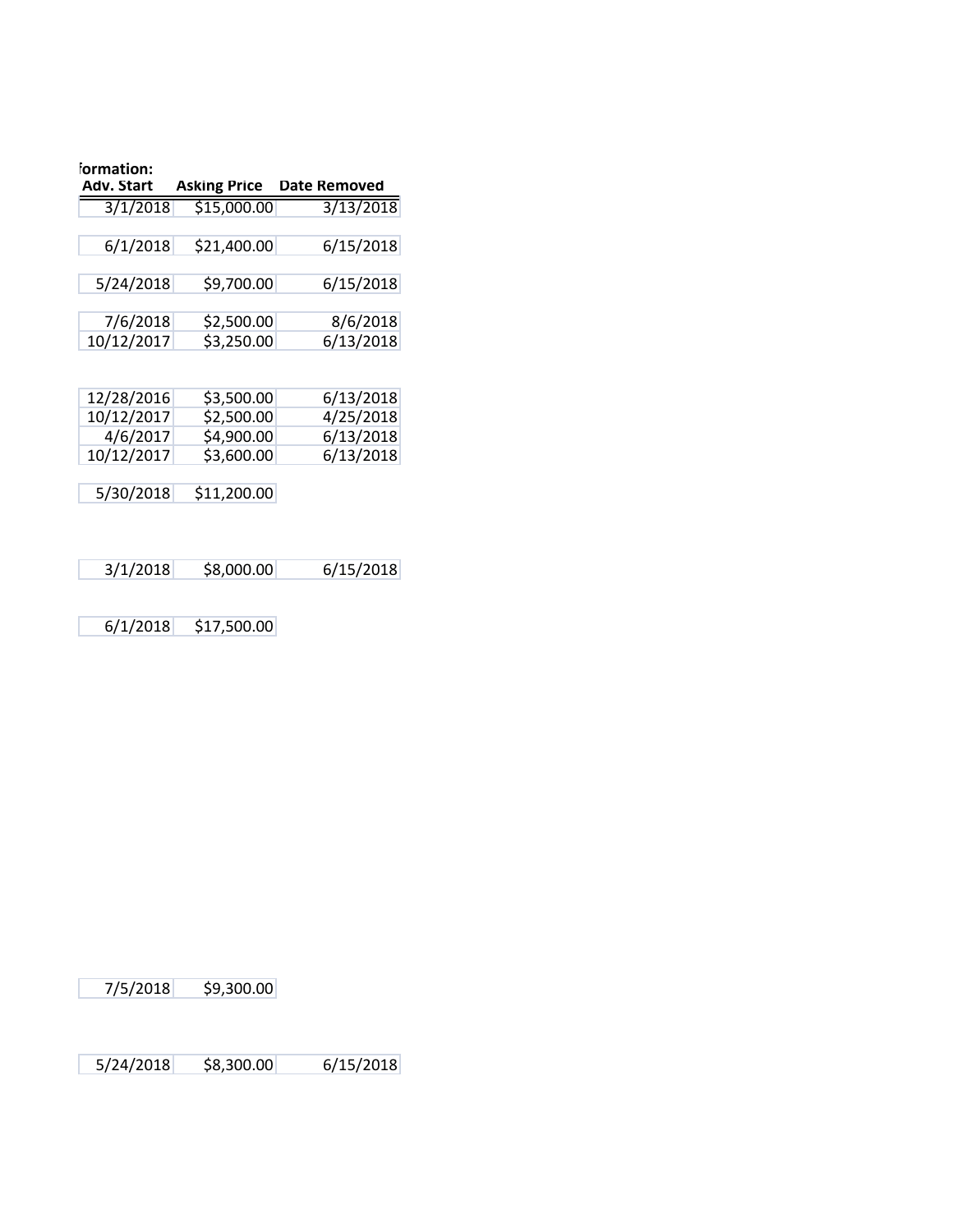7/21/2016 \$3,500.00 7/6/2018

10/4/2018 \$52,127.00

| 9/27/2018  | \$50,000.00  |            |
|------------|--------------|------------|
| 2/22/2017  | \$20,000.00  |            |
| 5/7/2015   | \$10,000.00  |            |
|            |              |            |
| 9/21/2018  | \$48,300.00  |            |
|            |              |            |
|            |              |            |
| 9/14/2017  | \$31,000.00  |            |
|            |              |            |
| 10/4/2018  | \$55,200.00  |            |
| 5/25/2017  | \$38,000.00  | 9/12/2018  |
| 10/4/2017  | \$25,500.00  | 10/5/2018  |
| 10/9/2014  | \$63,000.00  | 10/15/2014 |
|            |              |            |
| 12/17/2008 | \$250,000.00 |            |
| 12/17/2008 | \$250,000.00 |            |
|            |              |            |

| 12/3/2015 | \$2,500.00 |
|-----------|------------|
|-----------|------------|

| 10/13/2016 | \$9,800.00 | 2/14/2018 |
|------------|------------|-----------|
|------------|------------|-----------|

| 4/27/2015 | \$2,500.00  |
|-----------|-------------|
| 12/7/2015 | \$10,000.00 |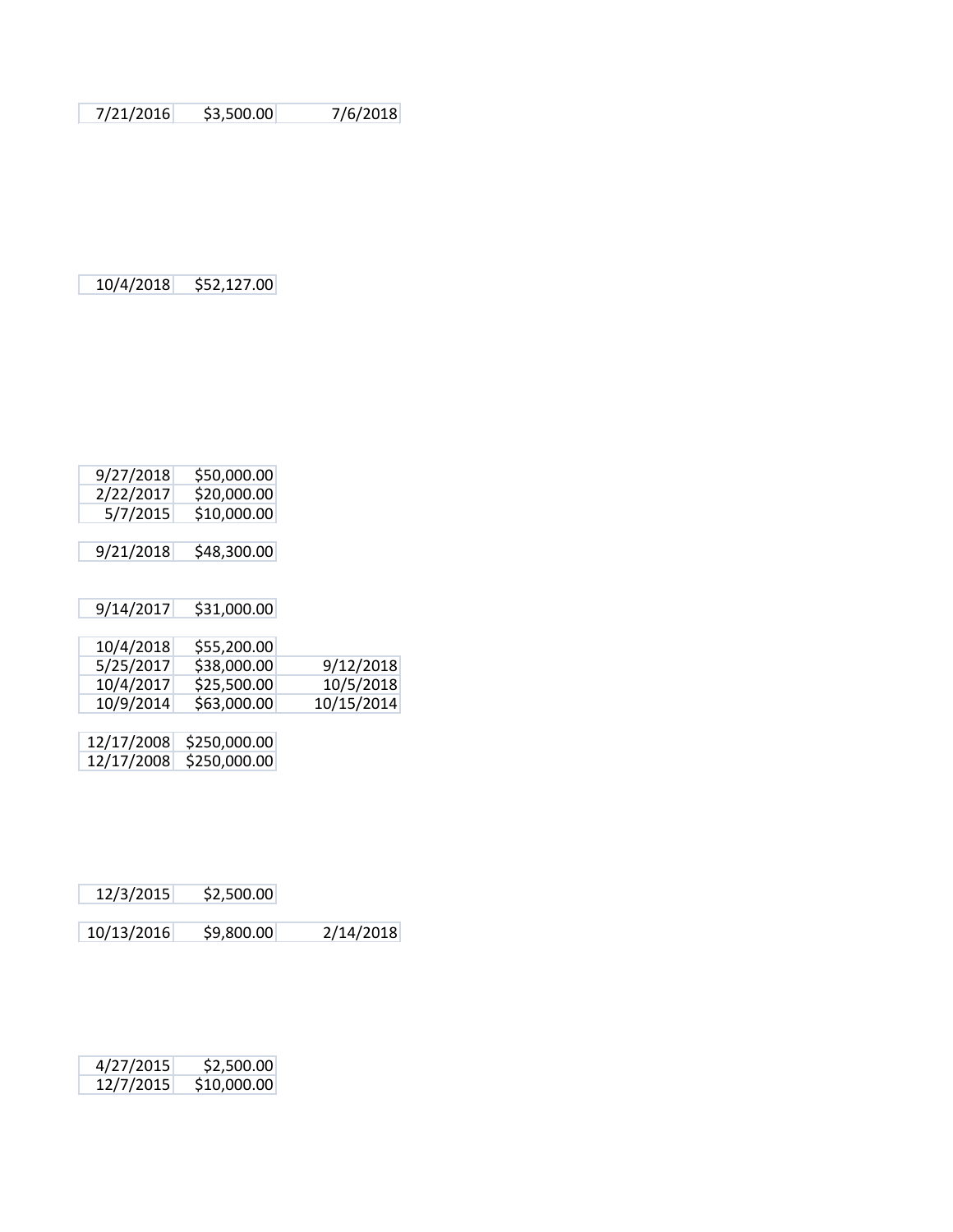| 1/8/2016  | \$5,000.00   | 9/12/2018  |
|-----------|--------------|------------|
| 4/19/2018 | \$15,200.00  |            |
| 9/5/2018  | \$5,000.00   |            |
| 8/23/2018 | \$2,500.00   |            |
|           |              |            |
| 8/16/2018 | \$46,300.00  |            |
| 3/28/2018 | \$10,000.00  |            |
| 1/17/2018 | \$100,000.00 |            |
| 2/15/2018 | \$200,000.00 |            |
|           |              |            |
| 3/22/2018 | \$2,500.00   |            |
|           |              |            |
| 2/22/2018 | \$8,100.00   |            |
|           |              |            |
| 10/4/2018 | \$8,000.00   |            |
|           |              |            |
| 11/4/2014 | \$6,000.00   | 1/9/2015   |
| 3/24/2017 | \$2,500.00   |            |
| 2/20/2017 | \$6,000.00   | 3/2/2017   |
| 5/24/2018 | \$4,600.00   |            |
| 8/21/2014 | \$3,650.00   | 10/29/2014 |
| 4/3/2018  | \$4,300.00   | 10/5/2018  |

| 7/12/2018 | \$5,400.00 |
|-----------|------------|
| 10/4/2018 | \$5,500.00 |

10/4/2018 \$3,000.00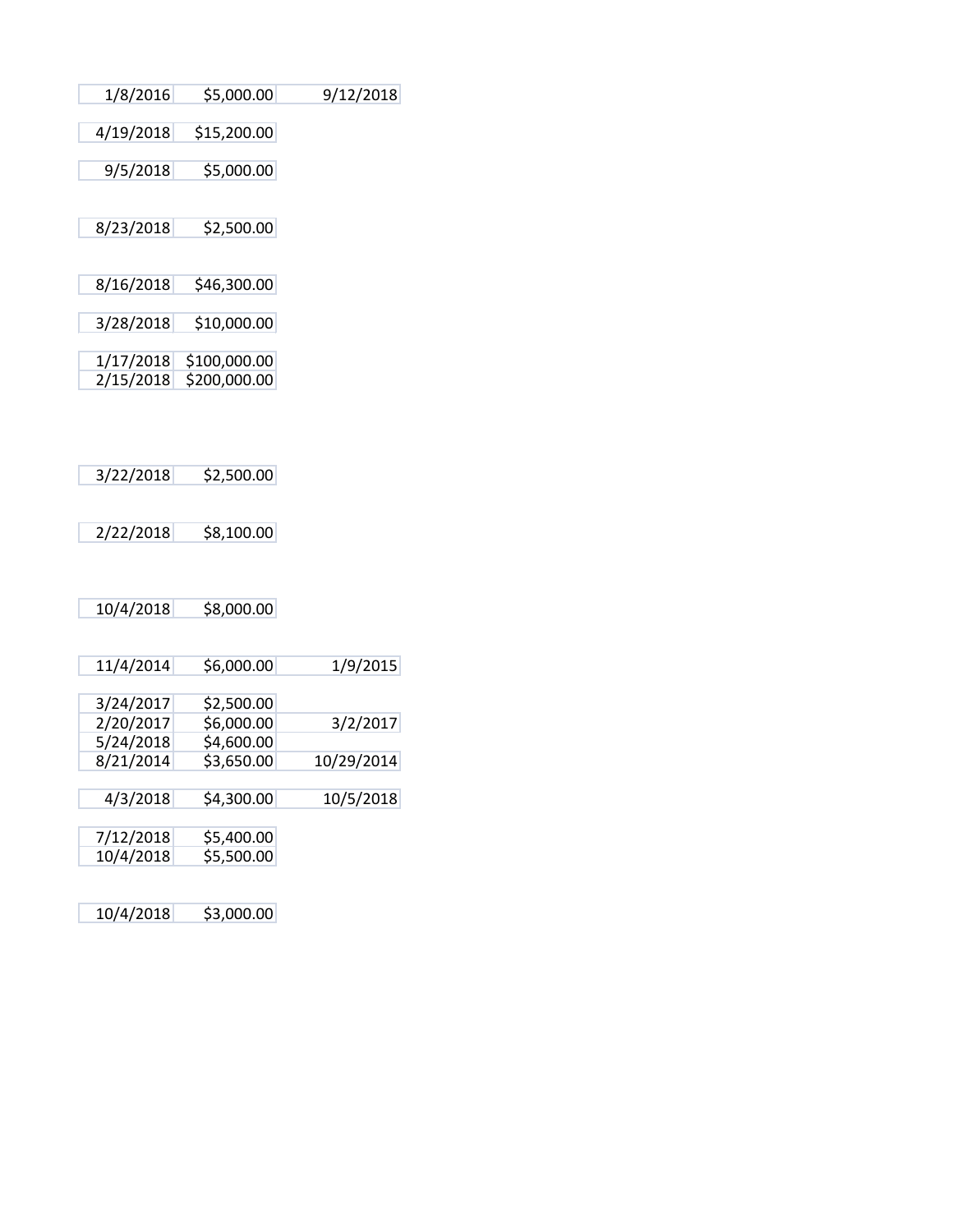| 1/29/2016             | \$3,000.00               | 2/18/2016              |
|-----------------------|--------------------------|------------------------|
| 5/25/2016<br>3/3/2016 | \$5,000.00<br>\$7,700.00 | 7/21/2016<br>3/29/2016 |
| 10/4/2018             | \$4,000.00               |                        |
| 10/4/2018             | \$3,300.00               |                        |
| 7/12/2018             | \$25,000.00              | 7/13/2018              |

10/4/2018 \$16,150.00

| 11/8/2017 | \$3,000.00 | 8/21/2018 |
|-----------|------------|-----------|
|           |            |           |
| 3/1/2018  | \$2,500.00 | 3/13/2018 |

9/3/2015 \$2,500.00 12/28/2017

1/25/2018 \$2,700.00

| \$2,500.00 |
|------------|
|            |
| \$3,000.00 |
|            |
| \$2,500.00 |
|            |
| \$2,500.00 |
|            |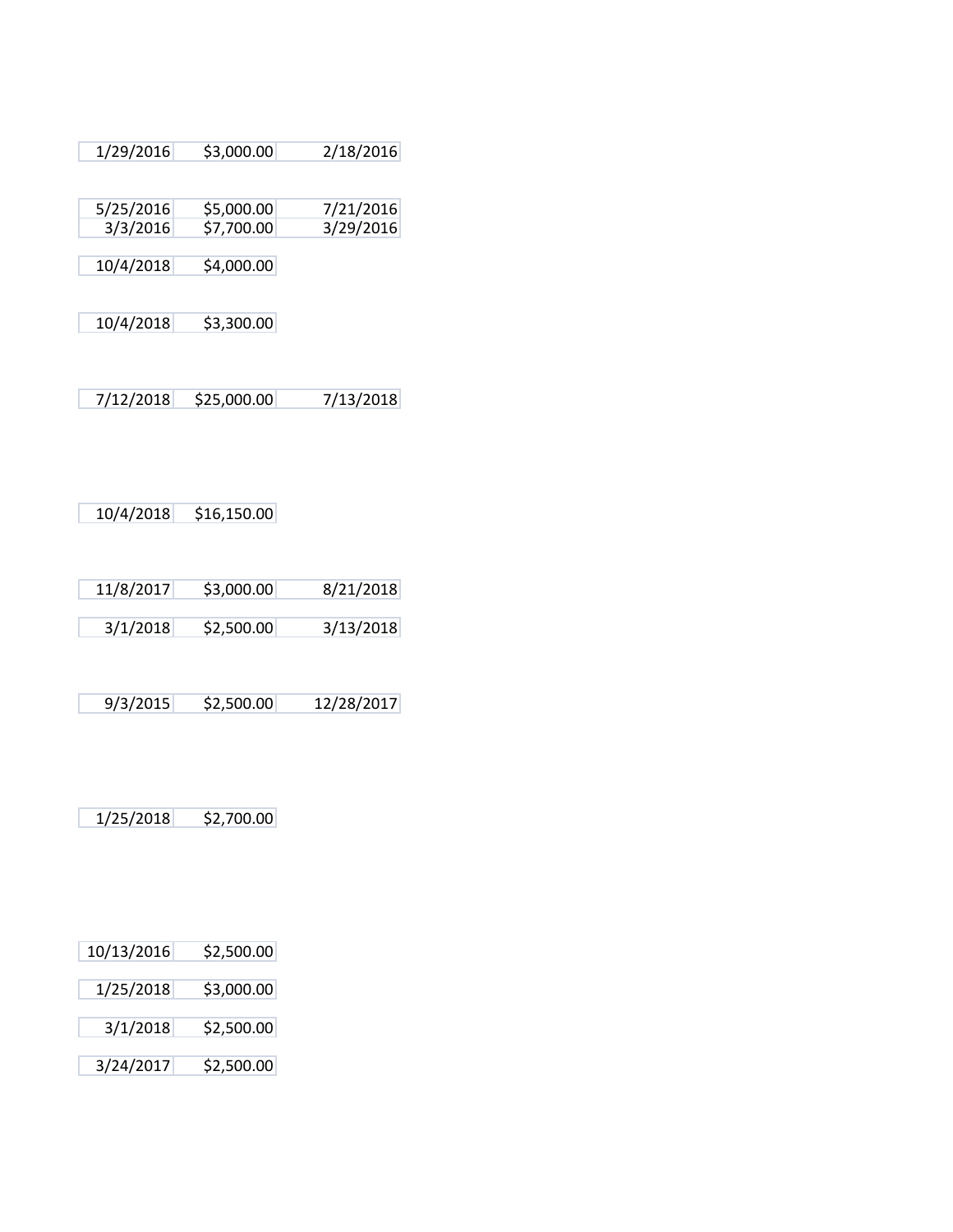10/4/2018 \$6,250.00

9/3/2015 \$2,500.00 1/20/2016

2/22/2018 \$3,500.00

| 3/5/2015 | \$3,800.00 | 9/21/2016 |
|----------|------------|-----------|
|          |            |           |

- 8/13/2018 \$2,800.00 4/12/2018 \$6,500.00
- 7/21/2016 \$2,500.00
- 10/15/2015 \$3,500.00
- 10/22/2015 \$2,500.00 5/9/2018
- 10/12/2017 \$2,700.00

| 1/6/2017<br>\$2,500.00<br>12/7/2015<br>\$18,000.00 |          |            |
|----------------------------------------------------|----------|------------|
|                                                    |          |            |
|                                                    |          |            |
|                                                    |          |            |
|                                                    |          |            |
|                                                    | 7/9/2018 | \$2,500.00 |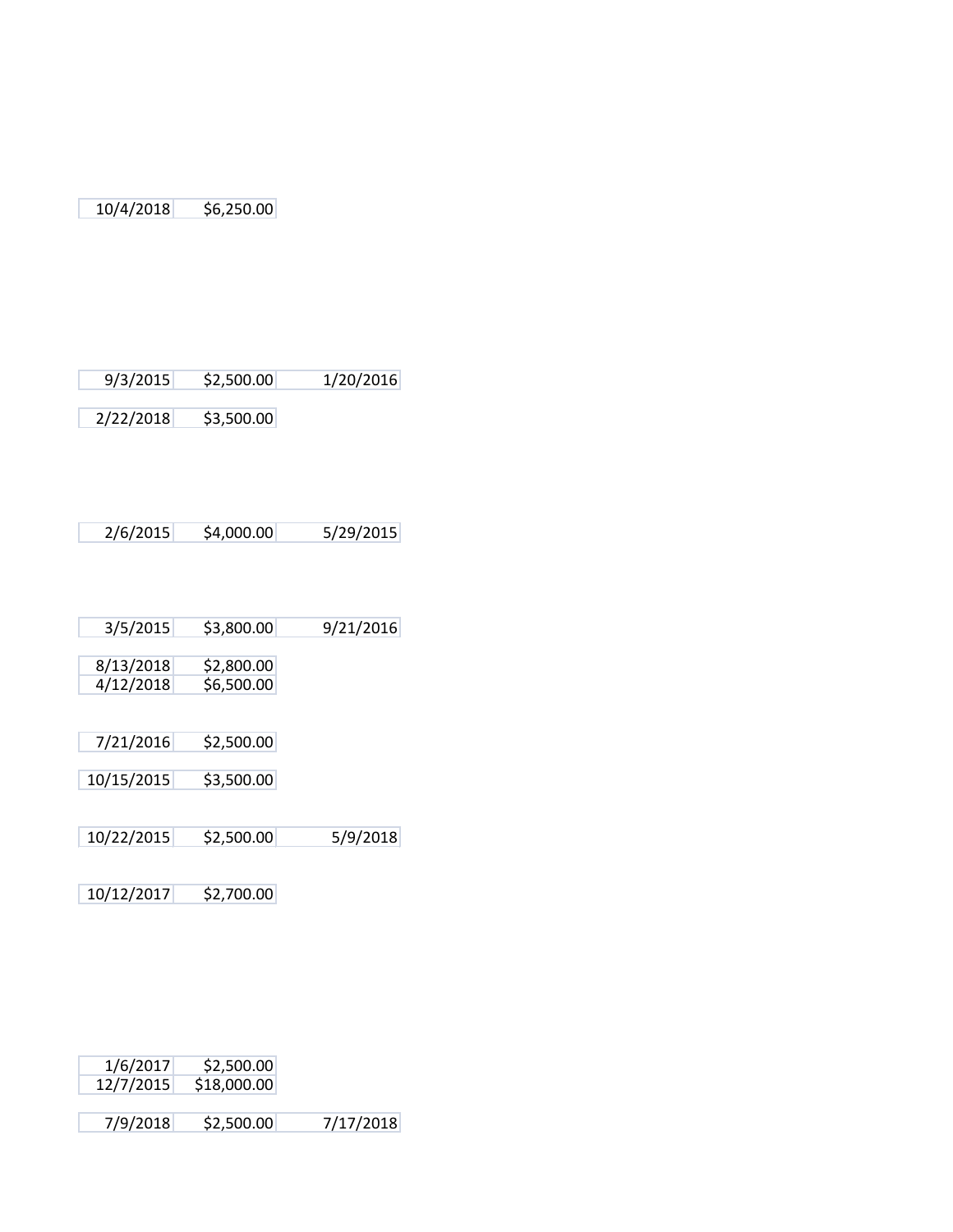|           | \$2,500.00  | 12/28/2017 |
|-----------|-------------|------------|
|           |             |            |
|           | \$4,900.00  | 12/3/2015  |
| 10/5/2018 | \$19,200.00 | 8/16/2018  |
|           | \$24,000.00 | 1/17/2018  |
|           |             |            |
|           |             |            |
|           |             |            |
|           | \$2,500.00  | 3/9/2018   |
|           |             |            |
|           | \$2,500.00  | 12/23/2014 |
|           |             |            |
| 9/21/2016 | \$3,000.00  | 3/5/2015   |
|           | \$2,600.00  | 7/9/2018   |
|           | \$8,000.00  | 3/1/2018   |
|           |             |            |
|           |             |            |
| 1/20/2016 | \$3,500.00  | 11/6/2014  |

7/9/2018 \$2,500.00

3/21/2018 \$6,000.00 9/12/2018

3/8/2018 \$15,800.00

3/1/2018 \$4,300.00

8/20/2018 \$30,000.00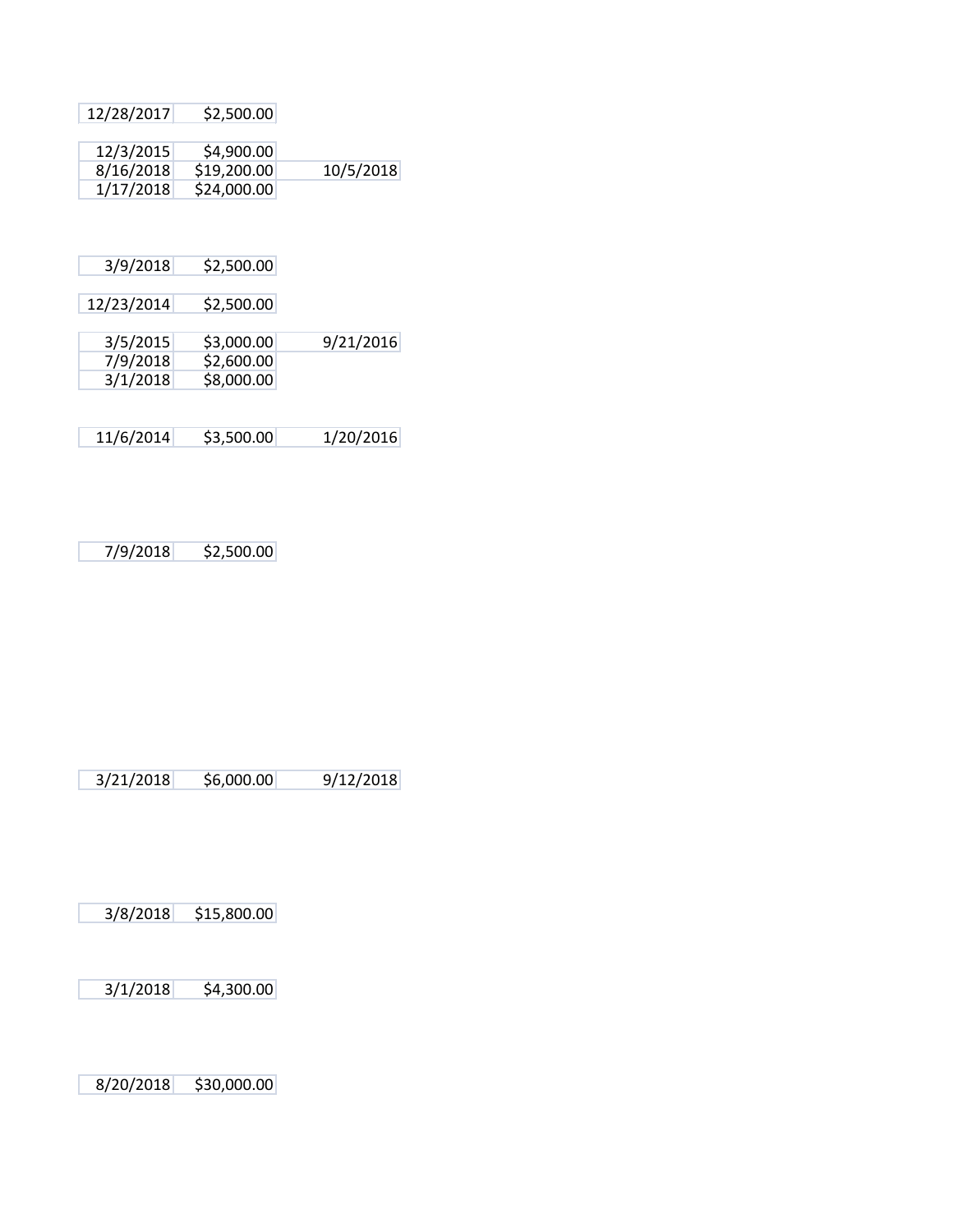| 3/29/2016  | \$2,500.00  | 8/21/2014  |
|------------|-------------|------------|
|            | \$2,900.00  | 10/27/2016 |
|            |             |            |
| 5/3/2018   | \$2,500.00  | 7/17/2014  |
|            |             |            |
|            |             |            |
|            |             |            |
|            |             |            |
|            | \$3,000.00  | 10/4/2018  |
|            |             |            |
|            |             |            |
| 10/16/2017 | \$7,000.00  | 10/4/2017  |
|            | \$3,500.00  | 2/22/2018  |
|            |             |            |
|            |             |            |
|            |             |            |
|            | \$3,400.00  | 6/1/2018   |
|            |             |            |
|            |             |            |
|            |             |            |
|            | \$2,800.00  | 11/8/2017  |
|            |             |            |
|            |             |            |
|            |             |            |
|            |             |            |
|            | \$20,000.00 | 4/21/2017  |
|            |             |            |
|            |             |            |
|            |             |            |

7/9/2018 \$12,000.00

| 3/12/2018 | \$58,500.00 |
|-----------|-------------|
| 9/25/2018 | \$11,400.00 |
| 10/4/2018 | \$4,300.00  |

8/15/2017 \$2,500.00

9/12/2018 \$10,000.00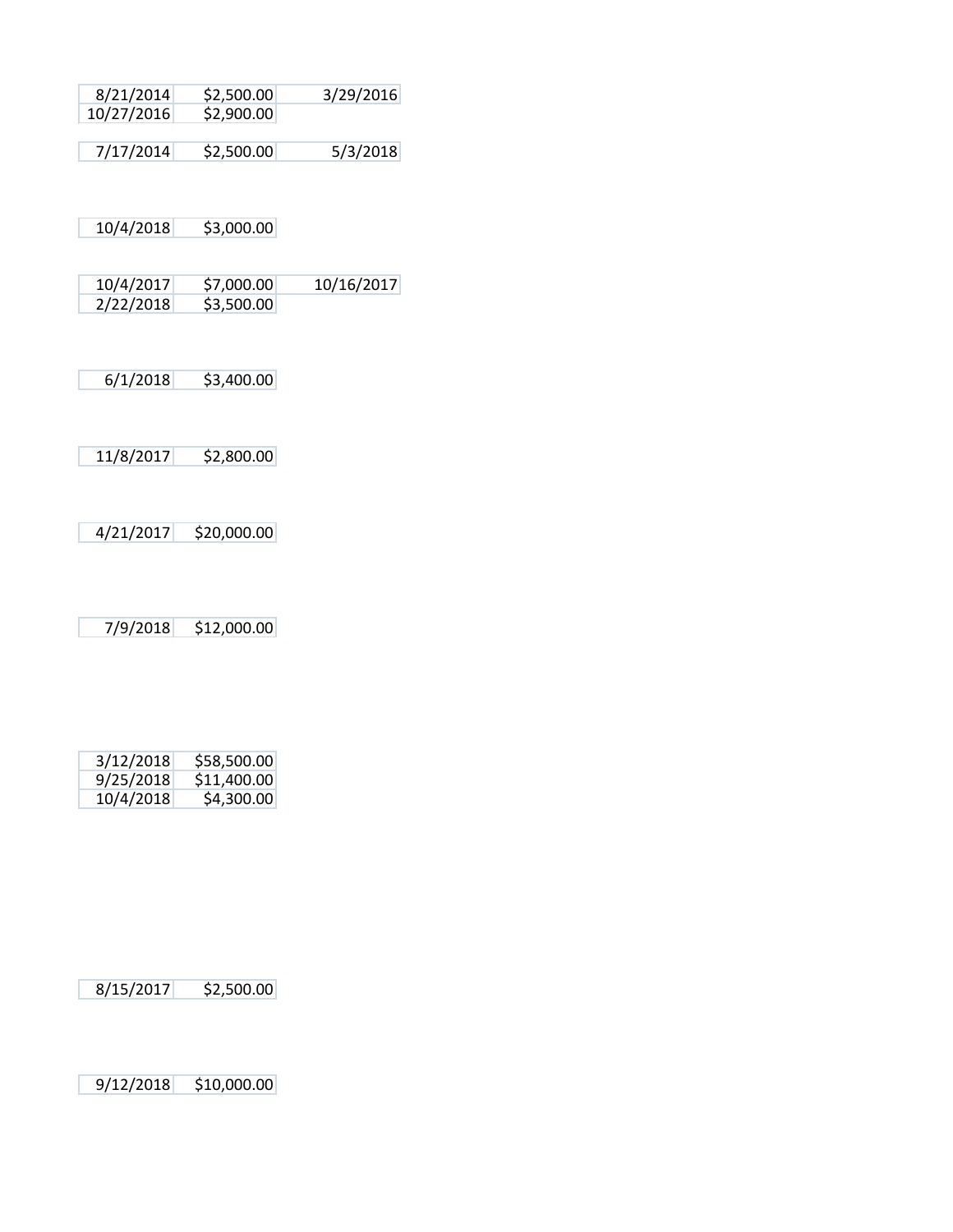6/1/2016 \$30,000.00

| 12/4/2017 | \$6,500.00 |           |
|-----------|------------|-----------|
| 3/8/2018  | \$5,800.00 | 3/15/2018 |

1/6/2017 \$2,500.00 2/14/2018

| 7/26/2018 | \$2,500.00 |
|-----------|------------|
| 5/24/2018 | \$2,500.00 |

| 8/15/2017 | \$4,700.00 |
|-----------|------------|
| 8/15/2017 | \$4,200.00 |

| 8/13/2018 | \$2,500.00 |
|-----------|------------|
| 12/1/2016 | \$2,500.00 |

7/9/2018 \$2,700.00

8/15/2017 \$2,500.00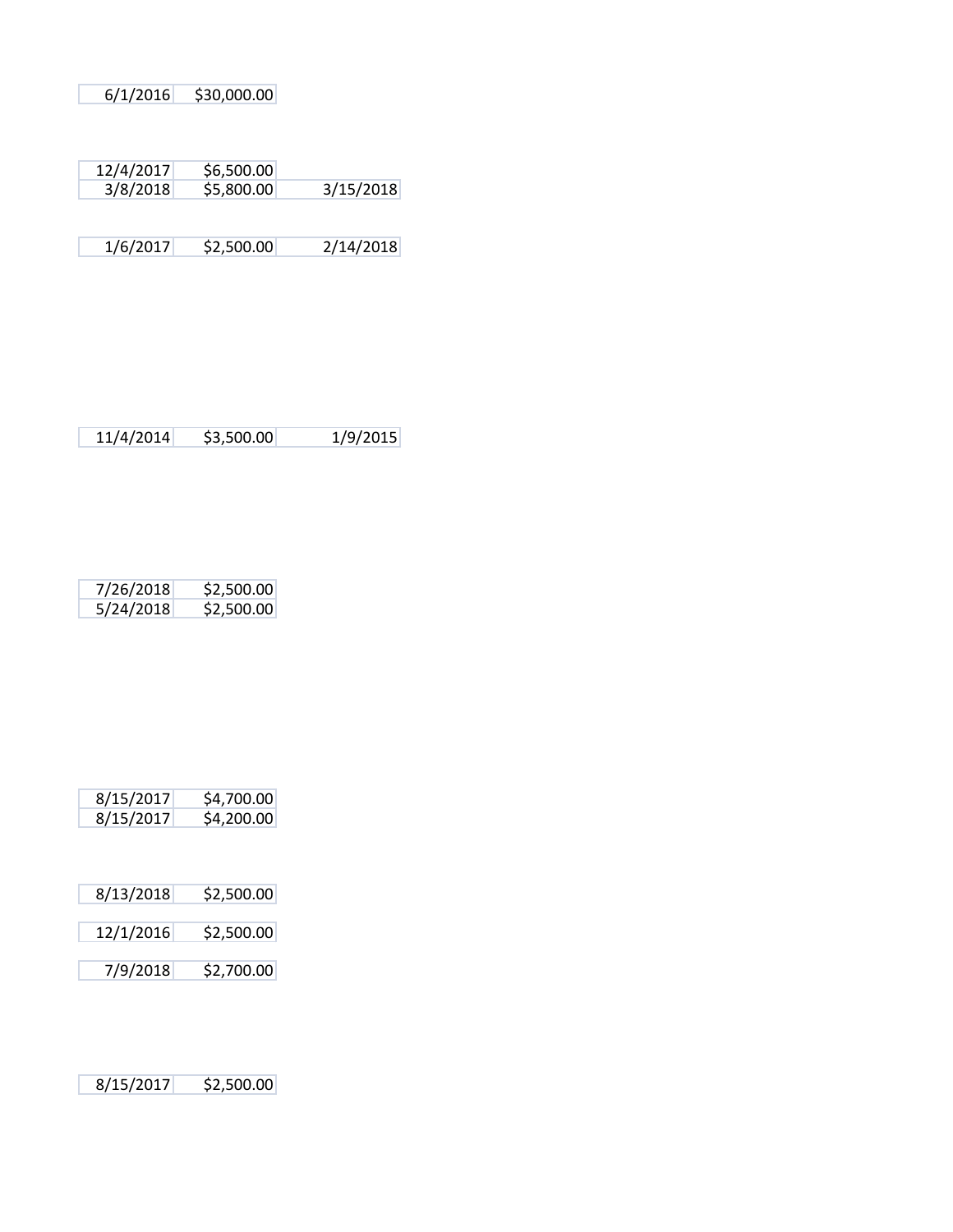| 8/15/2017 | \$3,500.00 |
|-----------|------------|
|-----------|------------|

11/8/2017 \$3,300.00

| 1/6/2017   | \$2,500.00 |
|------------|------------|
| 10/21/2015 | \$3,500.00 |
| 12/3/2015  | \$2,500.00 |

| 3/27/2015 | \$10,000.00 | 10/17/2017 |
|-----------|-------------|------------|
| 8/15/2017 | \$6,200.00  |            |

6/15/2017 \$2,900.00

| 3/20/2018 | \$3,600.00 |
|-----------|------------|
| 8/15/2017 | \$2,500.00 |

8/15/2017 \$5,300.00

| 10/21/2015 | \$2,500.00 |
|------------|------------|
| 10/21/2015 | \$5,400.00 |

8/15/2017 \$4,000.00

| 7/9/2018  | \$2,500.00 |
|-----------|------------|
| 7/21/2016 | \$5,000.00 |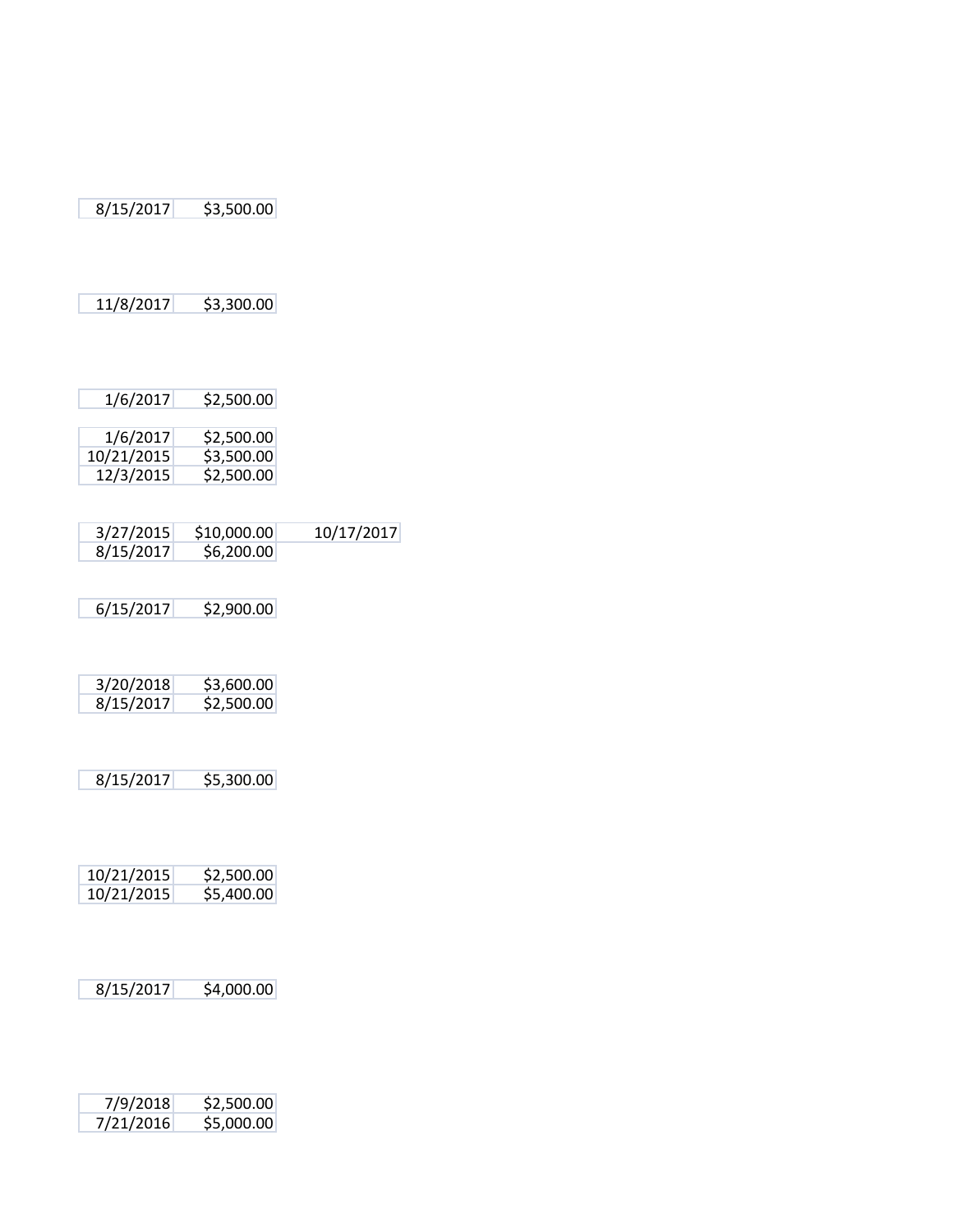| 10/13/2016 | \$3,500.00 |
|------------|------------|
| 7/5/2018   | \$2,500.00 |

| 1/8/2016 | \$2,500.00 |
|----------|------------|
|----------|------------|

| 7/9/2018   | \$2,700.00            | 9/25/2018 |
|------------|-----------------------|-----------|
| 10/22/2015 | \$7,000.00            |           |
|            | 5/9/2018 \$125,000.00 |           |

4/19/2018 \$5,400.00

7/5/2018 \$32,300.00 8/9/2018

| 8/15/2017 | \$2,800.00 |          |
|-----------|------------|----------|
|           |            |          |
| 8/15/2017 | \$2,600.00 | 9/7/2017 |

7/21/2016 \$2,500.00

9/2/2016 \$4,000.00

2/27/2018 \$20,000.00 3/12/2018

10/11/2016 \$100,000.00 10/27/2016

7/9/2018 \$2,500.00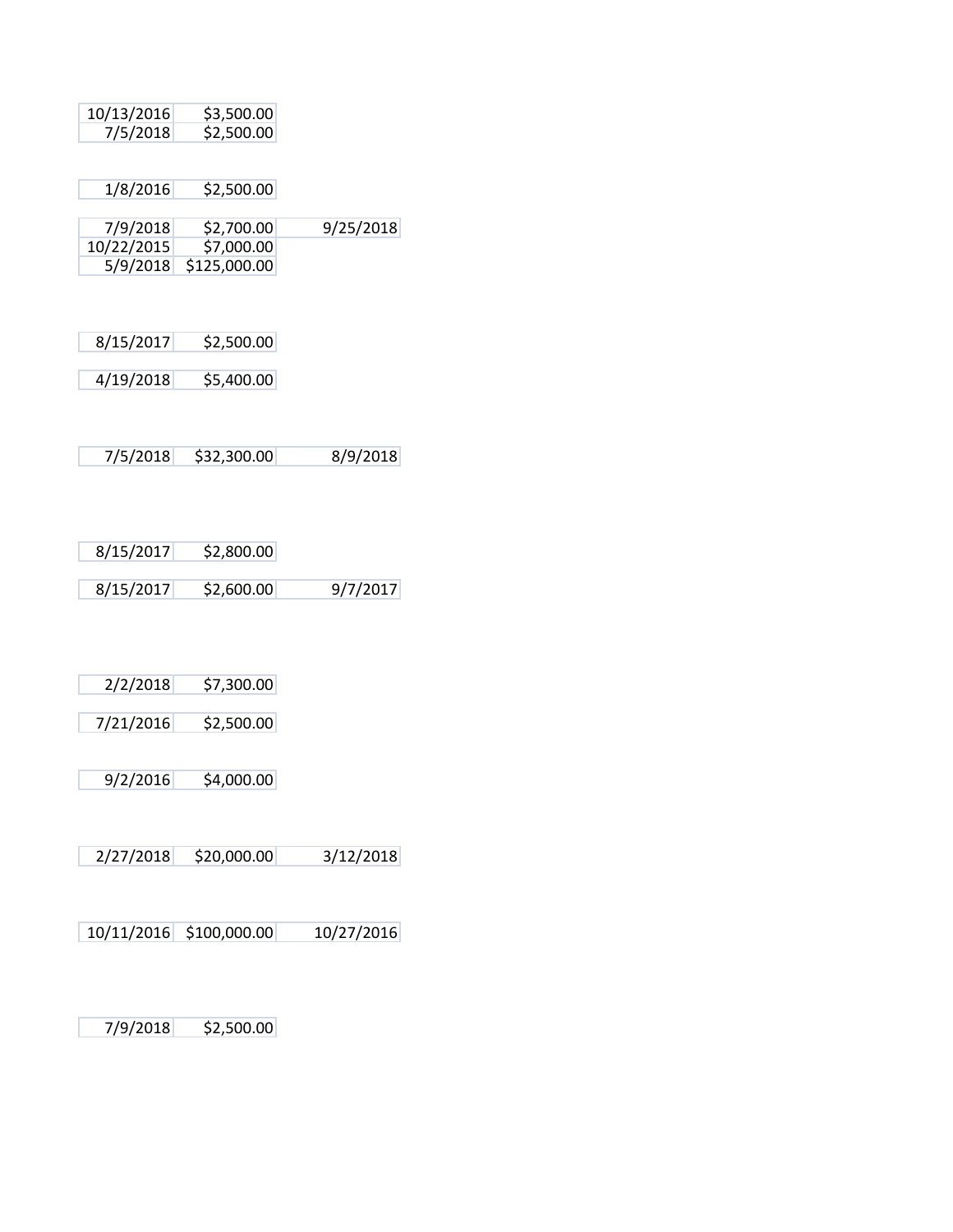7/17/2018 \$20,000.00 8/9/2018

4/12/2018 \$63,400.00

10/4/2018 \$97,200.00

| 3/7/2018 | \$57,000.00            | 6/14/2018 |
|----------|------------------------|-----------|
|          | 6/20/2018 \$525,000.00 |           |

| 12/8/2017 | \$65,000.00 |
|-----------|-------------|
|           |             |
| 10/4/2018 | \$9,250.00  |
|           |             |

10/4/2018 \$24,552.00

| 9/14/2017 | \$29,000.00 | 9/28/2018 |
|-----------|-------------|-----------|
|           |             |           |
| 12/8/2015 | \$80,000.00 |           |
| 10/6/2015 | \$15,000.00 |           |

| 5/25/2016 | \$25,000.00 |
|-----------|-------------|
|-----------|-------------|

| 5/9/2018  | \$15,000.00 |           |
|-----------|-------------|-----------|
| 3/24/2017 | \$2,500.00  | 2/14/2018 |
| 5/16/2018 | \$13,500.00 |           |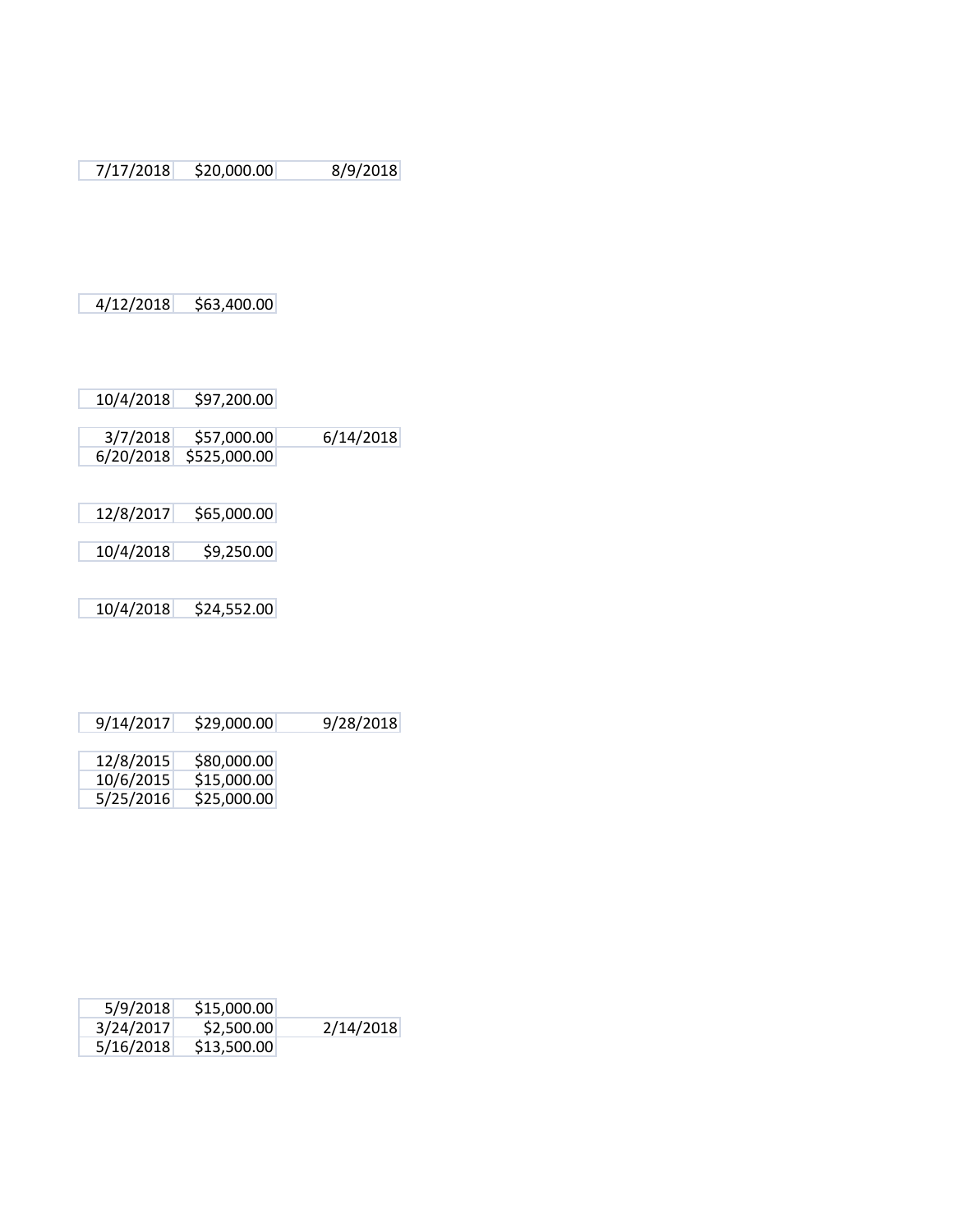7/3/2018 \$650,000.00

8/16/2018 \$19,400.00

| 3/26/2018 | \$225,000.00 |
|-----------|--------------|
| 3/26/2018 | \$225,000.00 |
|           |              |
| 10/4/2018 | \$3,500.00   |

| 7/23/2018 | \$375,000.00 |
|-----------|--------------|
| 8/13/2018 | \$88,400.00  |
| 6/15/2015 | \$400,000.00 |

| 1/10/2018 \$210,000.00  |          |
|-------------------------|----------|
|                         |          |
| 11/13/2014 \$43,500.00  | 1/2/2015 |
| $6/1/2018$ \$113,500.00 |          |

12/1/2016 \$2,500.00

12/28/2017 \$2,500.00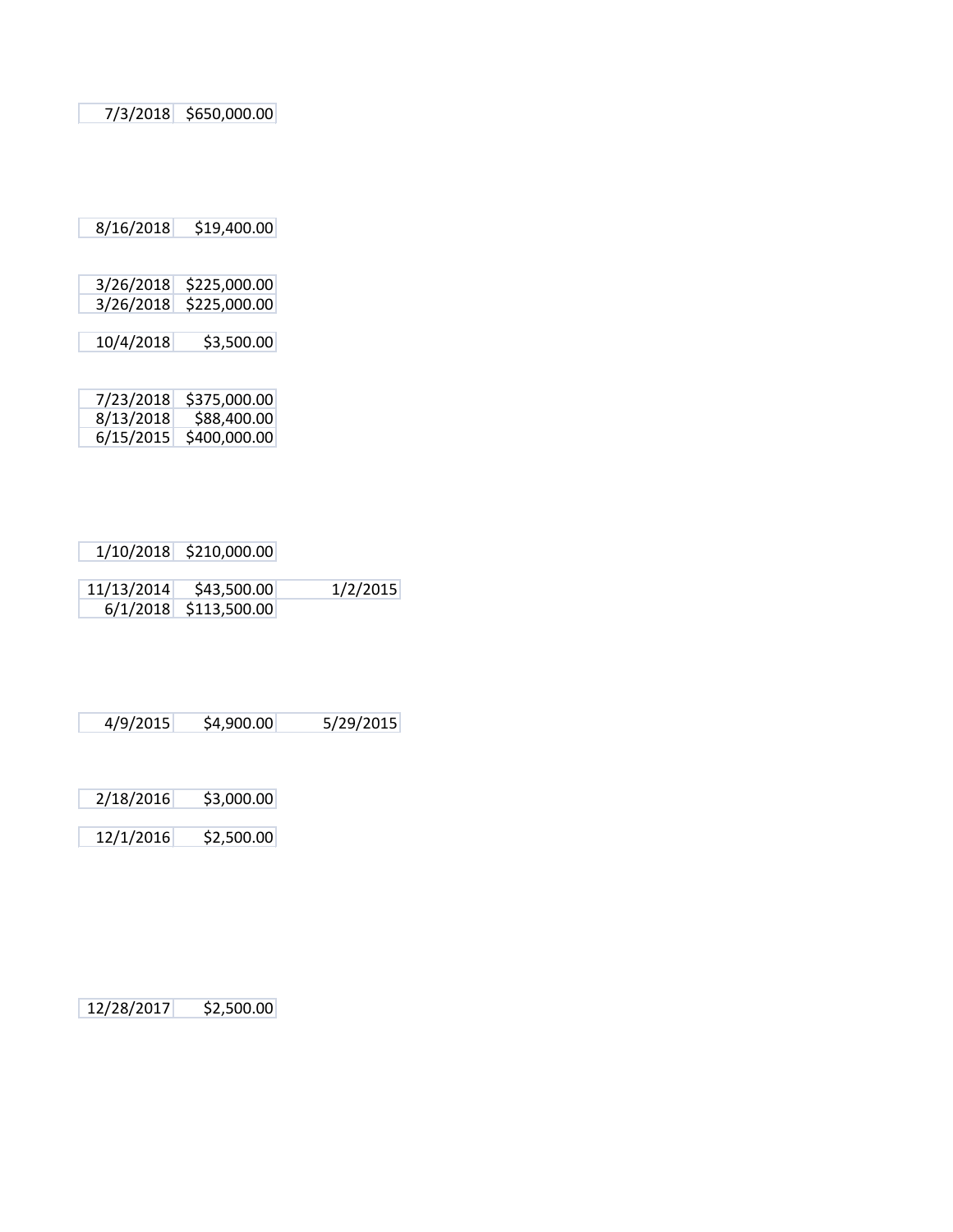| 1/6/2017  | \$5,500.00                | 2/14/2018  |
|-----------|---------------------------|------------|
|           |                           |            |
| 7/24/2018 | \$3,500.00                | 8/15/2018  |
|           |                           |            |
| 7/21/2016 | \$2,500.00                |            |
|           |                           |            |
|           |                           |            |
| 12/1/2016 | \$4,000.00                | 10/11/2017 |
|           |                           |            |
| 6/9/2016  |                           |            |
|           |                           |            |
| 10/4/2018 | \$2,500.00<br>\$19,850.00 | 9/19/2016  |
| 7/21/2016 | \$2,500.00                |            |
| 8/15/2017 | \$4,100.00                |            |

6/30/2015 \$3,375.00 5/11/2016

| 8/15/2017 | \$2,500.00 |
|-----------|------------|
|-----------|------------|

4/12/2018 \$2,600.00 4/25/2018

8/15/2017 \$3,300.00

9/3/2015 \$2,500.00

5/24/2018 \$2,500.00

| 4/12/2018  | \$2,700.00 |           |
|------------|------------|-----------|
| 1/6/2017   | \$2,500.00 | 1/29/2018 |
|            |            |           |
| 12/23/2014 | \$3,200.00 | 1/20/2016 |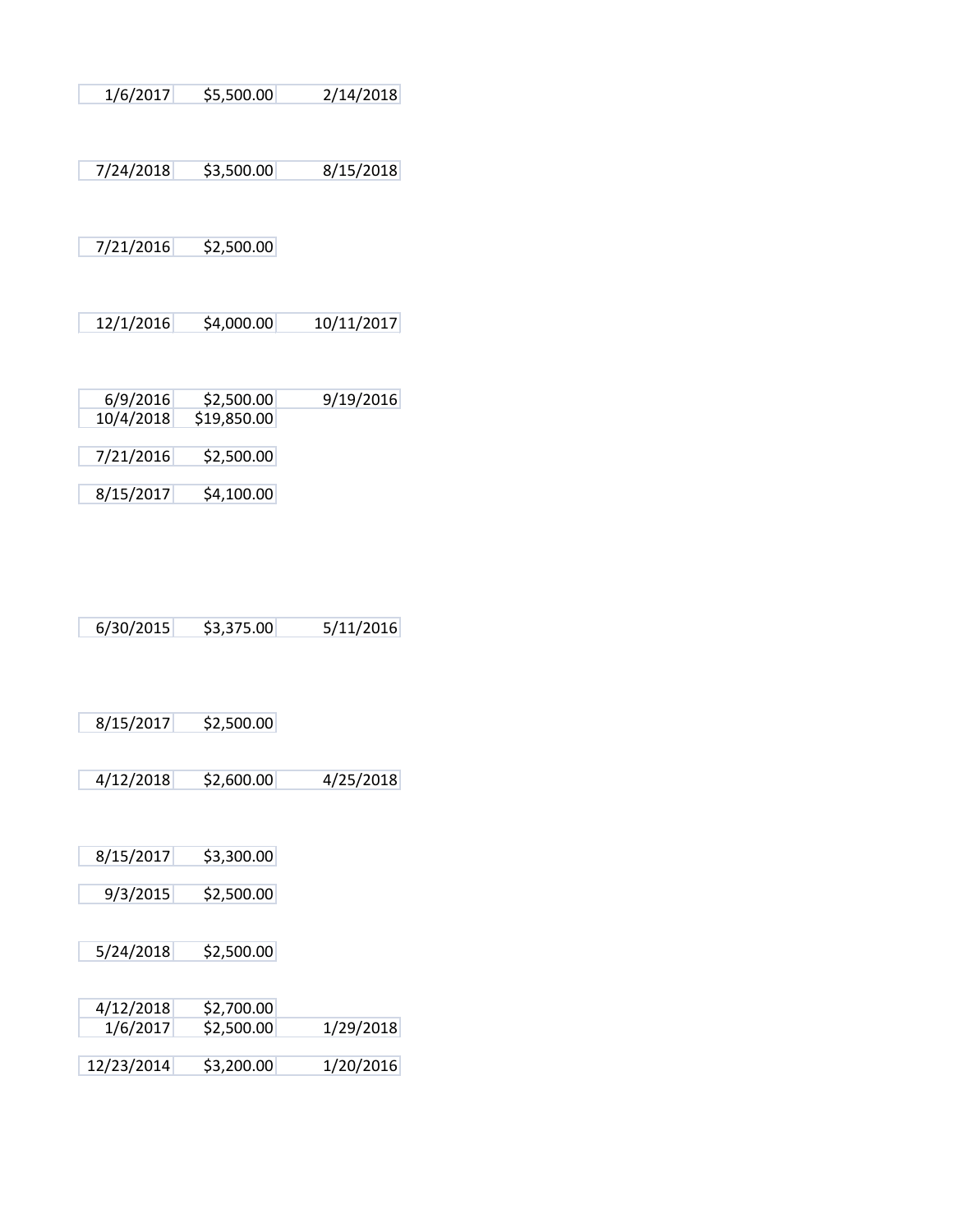| 2/18/2016 | \$3,400.00 | 3/1/2016  |
|-----------|------------|-----------|
|           |            |           |
| 5/24/2018 | \$3,500.00 | 7/25/2018 |
| 8/16/2018 | \$4,400.00 |           |

5/24/2018 \$6,000.00

| 9/1/2016 | \$3,000.00 |
|----------|------------|
| 1/8/2016 | \$3,000.00 |

| 6/21/2016 | \$2,500.00 | 8/26/2016 |
|-----------|------------|-----------|
|           |            |           |
| 8/15/2017 | \$3,800.00 | 9/7/2017  |

1/8/2016 \$3,000.00

9/11/2018 \$2,500.00

| 7/9/2018<br>2/22/2018 | \$2,600.00<br>\$4,000.00 | 8/28/2018<br>4/26/2018 |
|-----------------------|--------------------------|------------------------|
| 2/9/2015              | \$2,500.00               | 1/20/2016              |
| 12/1/2016             | \$3,000.00               | 5/25/2017              |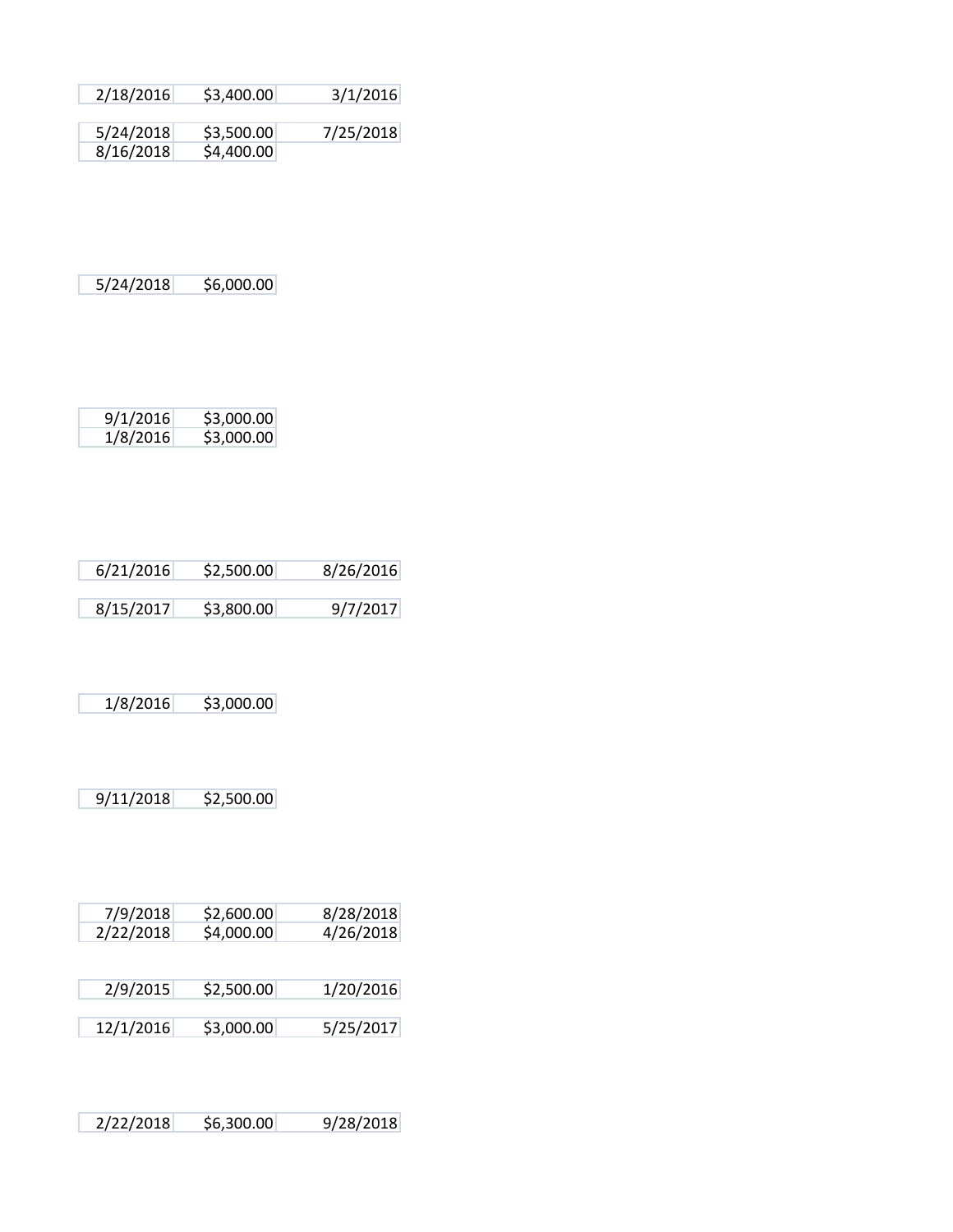3/1/2018 \$11,600.00

4/26/2017 \$2,500.00

10/4/2018 \$5,488.00

| 7/9/2018  | \$16,300.00 |           |
|-----------|-------------|-----------|
| 1/25/2018 | \$25,700.00 | 8/31/2018 |
| 6/1/2018  | \$2,500.00  | 6/8/2018  |

2/18/2014 \$2,500.00

| 3/26/2014 | \$2,500.00  |           |
|-----------|-------------|-----------|
| 5/24/2018 | \$10,300.00 | 7/6/2018  |
| 5/24/2018 | \$3,500.00  | 7/25/2018 |
| 5/24/2018 | \$3,500.00  | 7/25/2018 |

| 9/3/2015   | \$2,500.00  |            |
|------------|-------------|------------|
| 2/14/2018  | \$2,500.00  |            |
| 8/7/2017   | \$2,500.00  | 12/20/2017 |
| 12/28/2017 | \$5,800.00  |            |
| 1/25/2018  | \$45,000.00 | 3/16/2018  |

| 1/25/2018 | \$44,300.00 | 1/25/2018 |
|-----------|-------------|-----------|
|           |             |           |

| 7/9/2018 | \$2,700.00 |
|----------|------------|
| 1/9/2018 | \$5,000.00 |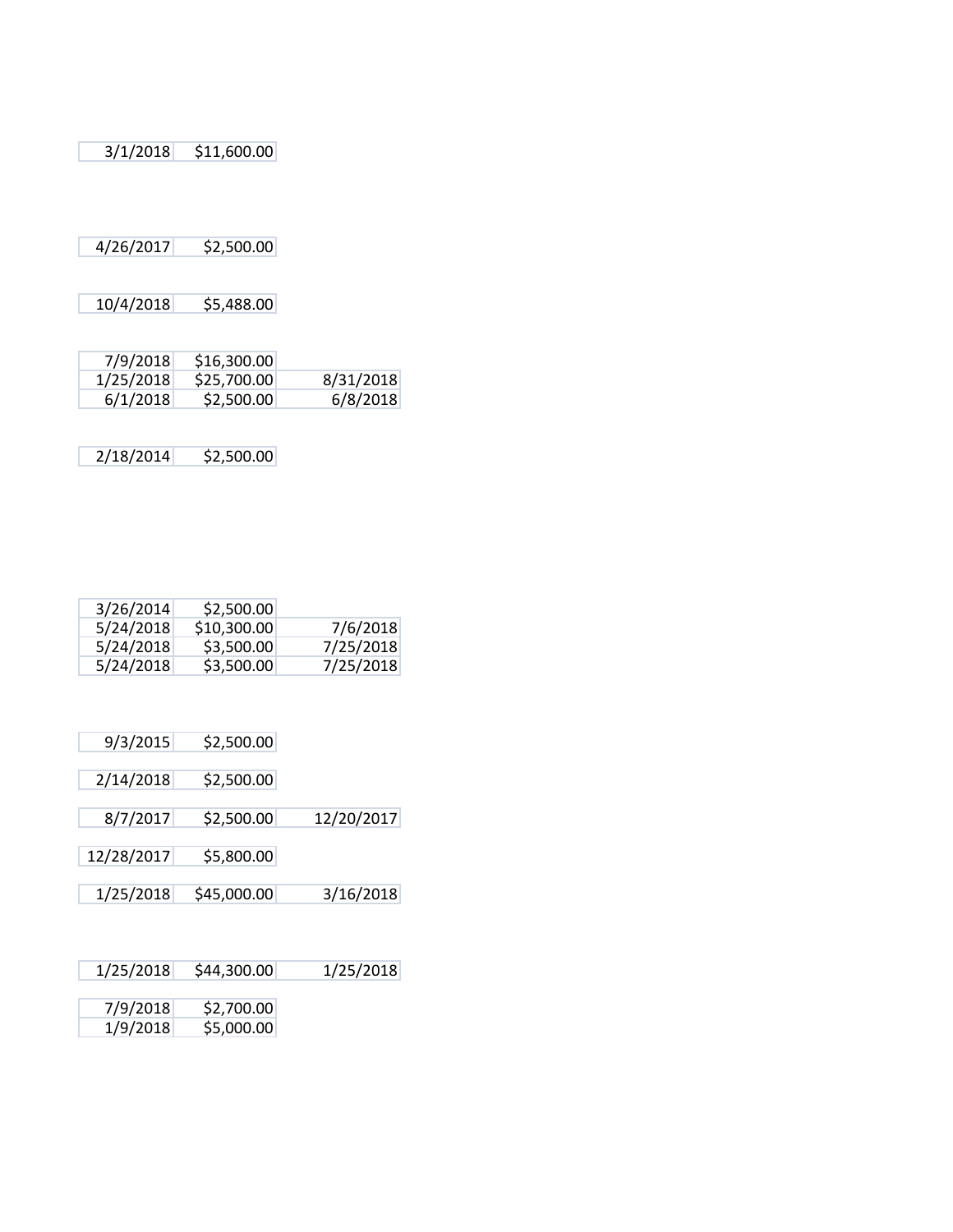| 10/22/2015 | \$2,500.00 | 3/11/2016 |
|------------|------------|-----------|
| 4/6/2017   | \$2,500.00 |           |

| 3/8/2018  | \$2,700.00 |           |
|-----------|------------|-----------|
| 4/10/2014 | \$2,500.00 | 9/21/2016 |

| 5/31/2018 |
|-----------|
| 1/20/2016 |
|           |

| 2/27/2018 | \$5,000.00  |
|-----------|-------------|
| 5/12/2017 | \$15,000.00 |
| 5/12/2017 | \$15,000.00 |